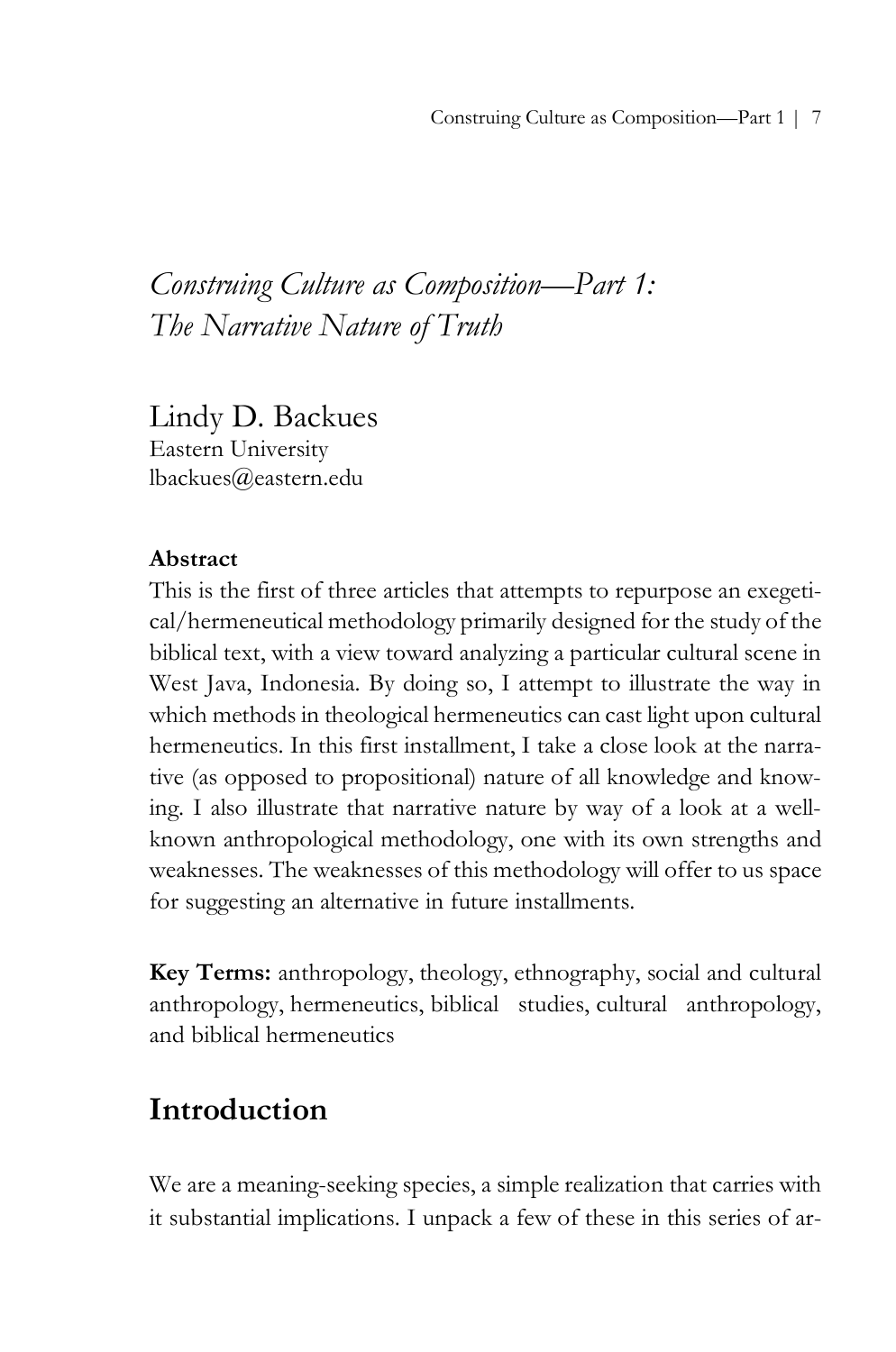ticles on hermeneutics and the quest for a widened application of Robert A. Traina's interpretive methodology. Bruce J. Malina gets us started with this observation:

All human beings carry on an interpretive enterprise. As a rule, people carry in their heads one or more models of "society" and "human being" which greatly influence what they look for in their experiences, what they actually see, and what they eventually do with their observations by way of fitting them along with other facts into a larger scheme of explanation. In this respect, every human being, tutored or not, is no different from any trained observer in our society.<sup>1</sup>

For me, this realization initially presented itself concretely and specifically. When I was in seminary, I made the hike from one end of the campus to the other several times on any given day. Typically, biblical studies classes would let out at twenty past the hour, which meant that I would make my way across campus to the School of World Mission and Evangelism—from the "biblical" to the "anthropological" end often just in time before my next class began some ten minutes later. I have always thought it revealing that the disciplinary rift sometimes found between theological studies and anthropology on many a seminary campus seemed to be so dramatized by the actual physical layout of my alma mater.

More instructive, though perhaps less semiotic, was the resemblance in course content I frequently noticed at both ends of campus; a congruity which, ironically, often coincided with a disturbing lack of personal and relational affinity between the two departments. Much to my confusion, I would regularly walk out of an exegesis class, having

<sup>1</sup> Bruce J. Malina, "Reading Theory Perspective: Reading Luke–Acts," in *The Social World of Luke-Acts: Models for Interpretation*, ed. Jerome H. Neyrey (Peabody, MA: Hendrickson, 1991), 3–23, 15.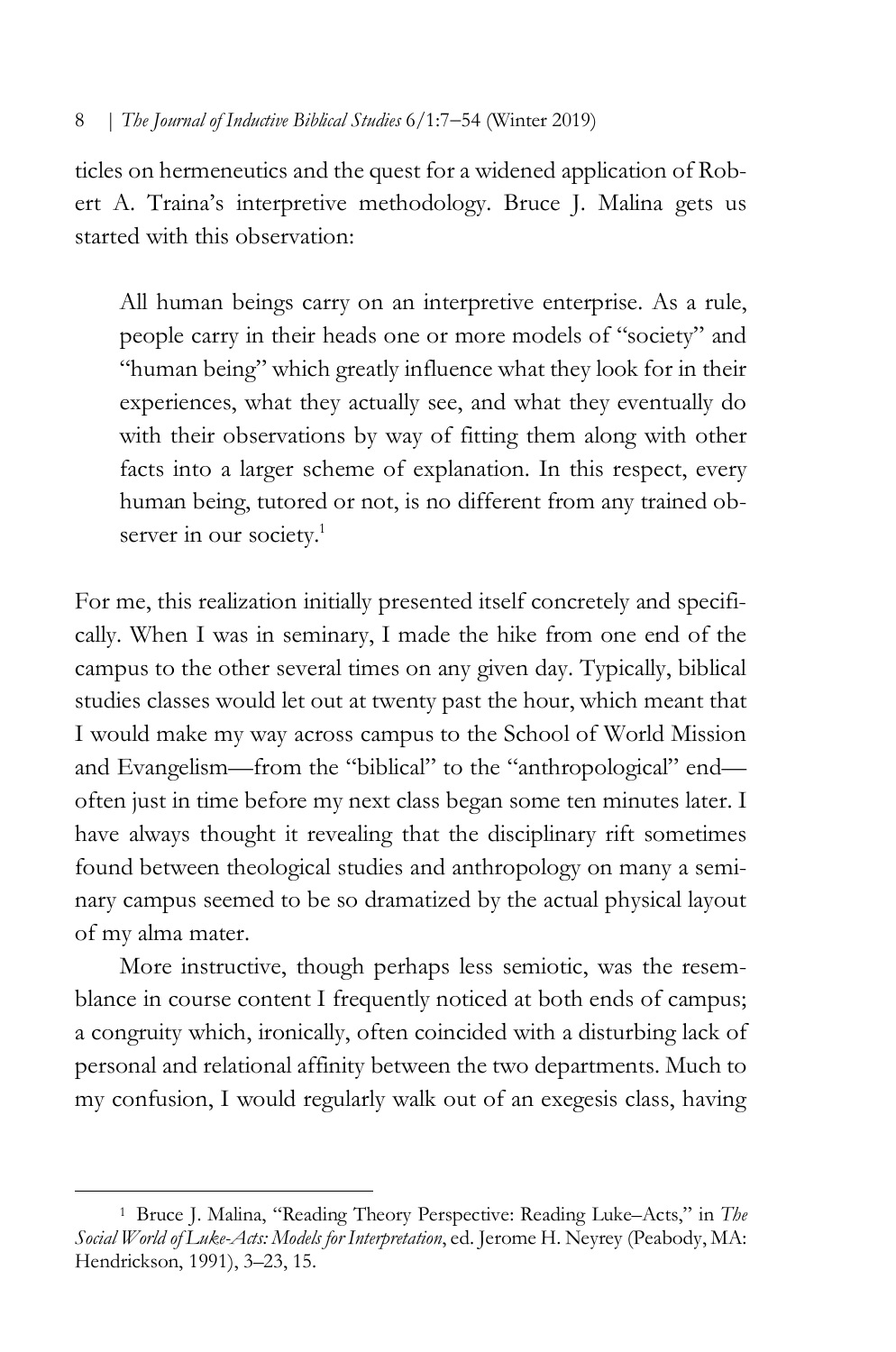just been privy to a penetrating—and not infrequently moving—discourse on the fundamental principles of biblical interpretation and their application, only to find essentially these very same principles albeit in social science dress—proffered in my next class by an anthropology or missiology lecturer. Yet, despite this seeming conceptual similarity, there appeared to be no love lost between individuals occupying chairs in each of these respective disciplines. Those involved seemed entirely unaware of their kinship to colleagues in other "competing" departments. I lived with this tension for my first few years of formal theological training. It troubled me then and it troubles me still, due both to its cognitive incongruity and to the unnecessary dissension it produced on campus.<sup>2</sup>

One day, toward the end of my seminary program, I stumbled upon a new spin on an old word that ultimately developed into a profound heuristic template for me. A guest speaker, a distinguished biblical scholar from another academic institution on the east coast, conceded in her presentation that the task at hand in exegeting a biblical text was that of *hermeneutics*—an involvement in the art and process of interpretation. This, of course, was not a new idea for me; on the contrary, it was simply common seminary knowledge. The topic of biblical hermeneutics was part of standard seminary fare virtually anywhere one chose to study. Instead, it was what she went on to claim that forced me to sit up and take notice. As an underpinning of *all* of life's activities, she said, from chatting with a neighbor to functioning on the local school board, from reading a newspaper to struggling for a promotion, in *all* these situations we are constantly involved in the inevitable undertaking of encoding and decoding. We are meaning-givers and meaning-seekers in every one of our daily affairs and thus, she said, hermeneutics can never be for us some removed-from-reality pro-

<sup>2</sup> Here I am reminded of the (possibly apocryphal) comment made by an eminent lecturer of missiology at a large North American seminary lamenting that the only thing connecting their school of theology and their school of world missions was the plumbing.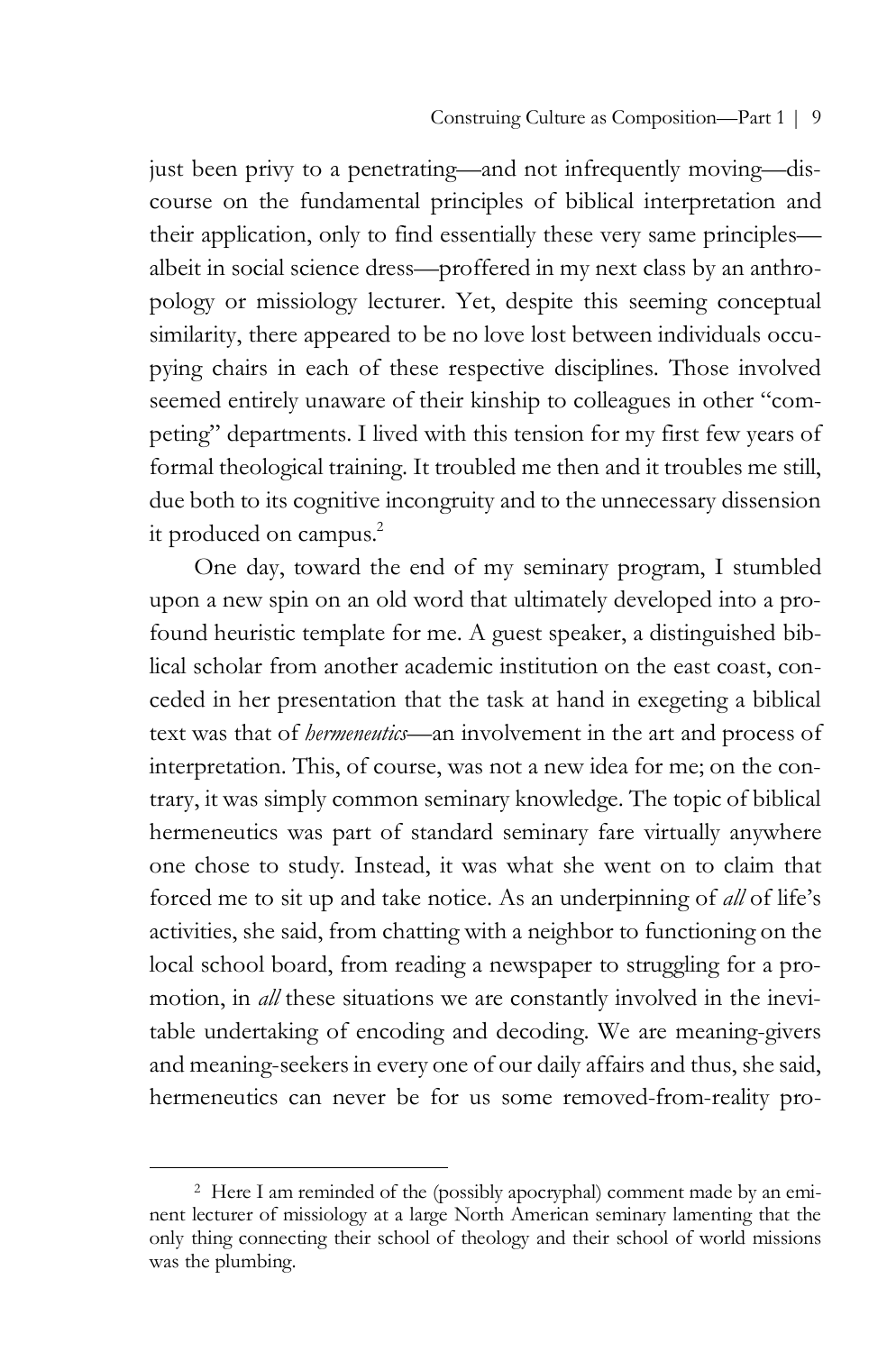cess—a hermetically sealed-off, cabbalistic enterprise exclusively reserved for theologians reinforced by Greek and Hebrew scholars. The hermeneutic task—whether we realize it or not—embraces the very stuff of life itself.

This provided me much fodder for thought that so many of my lecturers overlooked—the very element that caused me to hear remarkably corresponding theories issue forth from members of two such sharply segregated parties! While one could find a lecturer from each of these disciplines championing principles of hermeneutics peculiar to his or her individual field, each, in fact, often unwittingly succeeded in mirroring those self-same ideas also being brandished as unique by his or her rival across campus. Thus, the two groups ended up sounding curiously (and revealingly) alike—a fact which would have been most disconcerting for those involved.

Consequently, hermeneutics came to occupy a special place in my thinking and since that time I have kept my eyes and ears open for its reappearance. My attentiveness was intended to test the hypothesis that a hermeneutically astute method aimed at probing biblical meaning applies to contexts wider than those normally supposed—it offers insight into the living of life itself. What follows will bear this out.

Of course, many more insightful people than myself have also come to advocate similar versions of this tenet, such as Wilhelm Dilthey, Martin Heidegger, Paul Ricoeur, and Clifford Geertz, who have offered their own calls for a widening of the hermeneutical terrain. But I do not intend the thesis here to be a mere echoing of their ideas. For another thought has also puzzled me since my seminary days: Why is it that those who are cognizant of the conceptual bridge between hermeneutics in the social sciences and hermeneutics in biblical studies seem only to want to traverse the trestle in one direction?

Note that it is not uncommon to come across studies in which social science constructs are applied to the biblical text as a means for gaining a deeper grasp of its import. I only need to mention Malina<sup>3</sup>

<sup>3</sup> Bruce J. Malina, "Why Interpret the Bible with the Social Sciences," *ABQ* 2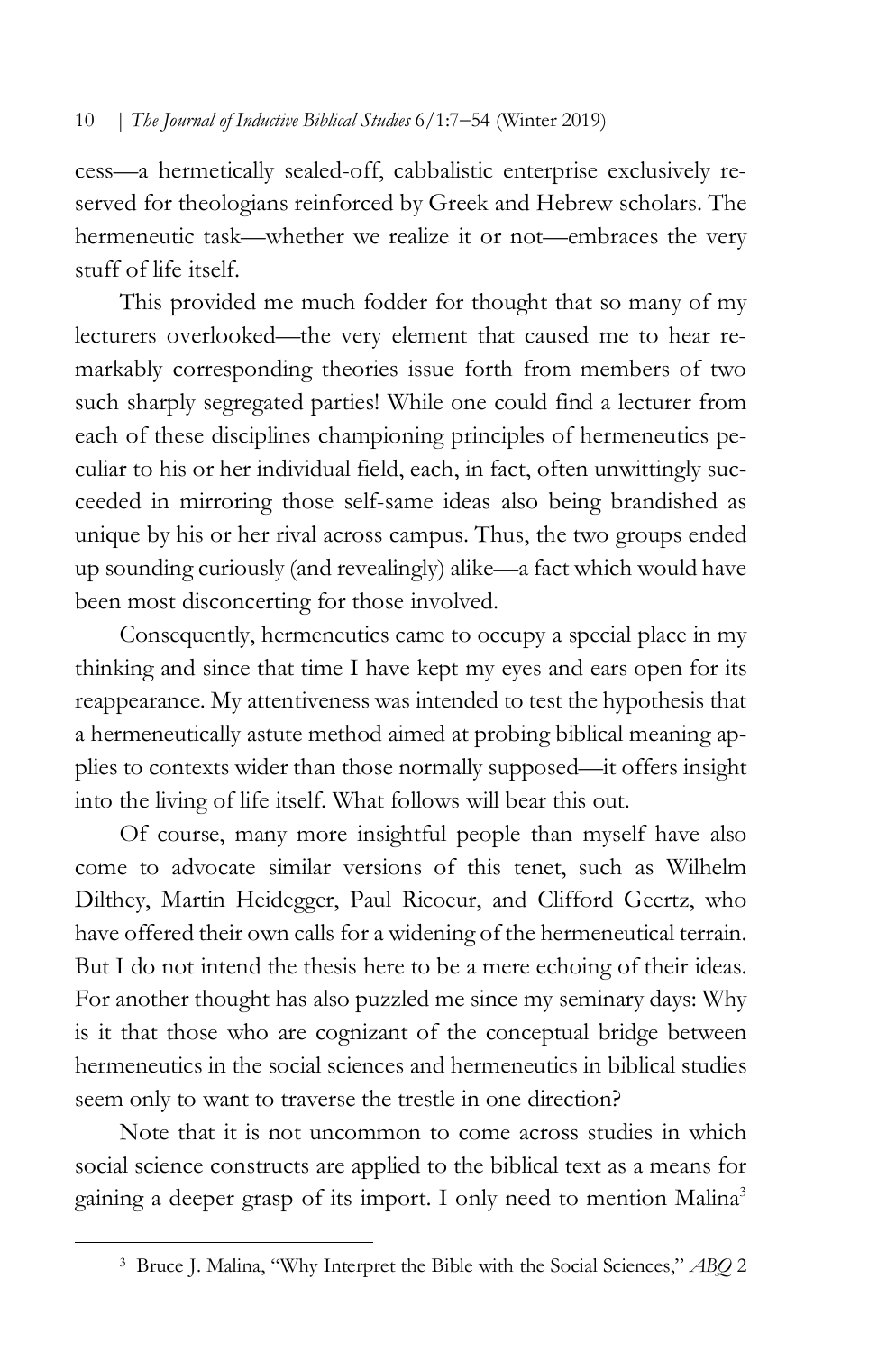or Jerome H. Neyrey,<sup>4</sup> both members of "The Context Group,"<sup>5</sup> in order give example. One of the fruits of their endeavors, *The Social World of Luke-Acts: Models for Interpretation*, is a fine contribution toward gaining insights from the social sciences to yield needed cultural cues for interpreting the biblical text. Or Kenneth Tollefson, the Christian anthropologist/missiologist at Seattle Pacific University, has examined the Old Testament book of Nehemiah more than once with a view toward providing guidelines for community organizers and cross-cultural missionaries.<sup>6</sup> Further examples are legion.

But once again, notice the traffic heads in only one direction. One is obliged to ask: where are all the biblical scholars enlisted in the task—those reputed to have the most experience with hermeneutically astute methodologies designed to quarry meaning from the biblical text? Would not their expertise be put to good use if employed in the analysis of cultural scenes as their hermeneutical foci? Where are those of similar ilk willing to set their sights on present-day cultural phenomena, savants sporting an array of finely-honed interpretive skills previously cultivated? Do these persons shy away from the task since culture as presently lived and experienced is so radically different from events encrypted in ancient codices? Is interpretation of written material a process so peculiar that it calls for an entirely different approach? By hearing from Dilthey, Heidegger, Ricoeur, and Geertz, I show this to be a false dichotomy.

<sup>(1983): 119–33;</sup> Bruce J. Malina, *Christian Origins and Cultural Anthropology: Practical Models for Biblical Interpretation* (Atlanta: John Knox, 1986).

<sup>4</sup> Jerome H. Neyrey, ed., *The Social World of Luke-Acts: Models for Interpretation* (Peabody, MA: Hendrickson, 1991).

<sup>5</sup> According to Neyrey, in 1986 this group of scholars "formed a seminar to apply the social sciences for interpretation of biblical texts" (*Social World*, ix).

<sup>6</sup> Kenneth Tollefson, "Nehemiah, Model for Change Agents: A Social Science Approach to Scripture," *Christian Scholar's Review* 15 (1986): 107–24; Kenneth Tollefson, "The Nehemiah Model for Christian Missions," *Missiology* 15 (1987): 31–55. In the second installment of this series of articles I also will look at Nehemiah to illustrate a biblical hermeneutical method that is transferable to the discipline of anthropology.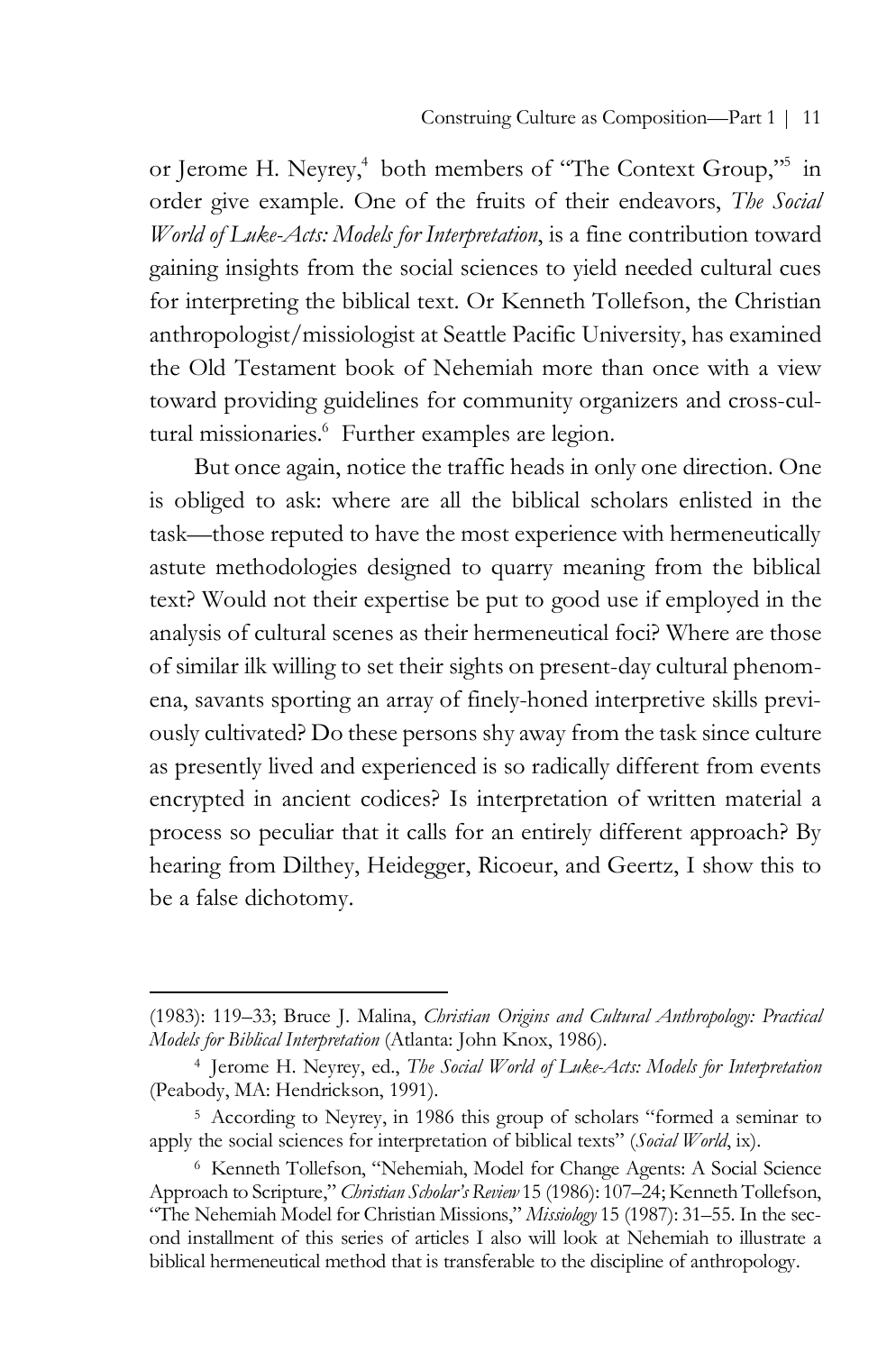In this first article, we will take a short look at the history and development of the notion of hermeneutics. By broadening the term's utility, we will then be poised to analyze the interpretive process outside of biblical studies. Next, we will examine a representative example of this broadened interpretive process by looking at the social sciences—namely, that represented by anthropologist James Spradley's *Development Research Sequence Method.*

In the second article (the one that follows the present one), I will more fully explore a fruitful methodology that was birthed from within biblical exegetical studies—Robert A. Traina's methodology that he called "Methodical Bible Study."7 Since this method is not widely known, I will offer there an illustration of Traina's procedure as applied to the scriptures, so that the reader might be clear as to what it includes. Features of striking similarity will be apparent between these two approaches.

Finally, in the third article of this series, given the paucity of cases in which the interpretation of a cultural scene borrows from biblical hermeneutical methodologies, I will employ Traina's method to interpret a specific cultural scene: small-scale peddling in West Java, Indonesia. Even this modest, brief, and solitary example will show that interpretive approaches in anthropology are impoverished if scholars continue to neglect their sister discipline, narrative biblical criticism.

# **The Notion of Hermeneutics**

 $\overline{a}$ 

In discussing the origins of hermeneutics, Bernard Ramm makes the following observation:

<sup>7</sup> What Robert A. Traina called "Methodical Bible Study" is now known as "Inductive Bible Study." I will also be drawing from notes gleaned from Traina's class lectures during his tenure at Asbury Theological Seminary (1966–1988), from his book that first laid out his methodology (Robert A. Traina, *Methodical Bible Study* [Grand Rapids: Zondervan, 2002]), as well as the book he coauthored with David R. Bauer toward the end of his life (*Inductive Bible Study: A Comprehensive Guide to the Practice of Hermeneutics* [Grand Rapids: Baker Academic, 2014]).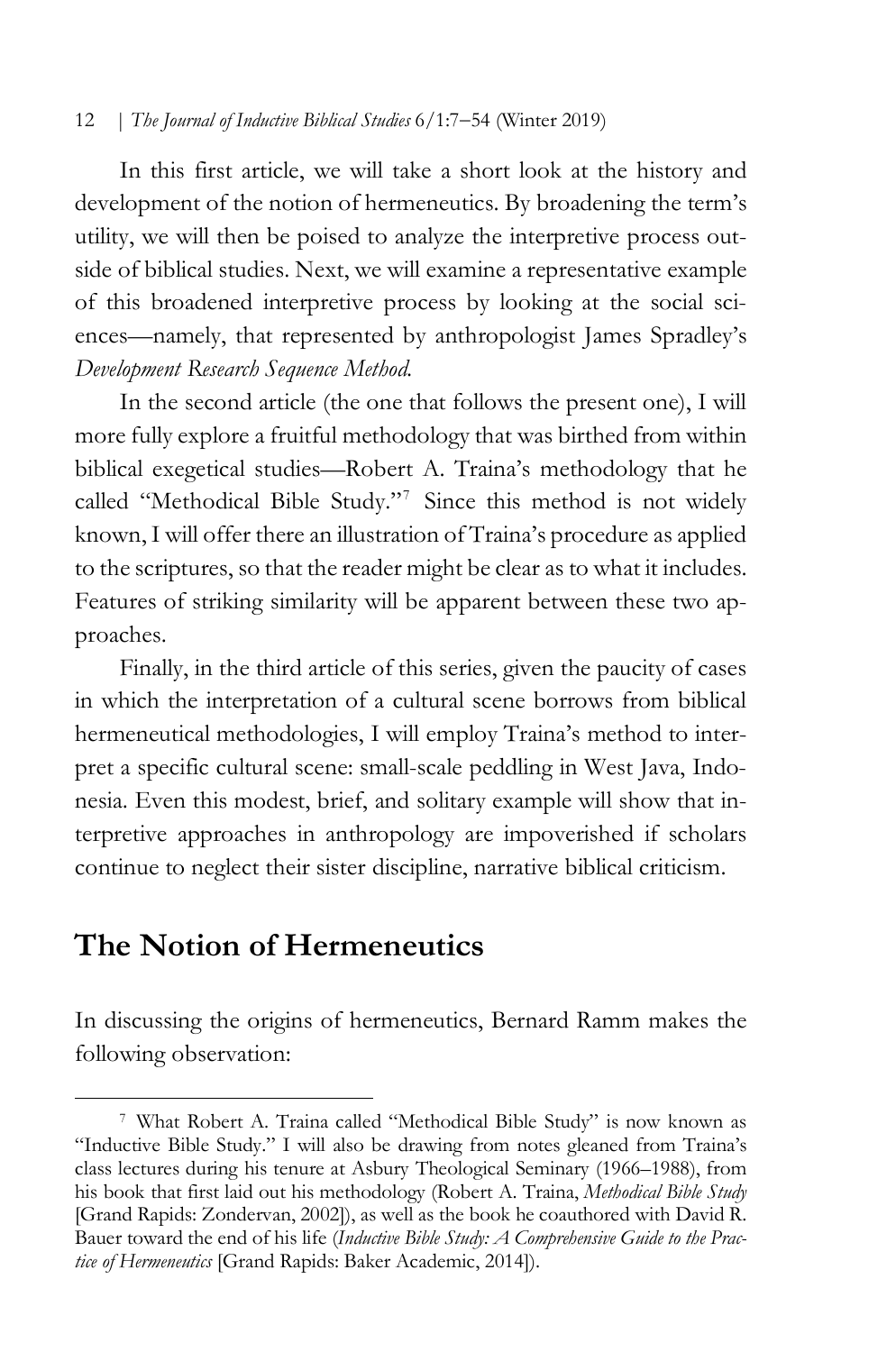Arbitrary interpretation may be a wrenching of the truth of the text or it may be the overapplication of a legitimate procedure (as in typological interpretation). The conscious setting up of rules is hermeneutics (from the god Hermes, messenger of the gods, hence *hermēneuein*, to interpret; *hermēneia*, interpretation, commentary; and *hē hermēneutikē technē*, the skill or art of interpretation). 8

The term ἑρµηvεύω (*hermēneuō*) and its cognates, from which we derive an array of related English words, enjoy a lengthy history in classical and biblical Greek. In classical sources, they have three primary meanings: (1) to speak or speak plainly, (2) to express or articulate, or (3) to translate. $\degree$  In the Septuagint (LXX), the terminology relates to translation (e.g., Gen 42:23; Esth 10:3; Ezra 4:7), although at times "describing" is also present (e.g., Job 42:18). <sup>10</sup> In the New Testament over half of the 20 or so occurrences of this word group carry the idea of translation. In Luke 24:27, *diermēneuō* clearly involves exposition or interpretation. The remaining seven occurrences are all connected to the interpretation of tongues.<sup>11</sup> Thus, with etymological inspiration from the Greek mythological messenger Hermes, the term hermeneutics and its cognates as found in these ancient documents denote translation or the conveyance of meaning from one realm to another with a view toward comprehension.

Consequently, clustered around the term hermeneutics there arose a distinctive theological discipline concerned with the interpretation of sacred texts, primarily those of the biblical corpus.12 A corresponding attempt was made to establish rules or principles which would prevent the process of interpretation from degenerating into a completely arbitrary discipline.<sup>13</sup> As G. H. Schodde states,

<sup>8</sup> Bernard Ramm et al., *Hermeneutics* (Grand Rapids: Baker, 1987), 7.

<sup>9</sup> Anthony C. Thiselton, "Explain," *NIDNTT* 1:573–84, 579–80.

<sup>10</sup> Thiselton, "Explain," 580.

<sup>11</sup> Thiselton, "Explain," 581–82.

<sup>12</sup> F. F. Bruce, "Hermeneutics," *NBD*2, 476.

<sup>13</sup> Ramm et al., *Hermeneutics*, 7. Of course, Midrashic hermeneutics has been in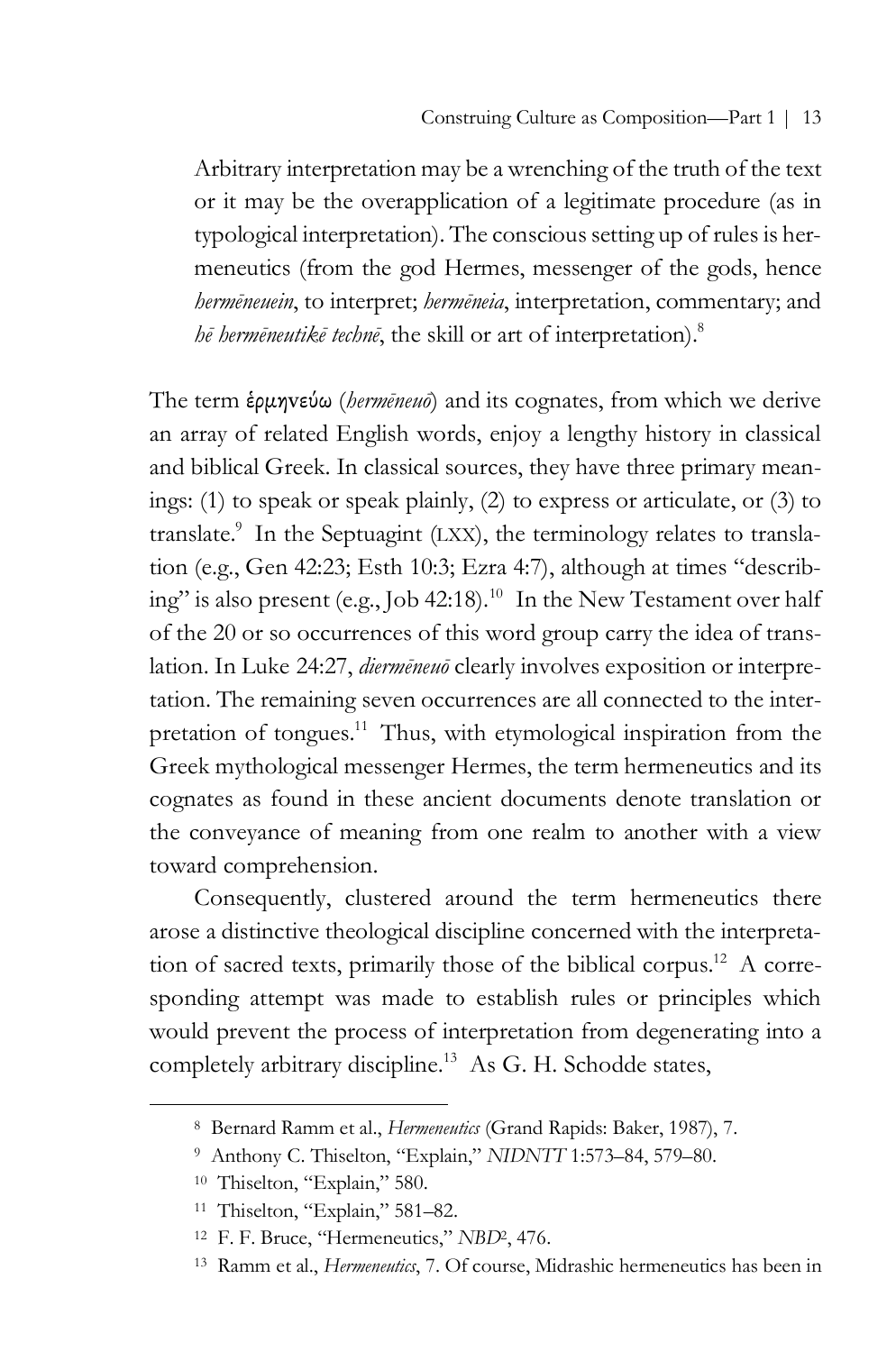In nearly all cases, interpretation has in mind the thoughts of another, and then, further, these thoughts expressed in another language than that of the interpreter. In this sense it is used in Bib. research. A person has interpreted the thoughts of another when he has in mind a correct reproduction or photograph of the thought as it was conceived in the mind of the original writer or speaker. It is accordingly a purely reproductive process, involving no originality of thought on the part of the interpreter. If the latter adds anything of his own it is *eisegesis* [reading into the text] and not *exegesis* [culling from the text]. 14

# **A Broadening of the Term's Utility**

Many now realize that the focus of hermeneutics must be expanded. Rouse makes the point well:

Many of the objects of interpretation in the human sciences are not themselves texts, of course. But actions, artifacts, social relations, and individual lives are analogues of texts in an important respect. The terms in which we understand them, as clear or confused, significant or insignificant, are the same ones that guide our interpretation of texts. These various components of human life have a sense that can be expressed in words, even when not originally articulated this way. We interpret an action or artifact by saying what it means. This description proceeds with the same circular structure of presupposition and interpretation that characterizes the reading of a text. We interpret actions by using words; we interpret texts by using words different from the origi-

existence since before the time of Christ. See Thiselton's discussion of the Midrashic tradition and its bearing upon contemporary understanding of biblical hermeneutics in general ("Explain," 580–81).

<sup>14</sup> G. H. Schodde, "Interpretation," *ISBE* 3:1489–90.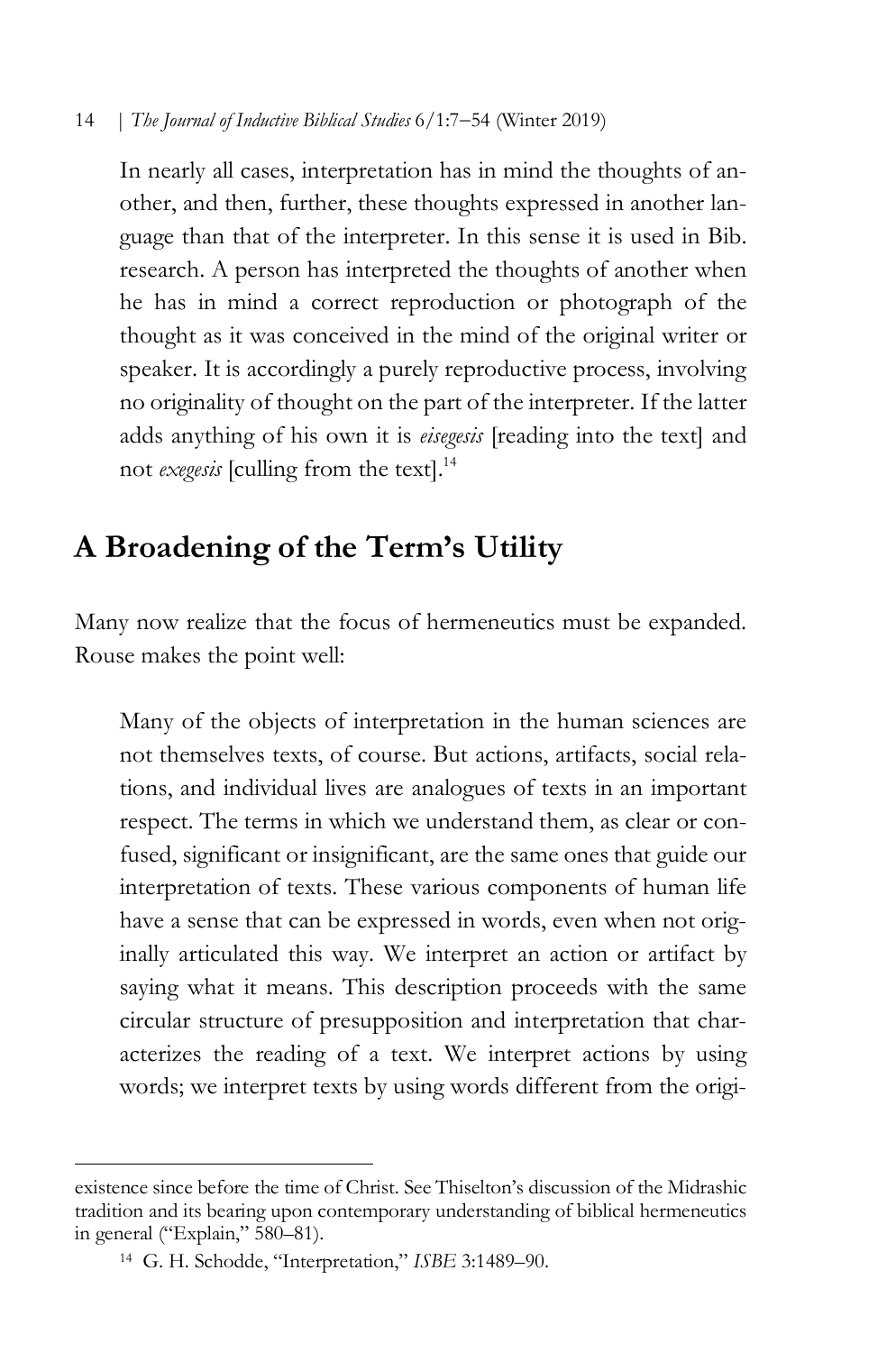nal ones. In either case, we understand them as already meaningful, and we take that same meaning to be expressible in a form different from the original.<sup>15</sup>

Thus, in response to statements like Schodde's just above wherein the hermeneutical task is envisioned as simple one-to-one correspondence (often deemed a "mirroring" approach to interpretation), the last couple of centuries have witnessed a wholesale deepening and widening of what is thought to be involved in the process.

The *deepening* has come about due to a realization of the naïveté of postulating interpretation as a mere detached "reproductive process." It is now realized that, in the enterprise of hermeneutics, the undertaking is far more than a mere indifferent clarification of the technical difficulties and challenges found in texts (often the German term *Erklären* is employed here—descriptive, technical explanation). Instead, the exegete must attempt to grasp the import of the communication event at its deepest levels (*Verstehen*—discerning comprehending or understanding). <sup>16</sup> Hence, Thiselton maintains:

[I]f the interpreter is to understand a text adequately and correctly, due account must be taken of his own subjectivity. His own presuppositions, cultural orientation, and psychological capacities will shape his understanding of the text. Some of these presuppositions may act as a barrier to understanding; yet it is more important to note that they also serve as an indispensable point of contact with the subject-matter of the text, at least at the commencement of the ongoing process of understanding.<sup>17</sup>

<sup>15</sup> Joseph Rouse, *Knowledge and Power* (Ithaca, NY: Cornell University Press, 1987), 44.

<sup>16</sup> Ramm et al., *Hermeneutics*, 7, 134.

<sup>17</sup> Thiselton, "Explain," 583.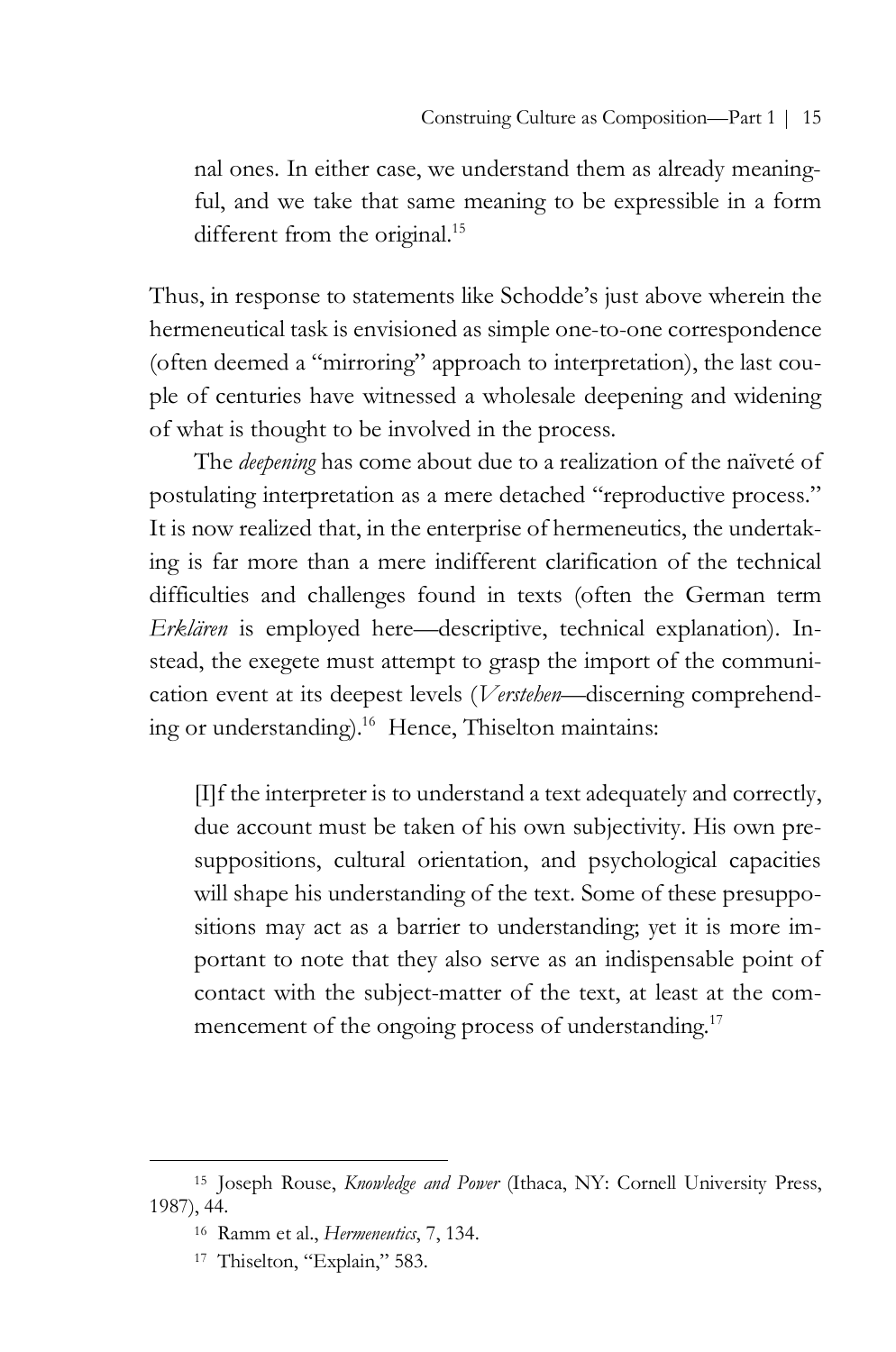The one sitting before the text—the interpreter—is no mere spectator; she or he undeniably figures in the equation. Remaining oblivious to this fact will not only distort the interpretive process but, as alluded to above, it will also deprive the exegete of a crucial realization that can prove quite helpful in the hermeneutical process: the awareness of "historicality."18 Both the text and the interpreter are historical entities, each possessing a unique context. Hence, a meeting of these two entities can serve to engender a whole range of new insights. Thiselton argues, "the horizons of the interpreter and the horizons of the text must be brought into a relationship of active engagement and dialogue, until the two sets of judgments, or of question and answers, become eventually fused into one."<sup>19</sup> This view relates to an entanglement that philosophers deem "the hermeneutical circle." Its influence can be felt not only in biblical studies, but indeed it colors the entire quest for human understanding. We will examine its impact in more detail below.

The *widening* of the discipline of hermeneutics involves its purview being broadened beyond the confines of theological studies. Hence, the present-day science of hermeneutics now designates "the interpretation of or the search for meaning in texts, in human existence, in society, and so on."<sup>20</sup> This came about primarily by way of the realization that any cultural event or artifact seems virtually to cry out for interpretation. *Homo sapiens* is a meaning-giving creature attempting to make sense of life. Tellingly, the sociological phenomenon of communal meaninglessness has been labelled by Émile Durkheim, *anomie* (i.e.,

<sup>18</sup> Martin Heidegger, Hans-Georg Gadamer, and Wolfhart Pannenberg are mainly responsible for developing the concept of "historicality" or historical relativity. Cf. Thiselton, "Explain," 583; Anthony C. Thiselton, *New Horizons in Hermeneutics: The Theory and Practice of Transforming Biblical Reading* (Grand Rapids: Zondervan, 1992).

<sup>19</sup> "Explain," 583. This is reminiscent of Hans-Georg Gadamer's "fusion of horizons" (*Truth and Method*, trans. Joel Weinsheimer and Donald G. Marshall, 2nd ed. [New York: Continuum, 1998]; Georgia Warnke, *Gadamer: Hermeneutics, Tradition and Reason* [Oxford: Polity, 1987]).

<sup>20</sup> Charlotte Seymour-Smith, *Macmillan Dictionary of Anthropology* (London: Macmillan, 1986), 136.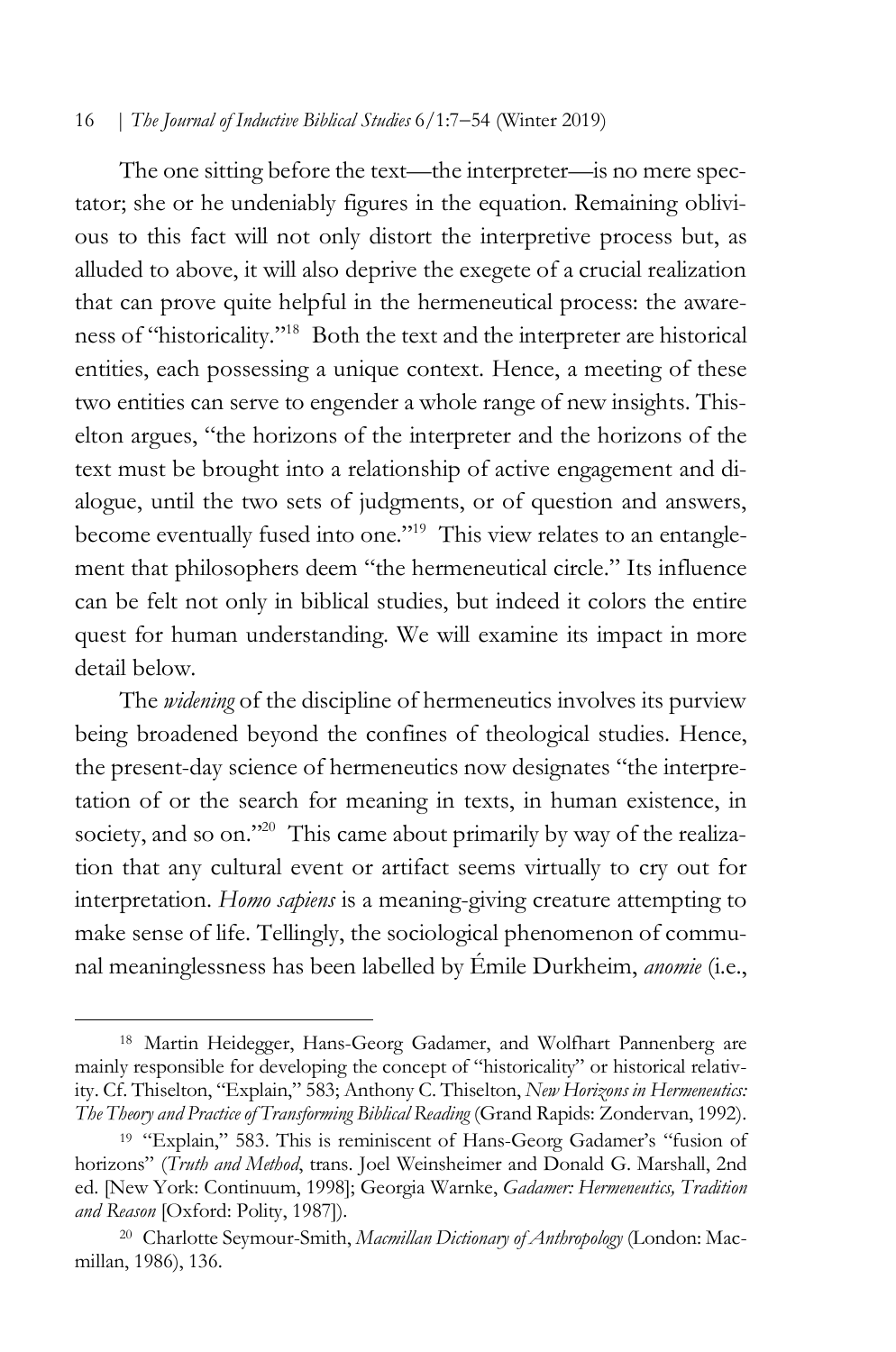the lack or present irrelevance of a publicly accepted, socially-functioning set of interpretive principles). 21

The collective endowment of cultural elements with public meaning is most generally a tacit process. This is due to its functioning by means of a socially agreed-upon constellation of implied standards and statutes, what sociologists and anthropologists call *Weltanschauung* (i.e., world view). However, whenever a crossing of world view channels between two or more social actors or groups of social actors arises, communicative dissonance occurs, whether it is due to temporal distance (generational variance), geographical distance (locality variance), philosophical distance (ideological variance), or any other potential distance. And if an increasing amount of dissonance is apparent, a person will become acutely aware of the interpretive process (i.e., the demand for and the process of interpretation will become exceedingly manifest as a conscious one). To philosophers and social scientists alike, this fact serves only to underscore the ubiquitous, hermeneutically-steeped enterprise latent in everyday affairs. For the average person, society is ultimately a text in need of exegesis.

Historically, the philosopher Wilhelm Dilthey was one of the first to call attention to this fact:

[He] argued that many nontextual features of human life, such as actions, tools, social roles, and individual lives, can and should be taken as meaningful in the same way as texts are…. Dilthey thought that only by taking meaning seriously could we have any

<sup>21</sup> Peter Berger, *The Sacred Canopy* (Garden City, NY: Doubleday, 1967). Lesslie Newbigin links the diminution of biblical hermeneutics and the resulting appearance of anomie in the Christian community: "[In the biblical vision,] if there is no point in the story as a whole, there is no point in my own action. If the story is meaningless, any action of mine is meaningless. The loss of a vision for the future necessarily produces that typical phenomenon of our society which the sociologists call anomie, a state in which publicly accepted norms and values have disappeared" (*The Gospel in a Pluralist Society* [Grand Rapids: Eerdmans, 1989], 91).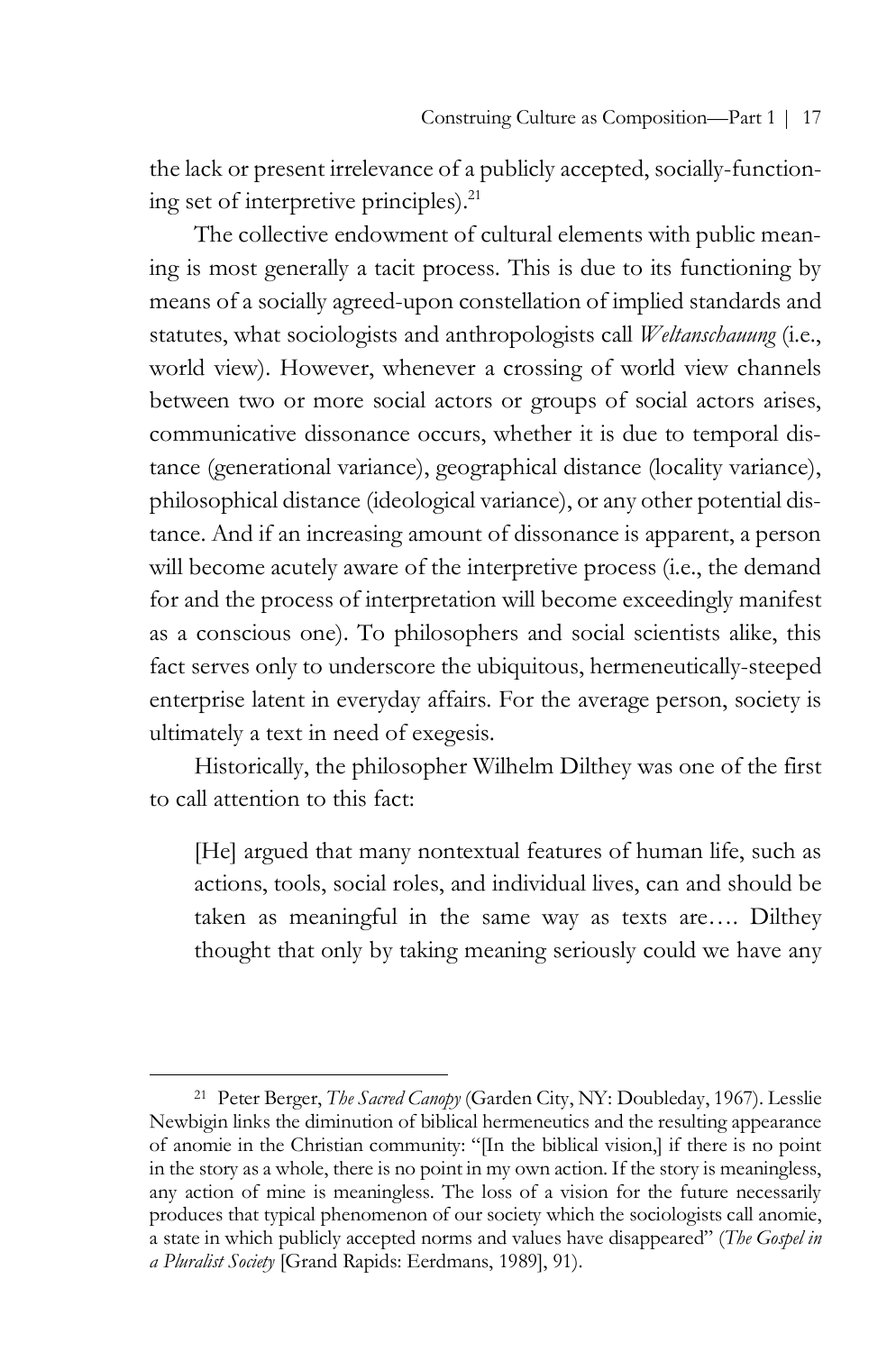hope of understanding human beings and the social milieu in which they—we—live.<sup>22</sup>

Embracing this line of thinking, philosophers such as Martin Heidegger, Jürgen Habermas, Hans-Georg Gadamer, Paul Ricoeur, and others have pushed the point even further.<sup>23</sup> Developing the science of hermeneutics into an all-encompassing philosophical system, these thinkers have sought to gild the very act of living with the paradigm's impressive analytical power. Thus, they have ardently opposed the

traditional accounts of hermeneutics as the epistemology of a particular region of knowledge (the *Geisteswissenschaften*) [which] distinguish[es] sharply between the artificial language of the natural sciences and the ordinary language of human interaction.... [Instead, the broader form of hermeneutics] collapses both of these distinctions by insisting that everyday knowledge and scientific knowledge are not different in kind. 24

This is a step that even Dilthey, a product of his age, was not yet prepared to take. For, while it is true that Dilthey was a pioneer in opposing an empiricist model of knowledge for what we today would term the social sciences, he still "conceded the adequacy of empiricist accounts

<sup>22</sup> Rouse, *Knowledge and Power*, 42. Cf. Bruce, "Hermeneutics."

<sup>23</sup> Martin Heidegger *Being and Time*, trans. John Macquarrie and Edward Robinson (New York: Harper, 1962); cf. Stanley Rosen, "Squaring the Hermeneutical Circle," *Review of Metaphysics* 44 (1991): 707–28; Jürgen Habermas, *Knowledge and Human Interests* (Boston: Beacon, 1968); Gadamer, *Truth and Method*, "The Model of the Text: Meaningful Action Considered as a Text," in *Interpretive Social Science: A Reader*, ed. P. Rabinow and W. Sullivan (Berkeley: University of California Press), 73–102; Thiselton, *New Horizons*; and David J. Bosch, *Transforming Mission: Paradigm Shifts in Theology of Mission* (Maryknoll, NY: Orbis, 1991), 350–51.

<sup>24</sup> Rouse, *Knowledge and Power*, 51. Robert N. Bellah et al. make a similar appeal for a dissolving of the division between the humanities and the social sciences (*Habits of the Heart: Individualism and Commitment in American Life* [New York: Harper & Row, 1985], 297–307).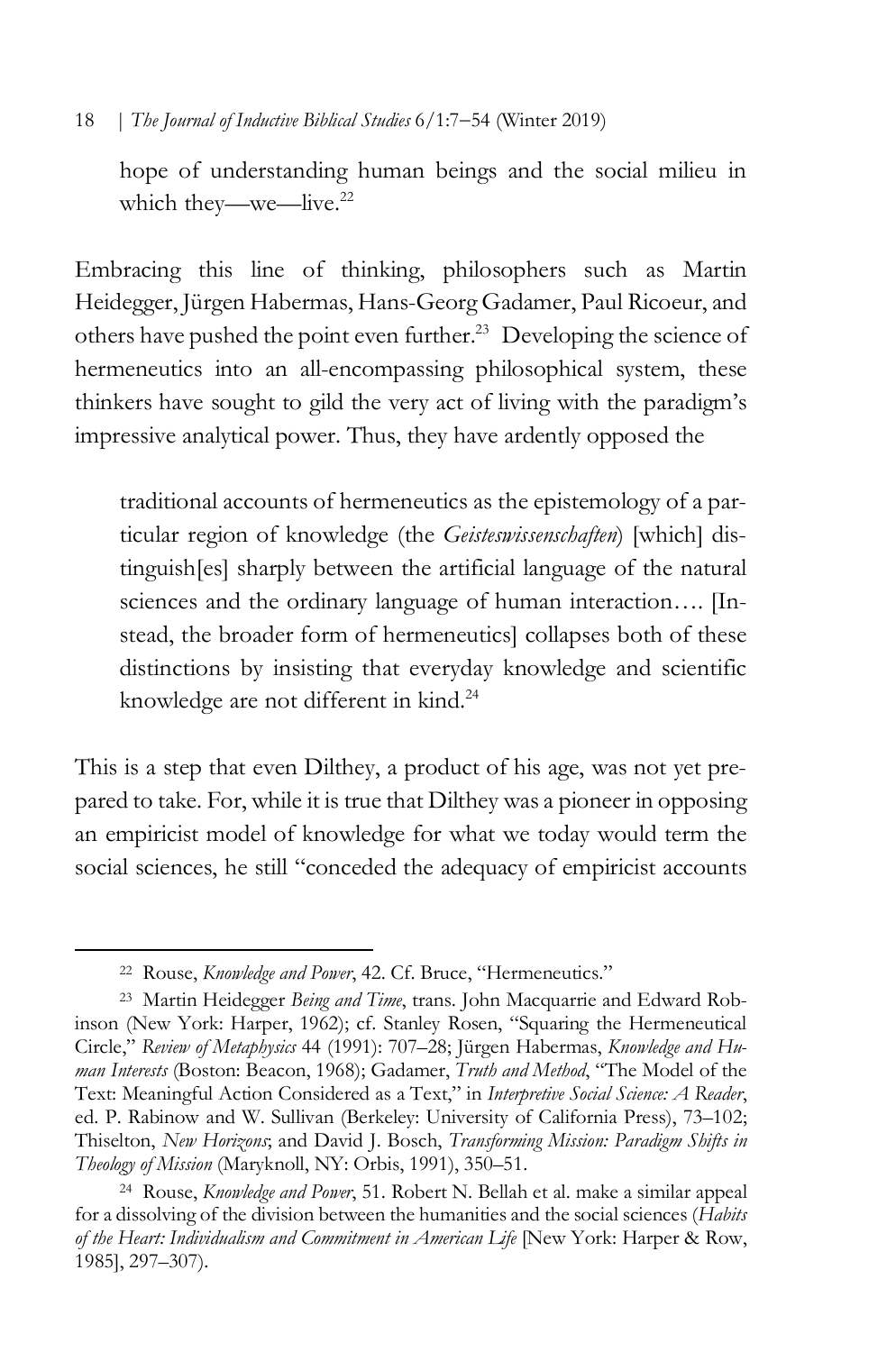of the physical and biological sciences but [simply] insisted that extending empiricism to account for the scholarly investigation of human life and culture was illegitimate."<sup>25</sup> With this step taken by Dilthey's successors, however, all of life has become subject to interpretation. Like breathing, they say, humans need to exegete to maintain life.

# **The Hermeneutical Circle**

Picking up on Dilthey's analogy of life as a text to be explained, philosopher Paul Ricoeur has framed the interpretive process as a three-phase hermeneutical dialectic in which human inquiry moves (1) from understanding as a guess about the whole (2) to explanation as a moment of testing and structuring one's guesses and (3) back to understanding as comprehension. <sup>26</sup> Something like this three-fold mechanism has historically been labelled "the hermeneutical circle." Rosen describes it well: "The traditional version of the hermeneutical circle goes something like this: whereas the parts must be understood in terms of the whole, the whole can be understood only by way of the parts."<sup>27</sup>

With such a circuitous movement appears two terms briefly mentioned earlier: *Erklären* (to explain or interpret) and *Verstehen* (to understand), labels corresponding to Ricoeur's second and third movements above. In Ricoeur's thought, these two components which constitute the interpretive enterprise—explanation and comprehension do not stand in opposition to each other since they serve together to dialectically illuminate and provoke the interpretive process. Here is how he lays out the process.

The initial phase, "naïve grasping," involves a revelatory moment in which insight dawns upon the interpreter at the commencement of

<sup>25</sup> Rouse, *Knowledge and Power*, 42.

<sup>26</sup> Mark Kline Taylor, "Symbolic Dimensions in Cultural Anthropology," *Current Anthropology* 26 (1985): 167–85, 168.

<sup>27</sup> Rosen, "Squaring the Hermeneutical Circle," 707.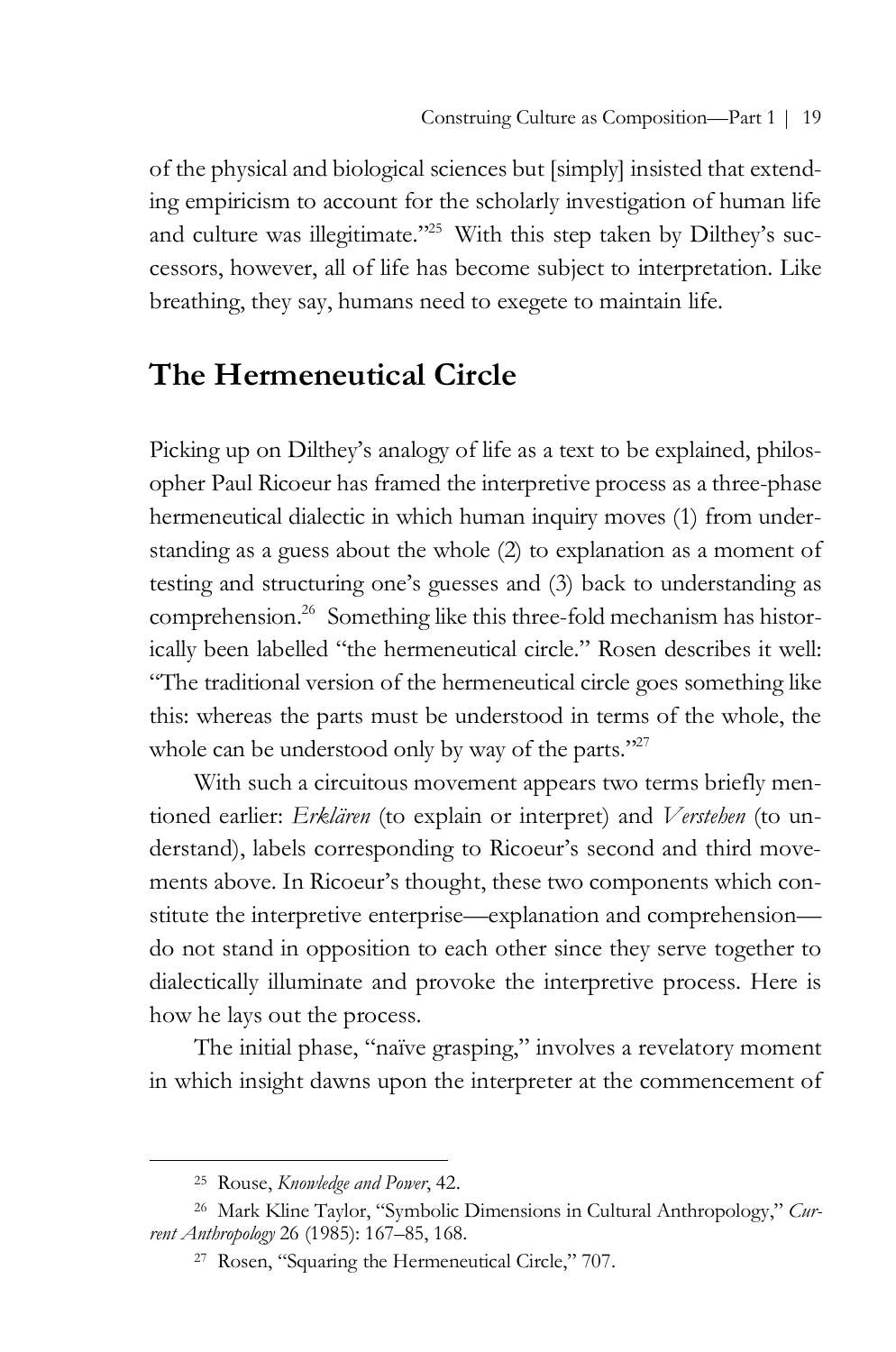the attempt to interpret.<sup>28</sup> As we will see below, it is the legitimacy of this very point that provides a base to spur the process on, thereby keeping interpretation from degenerating into thorough-going relativism. Thus, Rosen can say:

What has been traditionally called the hermeneutical circle is not circular. We do indeed understand the parts in terms of the whole, and the whole in terms of the parts. In each case, namely, with respect to the whole as well as to its parts, *what initiates interpretation is understanding, which I am willing to call insight or even intuition, to say nothing of the many other names that this everywhere accessible but impossible to analyze phenomenon has been assigned.* Understanding becomes either circular or regressive when we attempt to explain it on the basis of a conceptual analysis of pre-understanding. But pre-understanding, after all is said and done, is just understanding.<sup>29</sup>

And this is just what Ricoeur calls it: "*understanding* as a guess about the whole." Ricoeur's "naïve grasping" constitutes a veritable "first principle" out of which everything else springs.<sup>30</sup> This points to the fundamental faith commitment which he believes is inherent in the entire process of living; faith being the crucial (and unavoidable) element. <sup>31</sup> Newbigin echoes this same idea, "[C]ircularity is … the mark

<sup>28</sup> Taylor, "Symbolic Dimensions," 168.

<sup>&</sup>lt;sup>29</sup> Rosen, "Squaring the Hermeneutical Circle," 727, emphasis added.

<sup>30</sup> Joyce Appleby, Lynn Hunt, and Margaret Jacob, *Telling the Truth About History* (New York: W. W. Norton, 1994), 286.

<sup>&</sup>lt;sup>31</sup> Cf. the underscoring of this principle by Thomas Kuhn as it relates to the physical sciences: "The man who embraces a new paradigm at an early stage must often do so in defiance of the evidence provided by problem-solving. *He must, that is, have faith that the new paradigm will succeed* with the many large problems that confront it, knowing only that the older paradigm has failed with a few. *A decision of that kind can only be made on faith*" (*The Structure of Scientific Revolutions*, 2nd. ed. [Chicago: The University of Chicago Press, 1970], 158, emphasis added). Kuhn's work, of course, has been of primary importance in the recent widespread repudiation of the fissure purportedly separating *Geisteswissenschaften* (humanities) from *Naturwissenschaften* (natural sciences).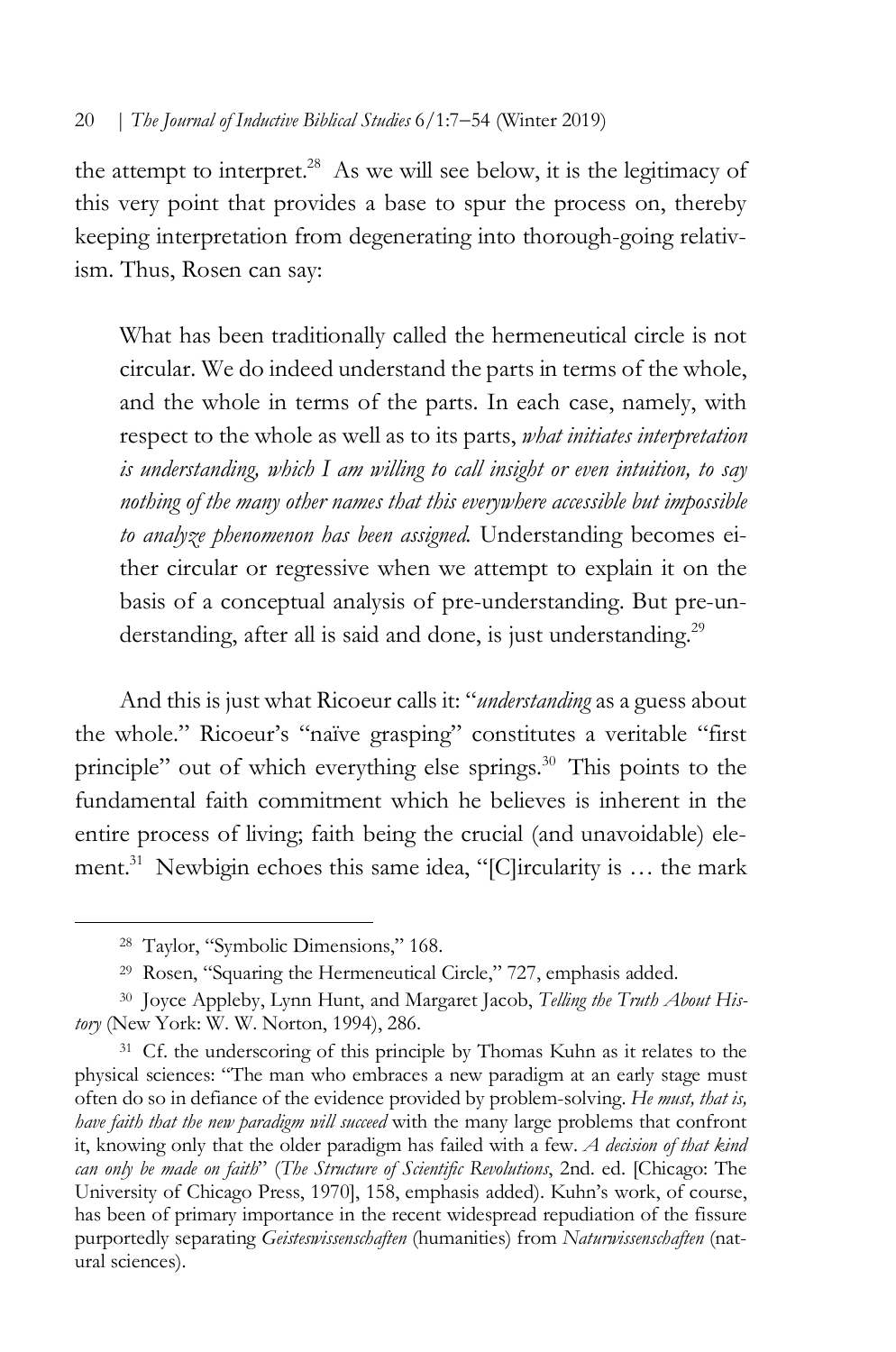of all fundamental thinking. One can stand outside the circle, declining to accept the starting point. But then, if one is to make any sense of things at all, one has to work in another circle."32 Thus, a satisfactory hermeneutical approach will be forced to "recognize *belief* as the source of all knowledge and consciously embrace a 'fiduciary framework.'"33 Or, in time-honored Augustinian terms, "unless one believes, one shall not understand<sup>"34</sup>

This is not the end of the issue. We will return to the hermeneutical circle momentarily. But following on with Ricoeur's logic we see that the second movement involves an attempt to arrange, organize, and validate based upon the aforementioned initial intuition. "It orders the whole and fills it out, identifying and relating its parts in 'systems' or 'structures,' in an effort to 'verify' or 'validate' the guess."35 Hence, *Erklären*—the term that points to descriptive, structured, and analytical explanation—follows on from the intuitive hunch as a means of appraising its veracity in a tactile world. And in the third phase of this construct,

[E]xplanation has led to comprehensive "understanding" of a possible whole world and a preferred "mode of being-in-theworld." … Departing from a naive guess, explanation makes it possible for interpreters to "comprehend" [*Verstehen*] the fundamental "boundary situations" and "existential conflicts" of human being-in-the-world. Explanation is, therefore, a mediation between the two stages of understanding [i.e., between intuition and comprehension]. 36

<sup>32</sup> Newbigin, *Gospel in a Pluralist Society*, 94.

<sup>33</sup> Michael Polanyi as cited in Bosch, *Transforming Mission*, 359, emphasis original.

<sup>34</sup> Bosch, *Transforming Mission*, 359. The Latin phrase is *nisi credideritis, non intelligitis*.

<sup>35</sup> Taylor, "Symbolic Dimensions," 168.

<sup>36</sup> Taylor, "Symbolic Dimensions," 169.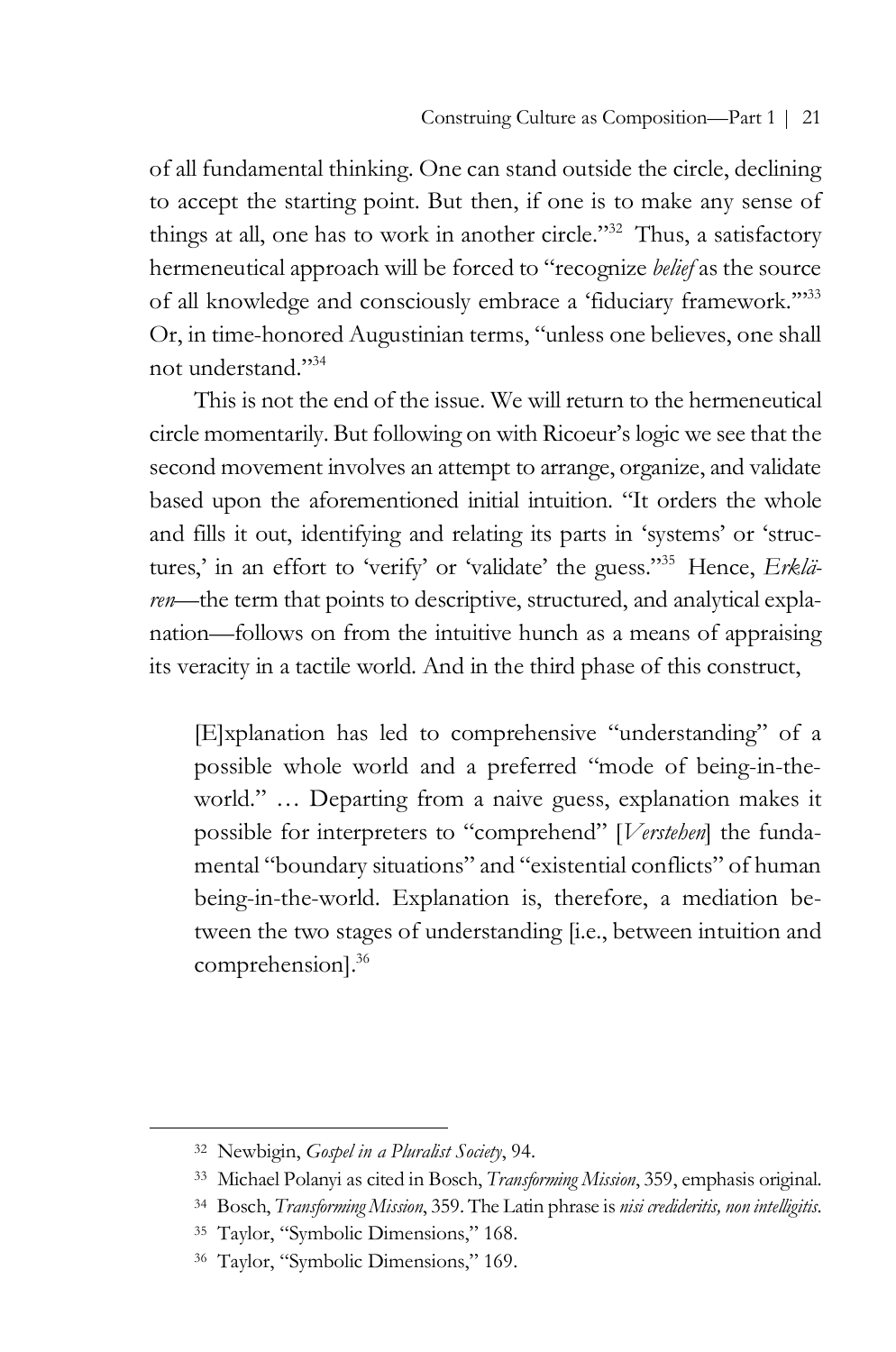As Ricoeur himself puts it, "understanding precedes, accompanies, closes and thus *envelops* explanation. In return, explanation *develops* understanding analytically."<sup>37</sup> Within Ricoeur's framework, then, the hermeneutical circle is an ever-expanding spiral leading on to greater clarity in the evolving process of comprehending. This is very similar to the type of progressive dialectic movement found in Martin Heidegger's hermeneutical philosophy:

Not to be confused with the kind of circular reasoning that consists in begging the question, [Heidegger's] hermeneutical circular [sic] way of thinking involves a continual interpretation and reinterpretation in which understanding of Being that is already given with human existence itself is rounded out and corrected while, correspondingly, human existence becomes progressively understood in the light of Being.<sup>38</sup>

However, remembering I promised to return to the earlier discussion concerning the more circular form of the hermeneutical circle, there does remain a problem. Whether we call upon Ricoeur's "naïve

<sup>37</sup> Cited in Taylor, "Symbolic Dimensions," 168.

<sup>38</sup> John Macquarrie, as cited in Frank N. Magill, ed., *Masterpieces of World Philosophy* (New York: HarperCollins, 1990). Cf. John Macquarrie, *Martin Heidegger* (Richmond: John Knox, 1968). Although in this series of articles I will exploit this threefold dialectical pattern by using slightly different nomenclature, it must be realized that *verstehen* (to understand) is not actually so much a step in the process itself as it is an evolving disclosure brought on by the first two phases. It parallels what Traina, whose hermeneutical method we will take up in the next article in this series, designates "application": "Theoretically, the application of a passage represents the sum total of [its] preceding two steps [observation and interpretation]. For once one has discovered the universal truth of a passage as well as the contemporary situation which falls within its province, then one may bring the passage to bear on the situation, and the result is application" (*Methodical Bible Study*, 215; Bauer and Traina later shift the terminology to "appropriation"; cf. *Inductive Bible Study*, 319–35). Thus, the verb *verstehen* can (and probably always should) shift from emphasizing the process of understanding as comprehension (the third moment) back to understanding as a guess about the whole (the first moment), only to begin the interpretive process all over again. This is what is meant by continual interpretation and reinterpretation which rounds out and corrects.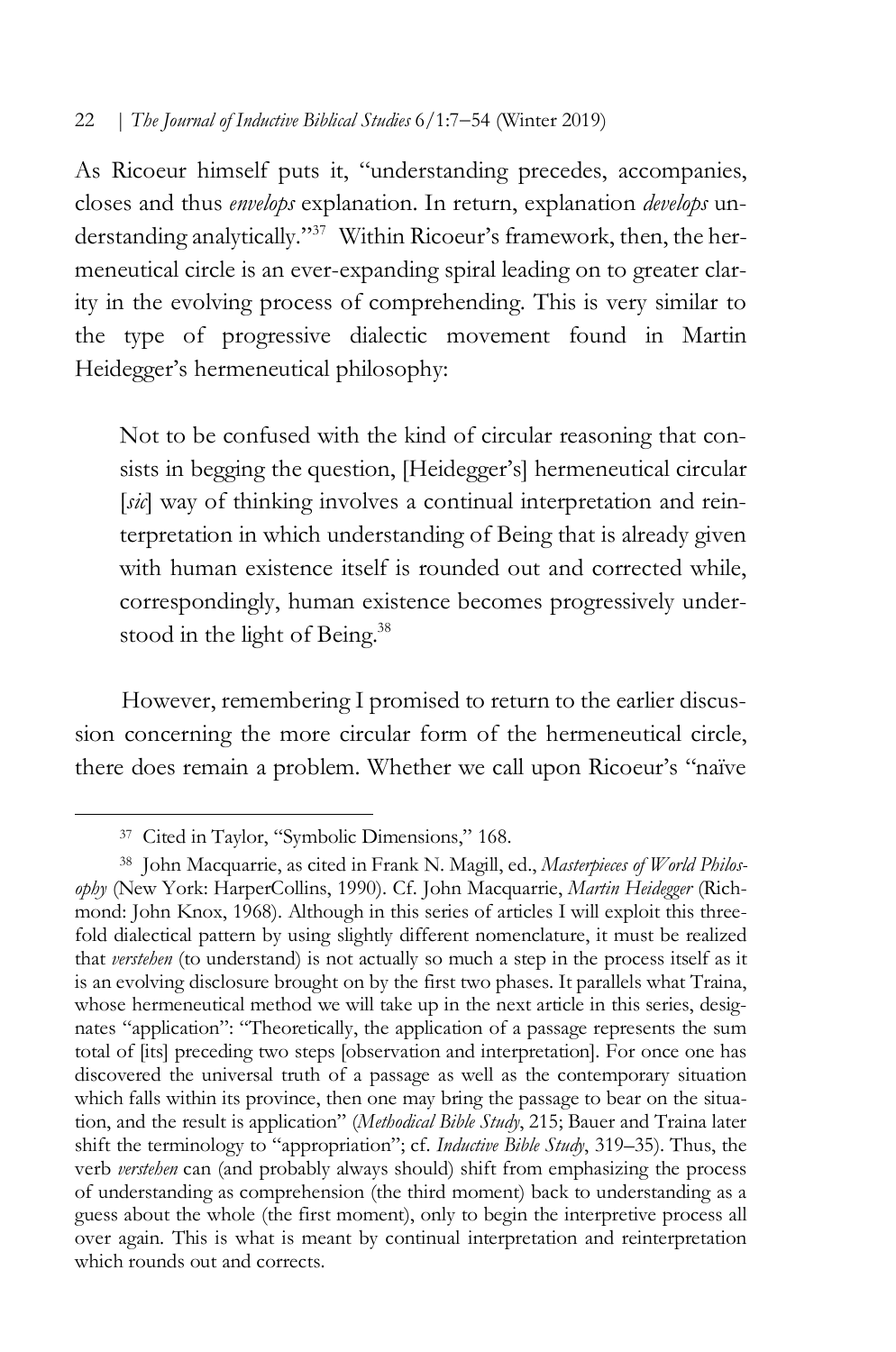grasp" or upon Heidegger's "pre-understanding," we are still operating at an *a priori*, individualized, parochial level, reminiscent of Wittgenstein's language games. The problem is that this hooks all understanding (including any endowment of interpretive insight) into a privatized, self-fabricated process. Consequently, reality can easily degenerate into a mere by-product of a self-indulgent, cloistered mental process with all universal meaning finally left up for grabs. Where, then, is the arbiter in this quest for understanding? Are all attempts to interpret equally valid? Are all "naïve graspings" equally satisfactory? What about the world we experience every day? What prevents us from mistakenly reifying our idiosyncratic cognitive models and treating them as if *they* were reality?

Rosen suggests,

If the process is entirely constructive, if in other words the sense of the perceived entity is entirely produced by the act of perception, then cognition is not world-construction (which requires subordination of cognition to general laws that cannot themselves be the products of a given and contingent world-horizon); it is an act of radical arbitrariness, and therefore it is not at all the production of senses but senseless or chaotic flux.

Since we cannot evade this lapse into chaos by the construction of transcendental structures of spontaneity, there remains only one method for assessing and regulating the insights of the living intelligence, and this, not surprisingly, is by checking them against our experience, both discursive and silent. The traditional method for determining whether one has understood a … text is two fold: first, we attempt to explain all parts of the text as integral to a whole; second, we discuss our interpretations with other persons, whose competency we determine, not by rules and conformity to models, but on the basis of the understanding their words exhibit.<sup>39</sup>

<sup>&</sup>lt;sup>39</sup> "Squaring the Hermeneutical Circle," 725.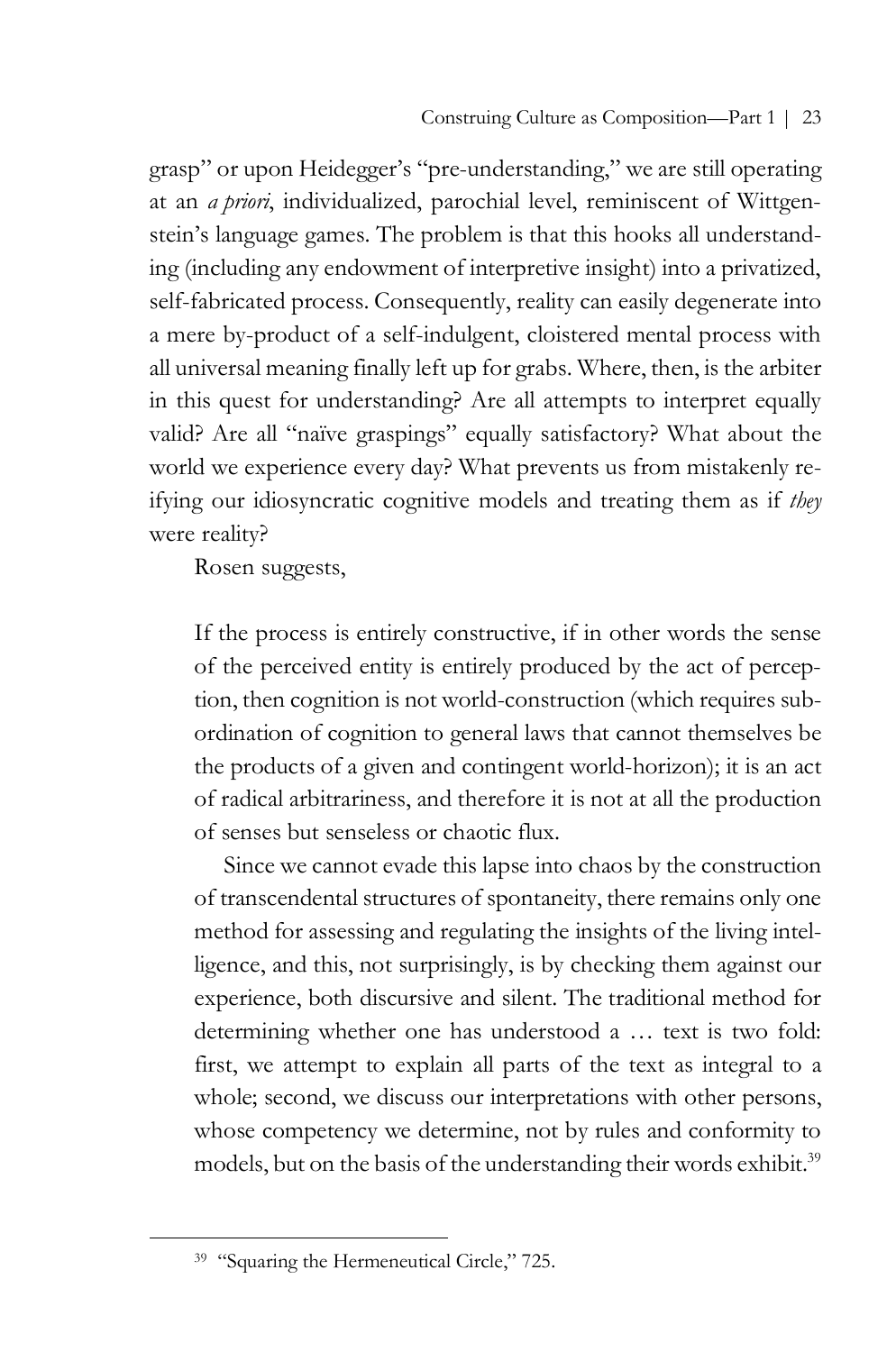Thus, the key to disarming a "vicious" (read: circular) form of the hermeneutical circle is by means of (1) an appeal to everyday life which is (2) lived out collectively amid others.

First, we will consider the "everydayness" of this proposal. As anthropologist Clifford Geertz attests, "common sense, or some kindred conception, has become a central category, almost *the* central category, in a wide range of modern philosophical systems."40 One need not search far for validation of Geertz's statement. The view is so widely embraced that authorities in an array of disciplines echo this similar conviction. 41

Geertz himself, in a chapter entitled *Common Sense as a Cultural System*, offers five seemingly universal "quasi-qualities" of common sense "as an everywhere-found cultural form":<sup>42</sup>

| 1. Naturalness    | An air of "of-courseness," a sense of "it figures"          |
|-------------------|-------------------------------------------------------------|
|                   | being cast over all things;                                 |
| 2. Practicalness  | The quality of being able to know what's what;              |
| 3. Thinness       | The belief that the world is what the wide-                 |
|                   | awake, uncomplicated person takes it to be;                 |
|                   | 4. Immethodicalness A shameless and unapologetical "ad hoc- |
|                   | $ness$ ":                                                   |
| 5. Accessibleness | The belief that any person with faculties reason-           |
|                   | ably intact can grasp the conclusions reached.              |

<sup>40</sup> Clifford Geertz, *Local Knowledge: Further Essays in Interpretive Anthropology* (New York: Basic Books, 1983), 76.

<sup>41</sup> As representative here, see Robert N. Bellah, "Social Science as Practical Reason," in *Ethics, the Social Sciences, and Policy Analysis*, ed. Daniel Callahan and Bruce Jennings (New York: Plenum, 1983), 37–64; Appleby, Hunt, and Jacob, *Telling the Truth About History*. Especially note Appleby and associates' focus on "practical reason" and "pragmatism" and the role each has in the hermeneutical enterprise (247– 53; 283–91). In fact, directly related to its rightful position in the interpretive task, Rouse contends that "the various versions of pragmatism that have emerged as responses to the collapse of empiricism can usefully be regarded as an attempt to universalize hermeneutics" (*Knowledge and Power*, 41).

<sup>42</sup> Geertz, *Local Knowledge*, 85; these are discussed in 85–91.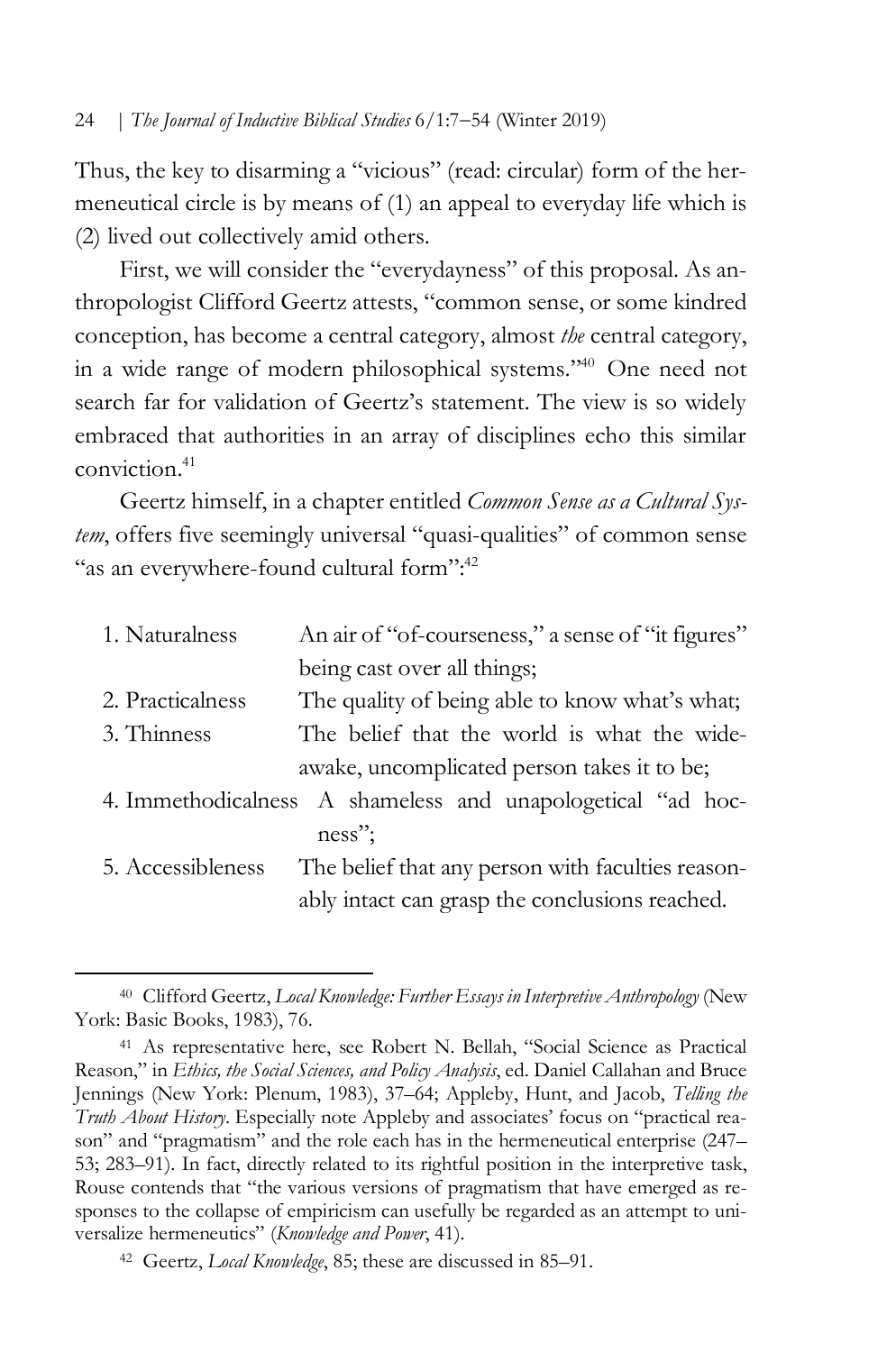While the entirety of Geertz's article is an attempt to illustrate the parochial nature of common sense as a cultural artifact (hence, his title: *Common Sense as a Cultural System*), the concept as discussed in the article itself is freighted with an overwhelming "pan-cultural" quality. Even speaking of common sense as a "system" and ascribing it five generally universal "quasi-qualities" implies something all-encompassing. Thus, Geertz claims for this phenomenon (or more correctly, "suggests") "an ingenerate order … capable of being empirically uncovered and conceptually formulated."43

For my purposes, the most striking feature of this sort of knowledge is not simply its affinity to Ricoeur's concept of insight emphasized above but also the fact that we are here speaking of a brand of knowledge accessible to all persons everywhere. This is no esoteric knowledge hidden away—scientific mantras stowed in private information caches to be scrutinized by an élite, privileged few. Instead, this is the sort of wisdom accessed by average communities of ordinary folk found everywhere (thus, *common* sense).

This appeal to proximal, everyday life corresponds nicely with Alfred North Whitehead's corrective for what he calls "the fallacy of misplaced concreteness" (i.e., the elevating of the ancillary to the primary). <sup>44</sup> The answer to this "very subtle fallacy—more a general limitation of conceptual thought than an error in  $logic^{\frac{1}{15}}$ —is a "recurrence"

<sup>43</sup> Geertz, *Local Knowledge*, 92.

<sup>44</sup> Per Whitehead, this fallacy involves "neglecting the degree of abstraction involved in thought when an actual entity is considered merely so far as it exemplifies certain categories of thought" (Whitehead as cited in Herman E. Daly and John B. Cobb, Jr., *For the Common Good: Redirecting the Economy toward Community, the Environment, and a Sustainable Future*, 2nd. ed. [Boston: Beacon, 1994], 36). Daly and Cobb summarize it this way: "it is the fallacy involved whenever thinkers forget the degree of abstraction involved in thought and draw unwarranted conclusions about concrete actuality. [In other words,] … neglecting the extent to which our concepts are abstract, and therefore also neglecting the rest of the reality from which they have been abstracted" (*For the Common Good,* 36). Ultimately, this is simply another way of rechristening the vicious form of the hermeneutical circle.

<sup>45</sup> Daly and Cobb, *For the Common Good*, 41.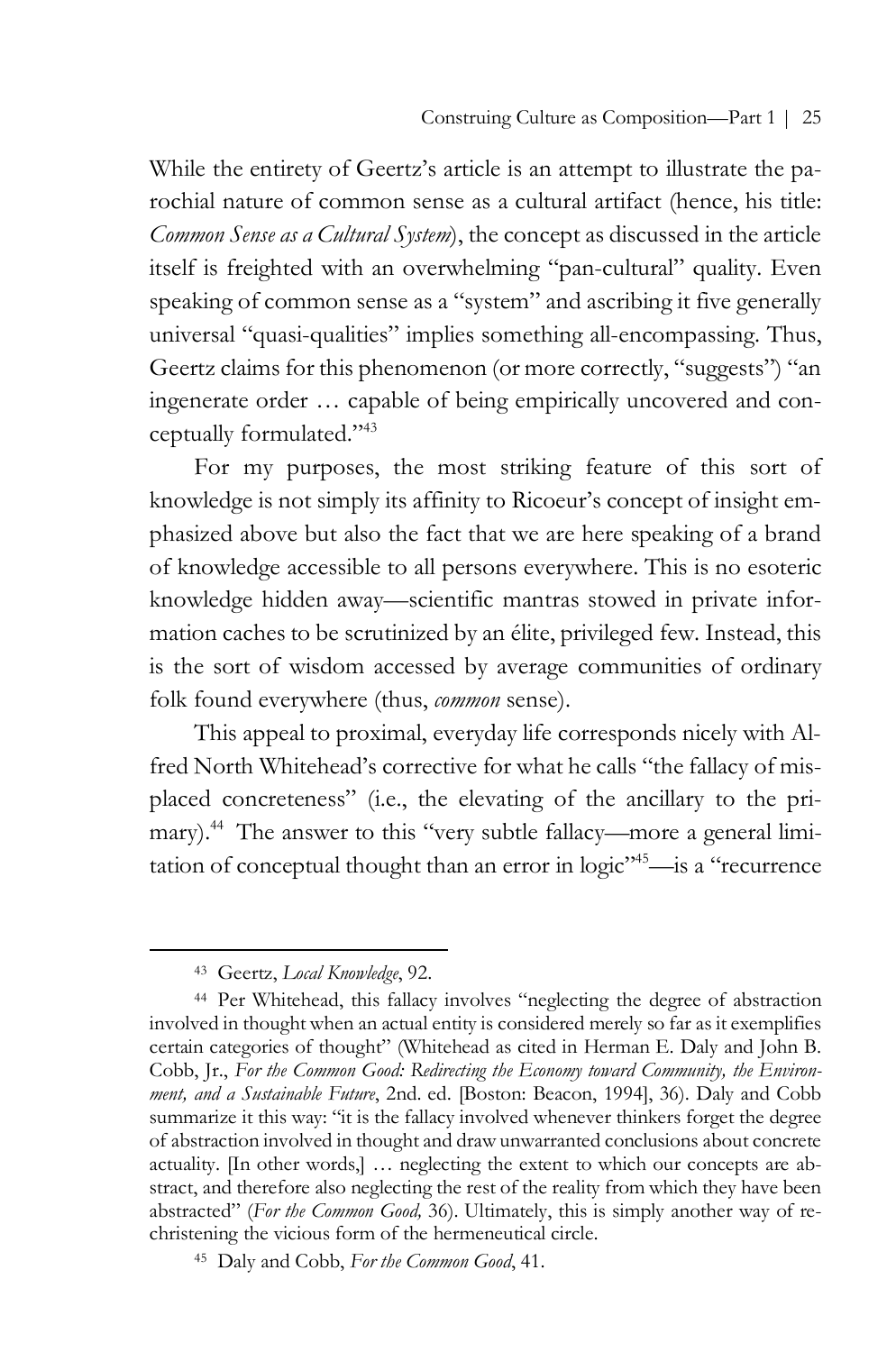to the concrete in search of inspiration."46 It is instructive that what Ricoeur presented above as the initiating element in the interpretive process (i.e., *insight*) corresponds quite nicely with that which, being found concretely tucked away in the hard-tack vicissitudes of everyday life, seems to function as our surest safeguard against excessive interpretive abstraction (i.e., *inspiration*). Hence, this same insight *qua* inspiration which initially serves to kick-start the interpretive process on its way also essays to anchor major concerns as major.

Consequently, if we combine this with Ricoeur's "naïve grasp," it now seems conceivable that there is a basic "common sense" correspondence between what we see and what actually exists and that it is this correlation which is the basis for our initial insight.<sup>47</sup> As Hiebert has said, "we see through a glass darkly, but we do see. We are not totally blind."48 This being the case, it is now clear that alert participation in everyday life is what serves to set us on the path destined for comprehension.<sup>49</sup> Emulating Ricoeur, the process begins with insight—or, if you will, a naïve grasp—and continues through analysis and description (*Erklären*) to an ever-unfolding state of comprehension (*Verstehen*).

 $\overline{a}$ 

<sup>48</sup> "Beyond Anti-Colonialism to Globalism," *Missiology* 20 (1991): 263–81, 274.

<sup>46</sup> Whitehead, as cited in Daly and Cobb, *For the Common Good*, 36, cf. 41–43.

<sup>47</sup> Of course, a Christian understanding assumes this point from the start. First, the Incarnation signifies a primary correspondence between the uniquely transitory and the supremely universal and it blesses, sanctifies and employs this very correspondence. Second, a primary source (per Barth, seemingly the *solitary* source!) of biblical knowledge is imparted by means of oracle or prophecy; namely, via revelation—what could just as easily be labelled insight. For the Christian, the existence of the Scriptures in their entirety testifies to this fact.

<sup>&</sup>lt;sup>49</sup> This call for "alert participation" bears a striking resemblance to what in anthropology—especially since Bronislaw Malinowski and Margaret Mead—has come to be called "participant observation." Cf. Julia G. Crane and Michael V. Angrosino, *Field Projects in Anthropology: A Student Handbook*, 2nd. ed. (Prospect Heights, IL: Waveland, 1984), 64–75; James P. Spradley, *Participant Observation* (New York: Holt, Rinehart and Winston, 1980); and Seymour-Smith, *Macmillan Dictionary of Anthropology*, 215–16.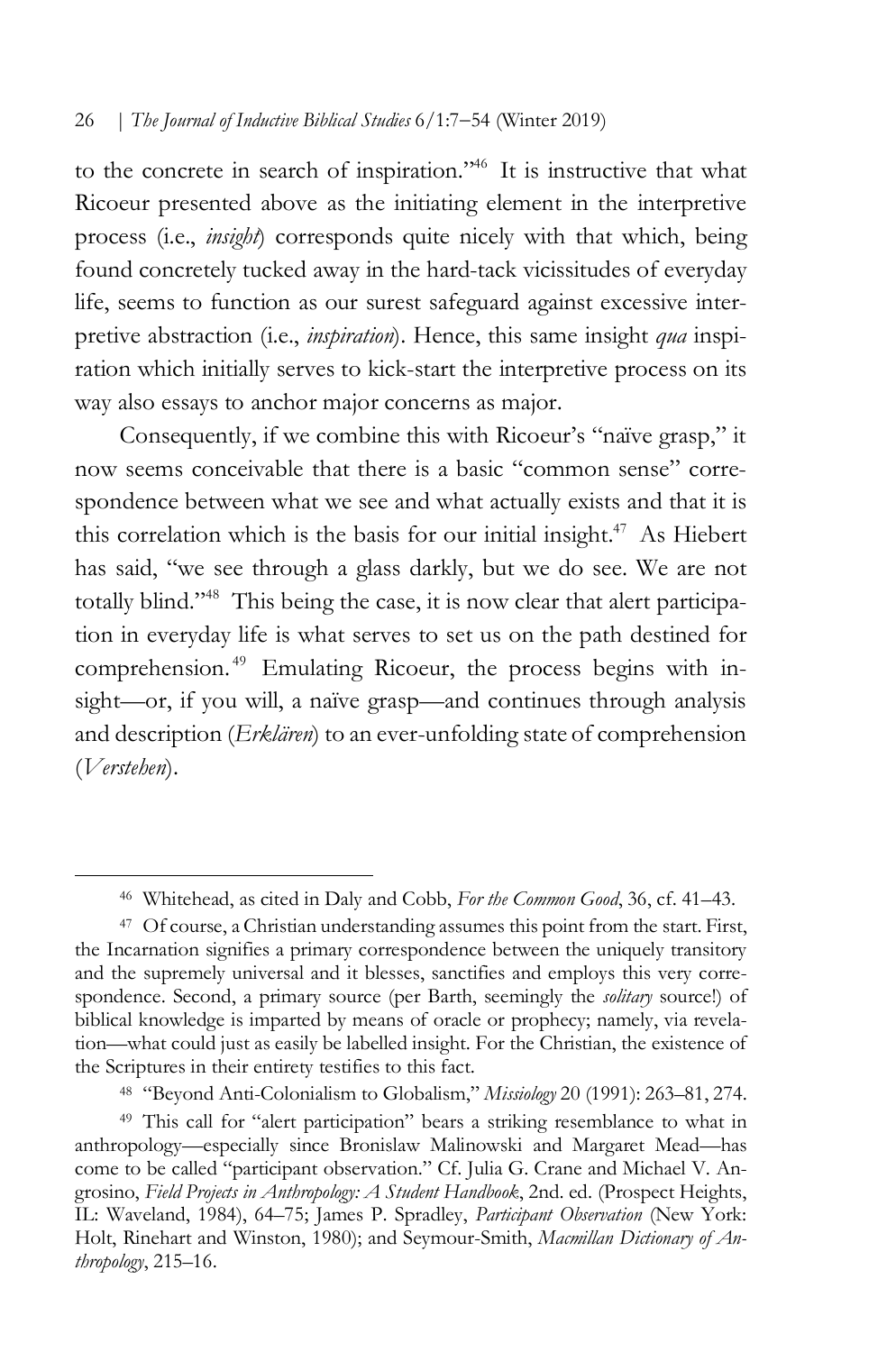Yet, of course, we cannot travel this path alone. It must be admitted that the interpretive task is (or at least should be) a decidedly communal undertaking. In fact, the consensus is that any sort of ethicallyoriented legitimate interpretation is literally impossible outside of a community structure. As Bruce C. Birch and Larry L. Rasmussen assert, "*homo ethicus* is *homo socius*."<sup>50</sup> And of course, this applies regardless of whether the interpretive significance rendered flows normatively (i.e., ethically) or descriptively. For, as development studies ethicist Muhammad Anisur Rahman reminds us, even "the scientific character of objectivity of knowledge rests on its social verifiability."51 And, as if to reinforce Rahman's claim, Thomas Kuhn maintains that "a [scientific] paradigm governs, in the first instance, not a subject matter but rather a group of practitioners. Any study of paradigm-directed or of paradigm-shattering research must begin by locating the responsible group or groups."<sup>52</sup> Of course, while reinforcing my focus on communities of interpretation, this statement like those of Geertz's above could still simply shift us from an individual to a communal solipsism, with thorough-going relativism following quickly on its heels (a sort of communal or cultural relativism). Once again, we must ask ourselves, what forestalls this (now collective) tumble into ultimate uncertainty? What keeps our interpretation from becoming a thoroughly relativized undertaking? Besides our (now communal) common sense safeguard, there is yet one additional factor capable of coming into play.

This factor is intra- as well as inter-community dialogue, which together help to give rise to emerging, transcendent, cross-cultural interpretation. This is analogous to Paul Hiebert's call for the evolution

<sup>50</sup> Bruce C. Birch and Larry L. Rasmussen, *Bible and Ethics in the Christian Life* (Minneapolis: Augsburg, 1976), 125.

<sup>51</sup> Muhammad Anisur Rahman, "The Theoretical Standpoint of PAR," in *Action and Knowledge: Breaking the Monopoly with Participatory Action-Research*, ed. Orlando Fals-Borda and Muhammad Anisur Rahman (New York: The Apex Press), 13–23, 15.

<sup>52</sup> Thomas Kuhn, *The Structure of Scientific Revolutions*, 180. The entirety of this book by Kuhn is focused upon the presence of scientific paradigms as hermeneutical devices and the historical role these have played in the natural sciences.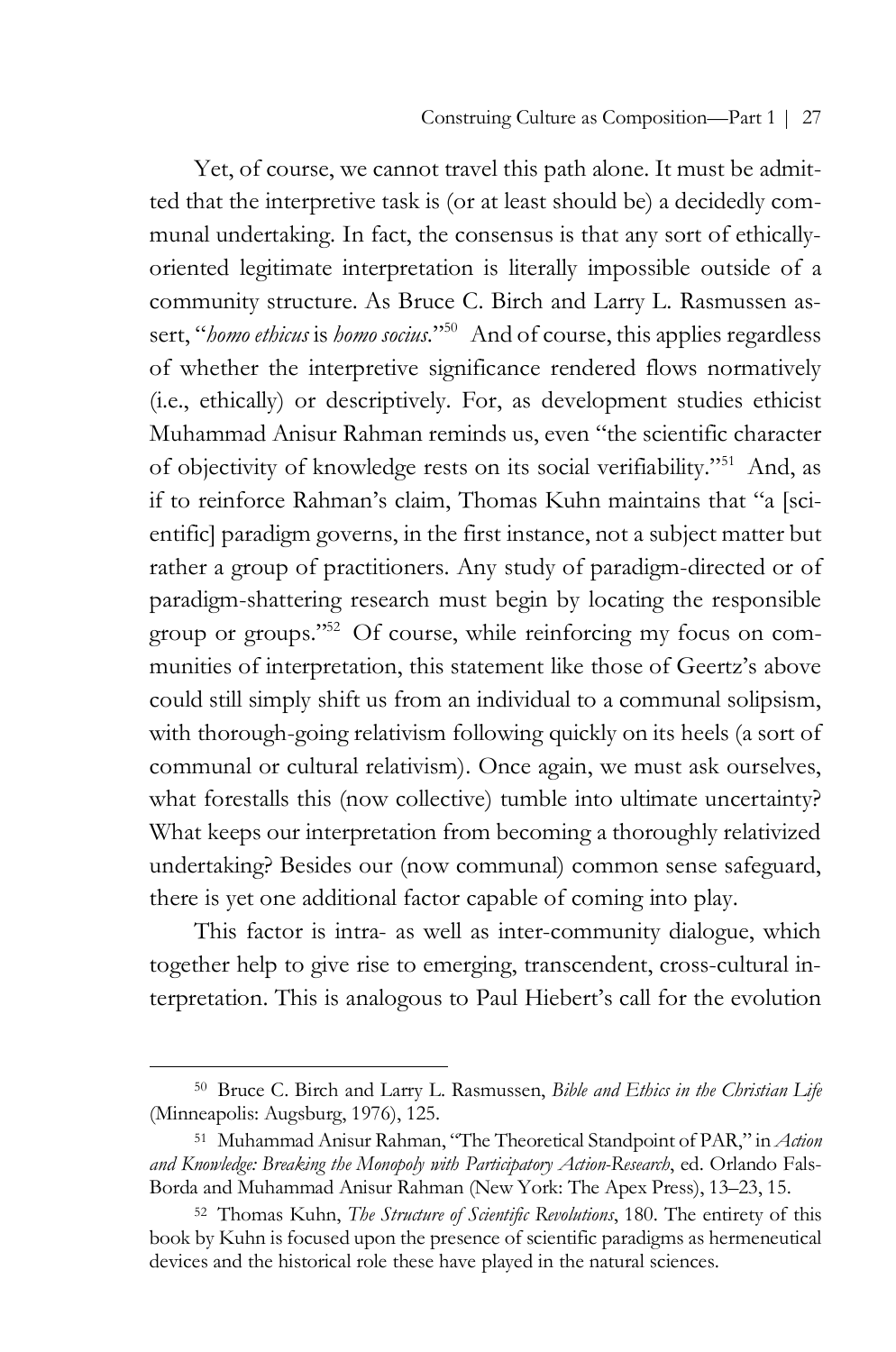of a transcultural theology (issued with the world-wide Christian community in mind).<sup>53</sup>

The critical hermeneutics that involve a dialogue between … different cultures can help us all to develop a more culture-free understanding…. On the one hand, it keeps us from the legalism of imposing foreign norms upon a society without taking into account its specific situations. On the other, it keeps us from a situational ethics that is purely relativistic in nature. 54

Of course, the cultural gaps spanned here need to be of a wide variety, including those dividing peoples synchronically as well as diachronically. Speaking of exegesis as it applies to the biblical text, Ramm clarifies the point well:

In that the interpreter is separated from his materials in time there is a historical gap; in that his culture is different from that of his text there is a cultural gap; in that the text is usually in a different language there is the linguistic gap; in that the document originates in another country there is the geological gap and the biological gap (the flora and fauna). In that usually a totally different attitude towards life and the universe exists in the text it can be said that there is a philosophical gap (German: *Weltanschauung*, the metaphysical manner in which the universe is put together; *Weltbild*, the

<sup>53</sup> Hiebert uses the word "metatheology" for what I am here calling "transcultural theology."

<sup>54</sup> Paul G. Hiebert, *Anthropological Insights for Missionaries* (Grand Rapids: Baker, 1985), 103, cf. 216–17. The only amendment needed to Hiebert's claim relates to his assertion that out of such a process will emerge a transcultural understanding "that transcends cultural differences" (Hiebert, *Anthropological Insights*, 217). It is perhaps more accurate to state that transcultural comprehension of any given topic will not simply emerge definitively but will always be *in the process of emerging* in an exponentially evolving epiphany. This is the dialectic I examined above, the one I am now saying is at work in community. Hermeneutics is, by definition, a dynamic, never-ending, on-going process.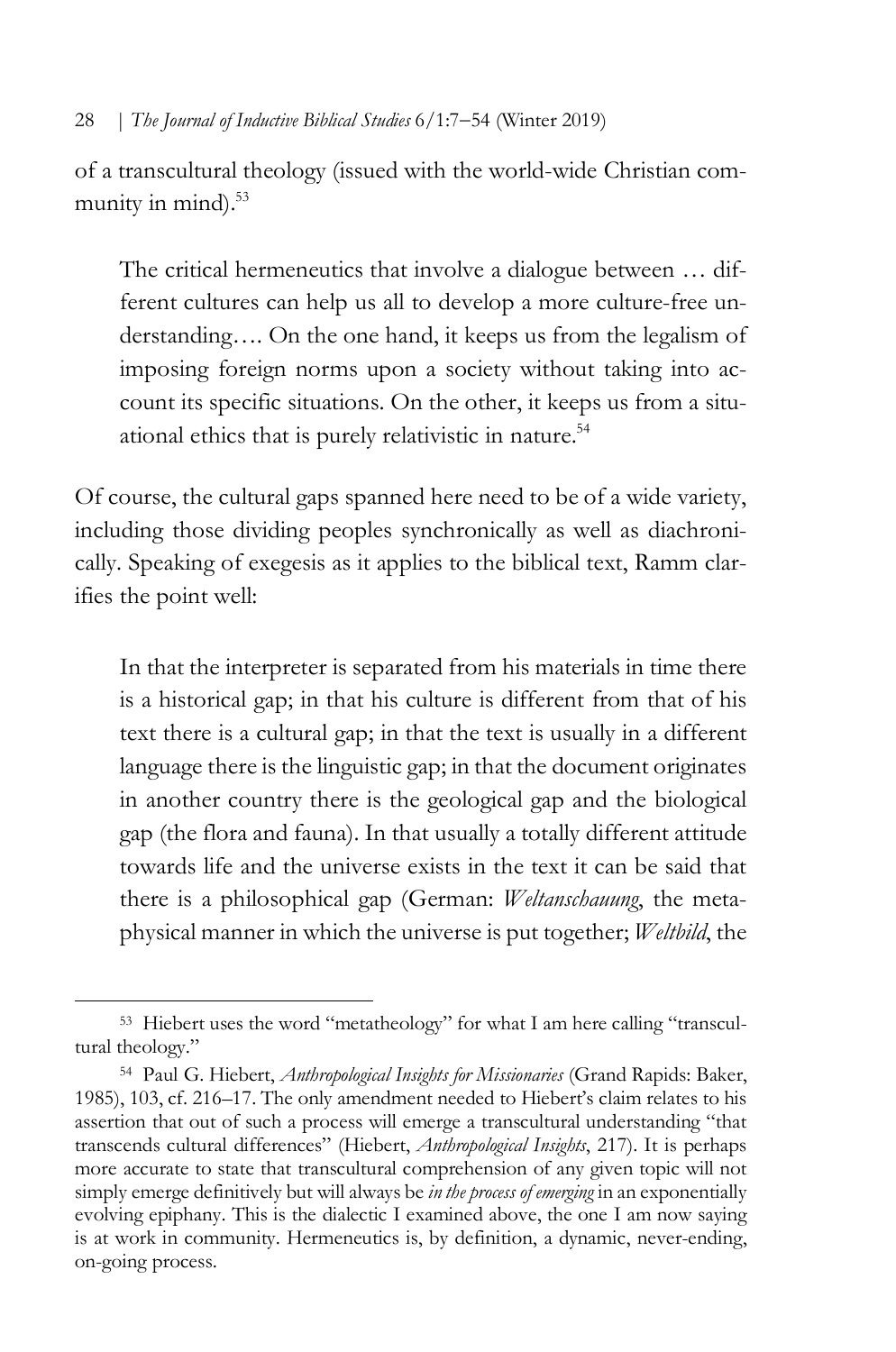physical manner [scientific or pseudo-scientific] [*sic*] in which the universe is put together).<sup>55</sup>

In other words, what has been sensed, interpreted, and comprehended by others in the annals of history must also have considerable bearing upon our present-day hermeneutical endeavors. Not only those beyond oceans and over mountains removed geographically, not simply communities possessing linguistic styles quite different from our own, but also persons from bygone eras—individuals found on the other side of the historical gap—these, too, must continue to be given voice in the hermeneutical community.<sup>56</sup>

A transcultural hermeneutical community intently concerned with meaning quarried from the detritus of everyday life will serve to safeguard interpretation in the face of parochialism and narrow-mindedness. Ricoeur's insight-initiated dialectic will then begin to take on a more universal quality due, in part, to the wide variety of individuals, communities, and perspectives involved in the process.

In what follows, I will attempt to dive into this ever-unfolding hermeneutical circle, assuming the above dialectic to be operative as I go. This is the very reason I have given space to the above discussion. For, without a clear understanding of Ricoeur's dialectic view of the interpretive process—and the critical role he gives to *insight* within it the thesis of this essay will surely be rendered dubious at best.<sup>57</sup>

 $\overline{a}$ 

<sup>57</sup> The communal safeguard highlighted above, of course, is underscored and acknowledged by the public accessibility of my analysis as presented here.

<sup>55</sup> Ramm, *Hermeneutics*, 7–8.

<sup>56</sup> Historically removed persons (and communities) may also have lived out their days in places yet geographically divorced as well as linguistically separated from us. As Ramm implies above, the overarching element here is the distinctly different *Weltanschauung* brought about by a differing community. Note this from Birch and Rasmussen: "The 'seeing' so critical to the moral life is not something we can provide for ourselves by ourselves. It is almost wholly dependent upon relationships with 'significant others,' whether friend or foe, persons near or far, even real or imaginary. 'Seeing' is, in the end, a *community* achievement and gift, whatever the indispensable role of the 'I' in attaining sight" (*Bible and Ethics,* 102, emphasis original).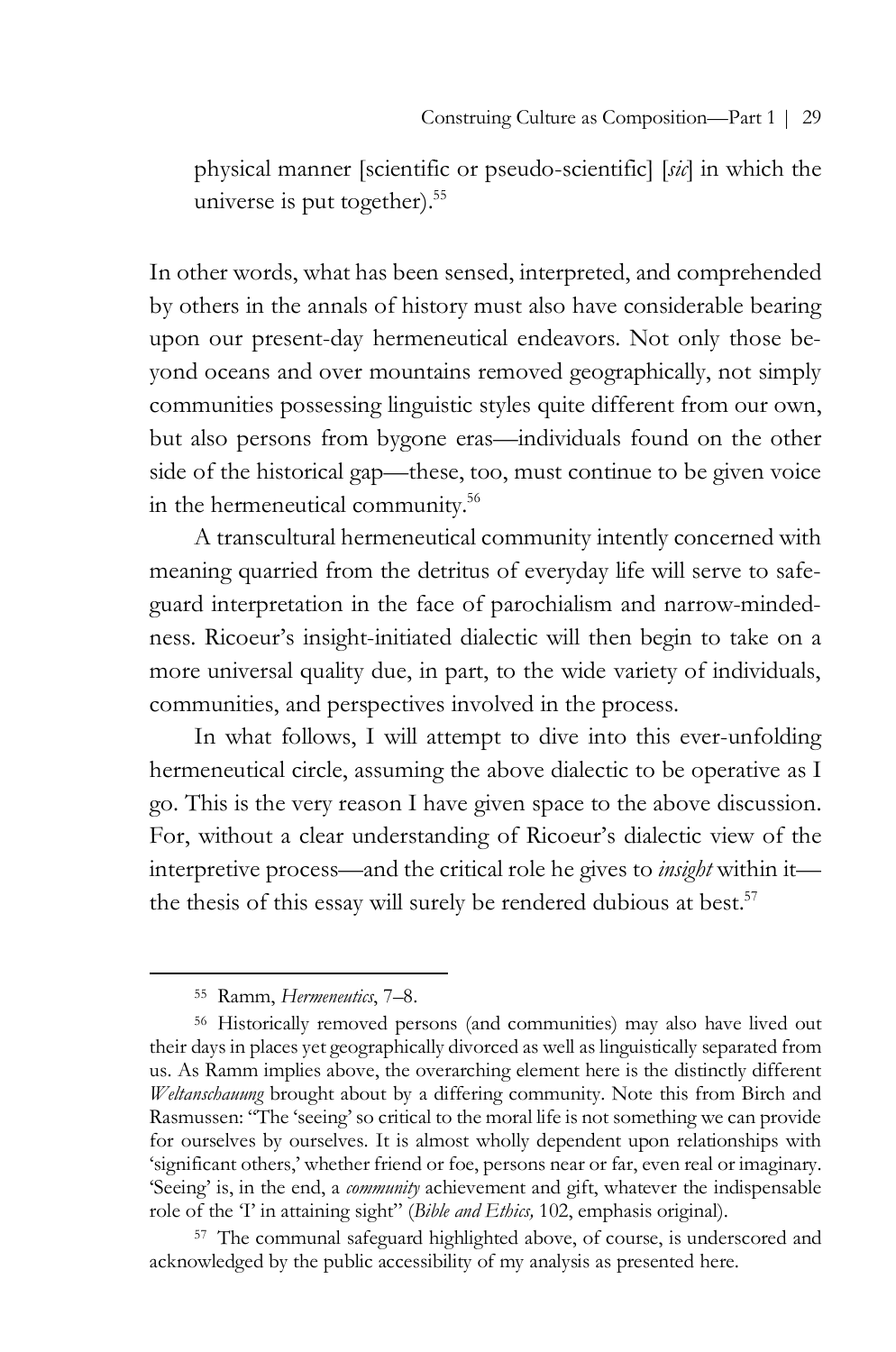# **The Narrative Nature of Truth**

If, as has been claimed above, "society is ultimately a text in need of exegesis" and, therefore, "humans . . . need to exegete to maintain life," then what we are principally dealing with here is a view of society (and the history of that society) which is analogous to narrative. Of course, this assertion has already been hinted at above.

In this series of articles, I will look at the application of this principle in relation to what are typically taken to be two distinct disciplines—the theological and the anthropological. Accordingly, it would amount to the better part of wisdom for us to first test the heuristic value of the concept of narrative as a hermeneutical vehicle in each of these fields. Clearly scholars like Appleby et al. take story as the very building blocks of human comprehension and understanding when they assert that "rejecting all meta-narratives cannot make sense, because narratives and meta-narratives are the kinds of stories that make action in the world possible. They make action possible because they make it meaningful."58 Nevertheless, if neither biblical nor cultural materials are ultimately found to be compatible with a narrative understanding of truth, then my present effort to apply this premise as a principle will certainly yield for us obscurity as opposed to clarity.

# **The Narrative Nature of Biblical Truth**

Since the Christian Scripture is made up of a vast collection of stories incorporating one grand, over-arching drama, or *Heilsgeschichte* (salvation history) as Cullmann classified it, it might at first seem unnecessary to call for an adoption of the concept of narrative as the basis for a Christian understanding of truth. This is even more clearly the case when we consider how the discipline of hermeneutics originally derived from an on-going communal encounter with the biblical text, an

<sup>58</sup> Appleby, Hunt, and Jacob, *Telling the Truth About History*, 236.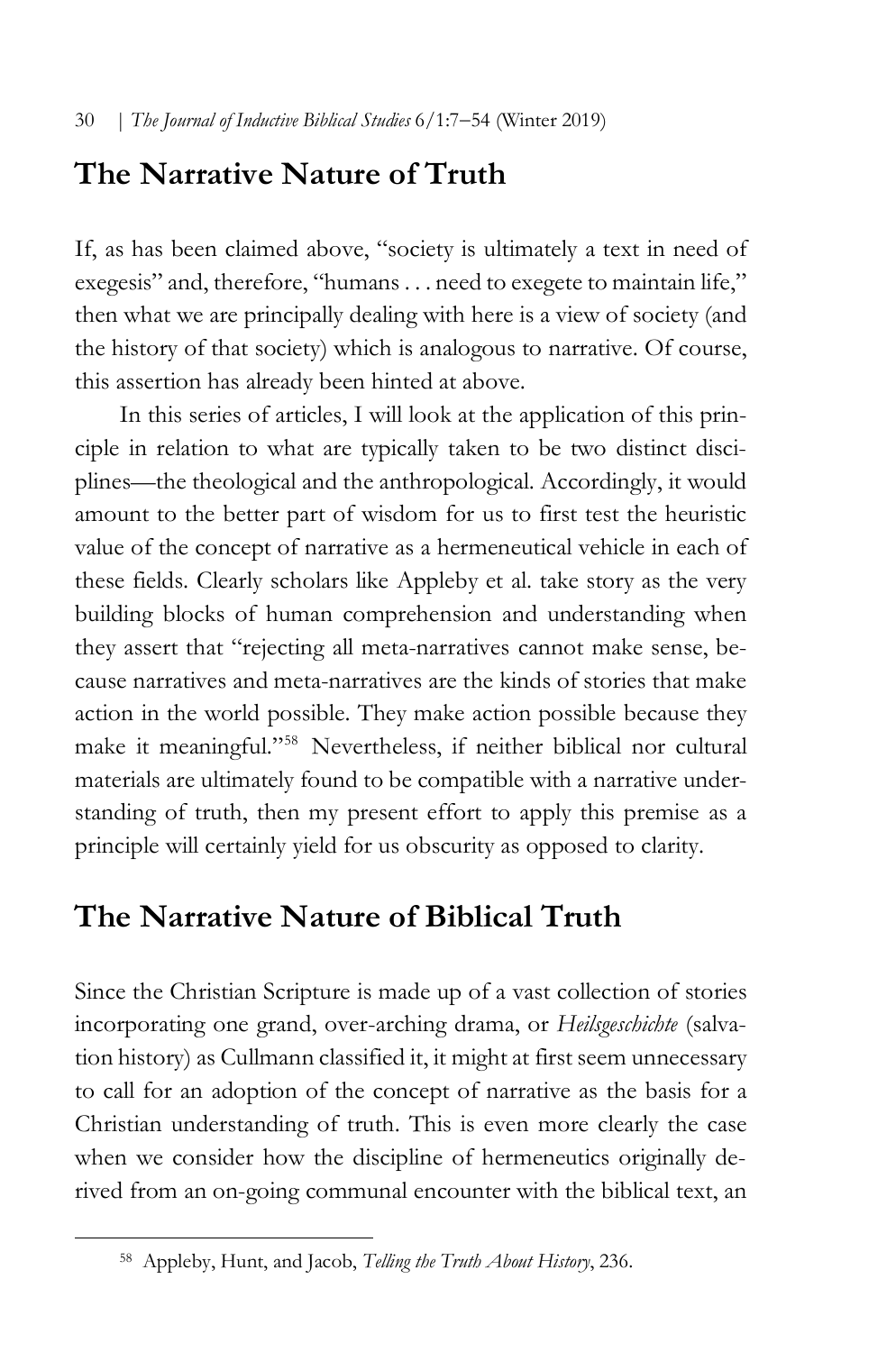encounter with a story that stretches across the pages of the biblical text. As Stanley Hauerwas affirms, "Christian convictions constitute a narrative, a language, that requires a transformation of the self if we are to see, as well as be, truthful…. To be Christian is not to obey certain commandments or rules, but to learn to grow into the story of Jesus as the form of God's kingdom."59

Yet, since the Enlightenment, scholars have not considered a narrative approach to Scripture as a legitimate focus for the discipline of hermeneutics until relatively recently. Instead, Robert Alter argues,

[V]irtually all [hermeneutical] activity has been what we might call "excavative"—either literally, with the archeologist's spade and reference to its findings or with a variety of analytic tools intended to uncover the original meanings of biblical words, the life situations in which specific texts were used, the sundry sources from which longer texts were assembled.<sup>60</sup>

Perhaps this offers yet one more answer to my question posed above concerning the whereabouts of experienced biblical scholars who (it was hoped) could be enlisted in the task of analyzing cultural scenes as their hermeneutical foci. For if all cultural scenes in need of analysis are analogous to narrative and yet biblical interpreters have not historically approached the text as narrative, it naturally follows that these persons will not be as well-equipped as was perhaps previously assumed. But we might ask ourselves: How could this be? How could

<sup>59</sup> Stanley Hauerwas, *The Peaceable Kingdom: A Primer in Christian Ethics* (Notre Dame: University of Notre Dame Press, 1983), 30.

<sup>60</sup> Robert Alter, *The Art of Biblical Narrative* (New York: Basic Books, 1981), 13. This is, however, changing. As biblical scholar David Gooding admits, "forty years ago study of the literary structure of biblical books (or rhetorical criticism as it is called in some circles) was but a trickle; in the last decade or so it has become a flood" (*According to Luke: A New Exposition of the Third Gospel* [Grand Rapids: Eerdmans, 1987], 7). For a probe into this type of biblical hermeneutical methodology under a different heading, see Mark Allan Powell's thoughts as found in the series, *Guides to Biblical Scholarship* (Minneapolis: Fortress, 1990) and *What is Narrative Criticism? A New Approach to the Bible* (London: SPCK, 1993).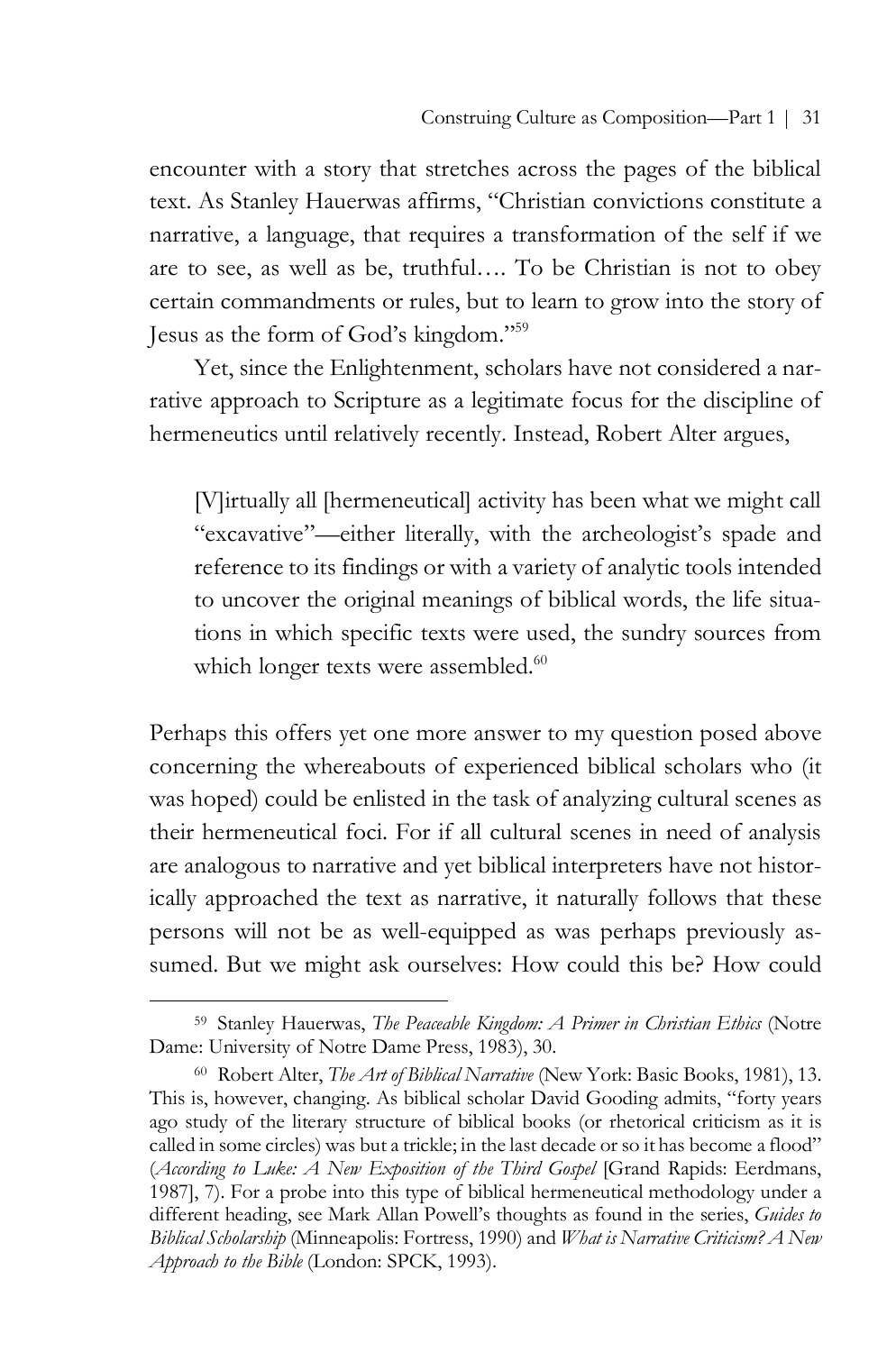biblical scholars miss all the rich narrative material so conspicuously arrayed in the Bible? How could the Scriptures' very substance not be manifest beyond doubt to them?

The answer seems to be that, ever since the Enlightenment, biblical exegetes (along with their secular counterparts) have tended to relegate to cellars of triviality the concept of "story" in most of their intellectual pursuits (with the rest of us generally following their lead). This seems due to the fact, with the dawn of the Enlightenment, "a different mode of rationality began to predominate. Reason supplanted faith as point of departure. Theology now differed from other academic disciplines only in its "object," not in its method or point of departure. It was basically comparable with other disciplines."<sup>61</sup>

Hence, in order to maintain respectability in this age of reason, theology—and as a result biblical studies—was forced to yield to the newly reigning paradigm.<sup>62</sup> Science, as the logic went, was certainly not based upon anything as arbitrary and fictive as story; all thinking persons should concede that insight worth having must be based upon "objective," cold, hard facts. Thus, most exegetes felt that

they could no longer, as their predecessors were prone to do, ignore the [span of centuries between biblical times and the present] and [thus] enjoy direct access to the biblical story. They believed, rather, that their task was to re-create, as far as possible, the original story and glean a message from it for today's church.<sup>63</sup>

And of course, this resulted in the "excavation" activities that Alter spoke of above. What the biblical scholars were mining for, both in the soil and in the text, were facts—which all knew to be at loggerheads with story since in the reigning paradigm story is arbitrary and fictive. Persons such as Tillich, Bultmann, Jeremias and others attempted to

<sup>61</sup> Bosch, *Transforming Mission*, 275.

<sup>62</sup> Cf. Bosch, *Transforming Mission*, 277–78.

<sup>63</sup> Bosch, *Transforming Mission*, 277.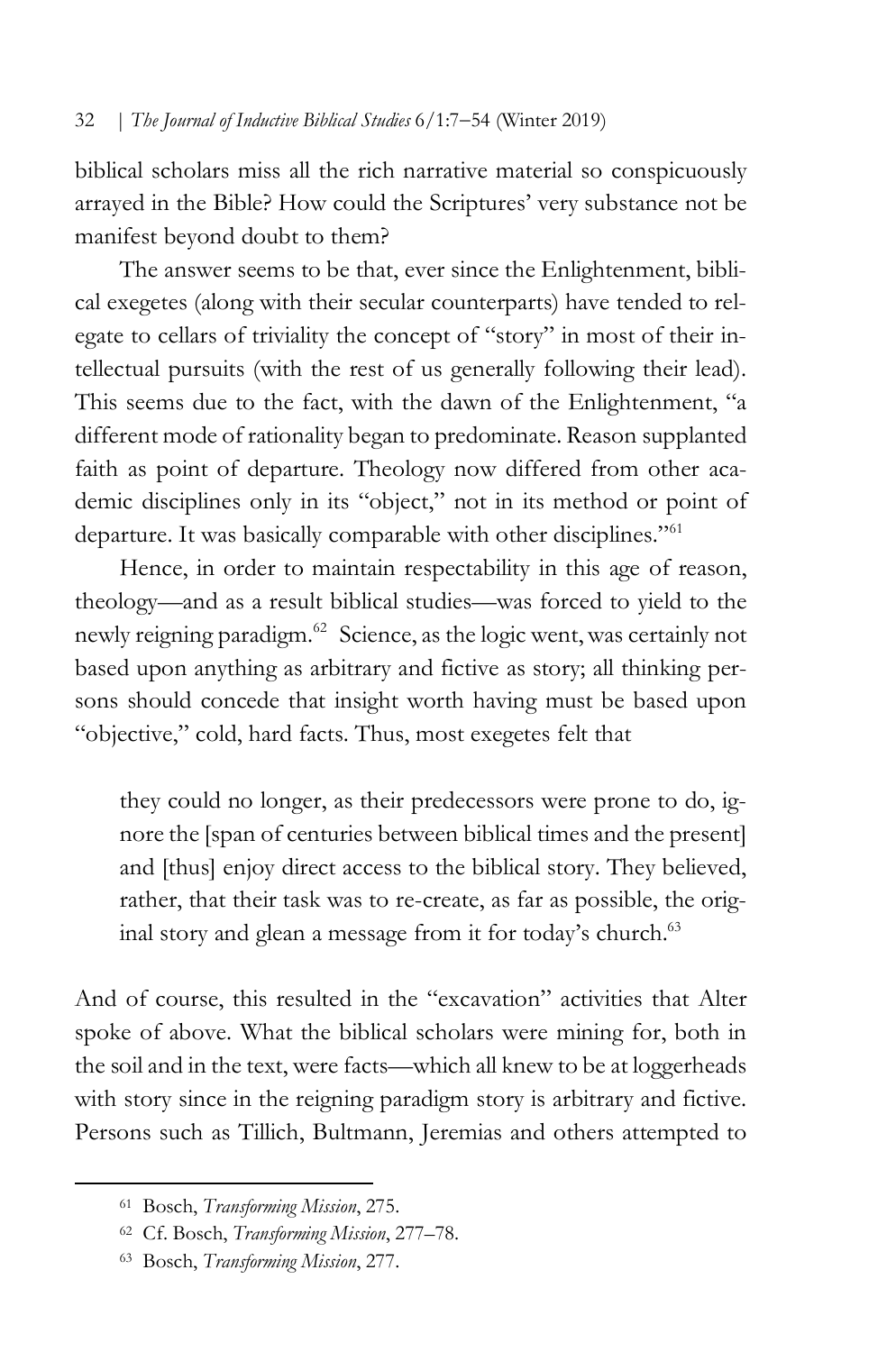distil from the narrative materials that truth which most pertinently spoke to the modern woman or man.

One of the problems with this approach, however, is that it simply does not do justice to the nature of the biblical text itself. As Hauerwas says, "[I]t is crucial for us … to see that [biblical truth] is not accidentally narrative.<sup>64</sup>

Narrative is not secondary for our knowledge of God; there is no "point" that can be separated from the story. The narratives through which we learn of God *are* the point. Stories are not substitute explanations we can someday hope to supplant with more straightforward accounts. Precisely to the contrary, narratives are necessary to our understanding of those aspects which admit of no further explanation, i.e., God, the world, and the self.65

Old Testament scholar Walter Brueggemann seems to agree:

The rhetoric of the [biblical] narrative invites the listener out beyond the world of predictability into another world of thought and risk and gift, a world in which the unexpected happens, in which connections surprise us, and in which new life is miraculously given. The purpose and intent of these narratives is to break life open beyond our prosaic reductions, to subvert our domesticated expectations, and to evoke fresh dimensions of identity and  $f$ aith $66$ 

The primary reason for this breaking free into "another world of thought and risk and gift" is due to the heart of the hermeneutical quest itself: what we wish for in the process is an encounter with the very person of God himself. And as Donald Bloesch reminds us,

<sup>64</sup> Hauerwas, *Peaceable Kingdom*, 25.

<sup>65</sup> Hauerwas, *Peaceable Kingdom*, 26.

<sup>66</sup> Walter Brueggemann, *Finally Comes the Poet: Daring Speech for Proclamation* (Minneapolis: Fortress, 1989), 114–15.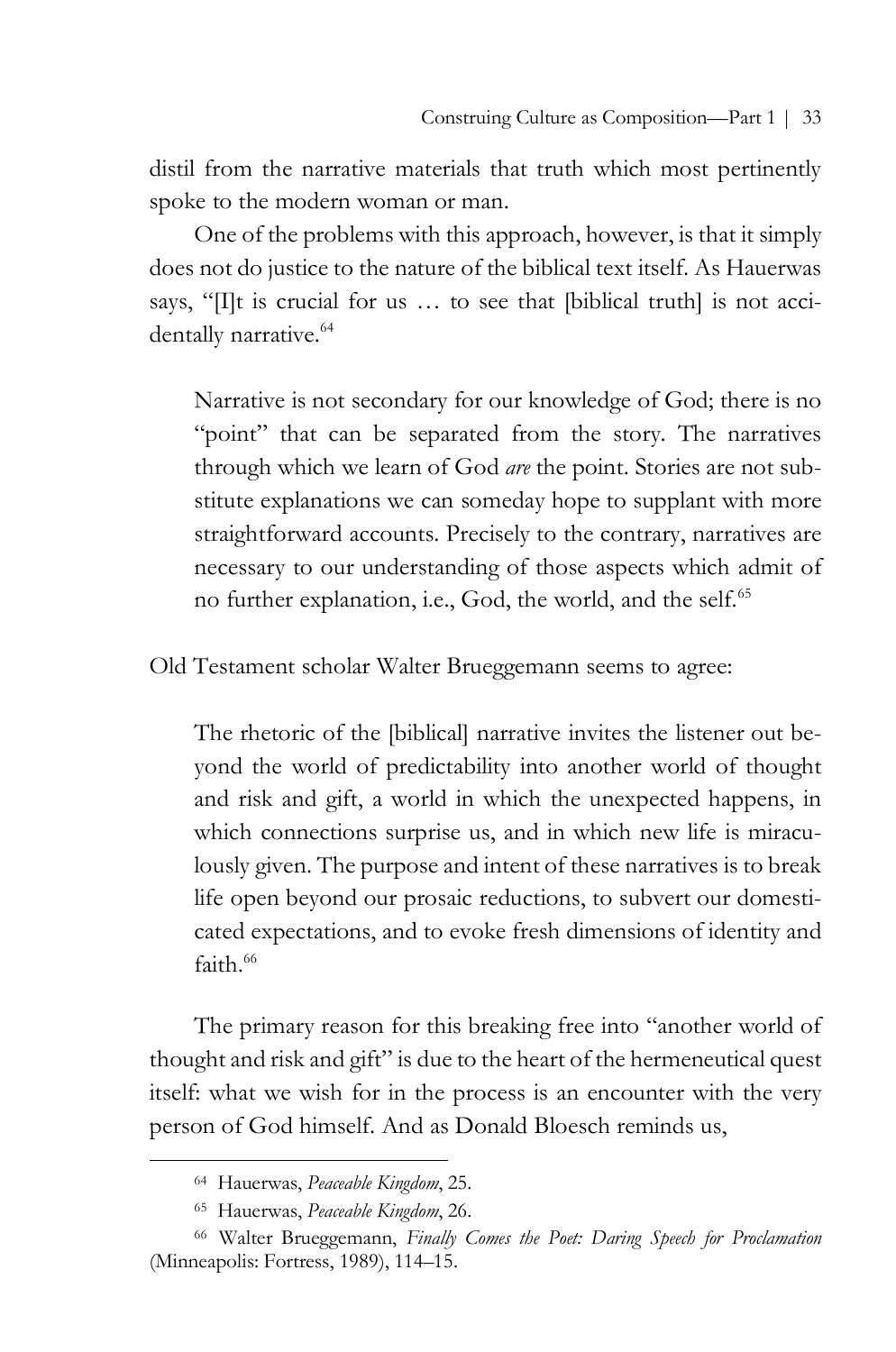our language about God can be at the most analogical, not univocal, for there can be no direct or exact correspondence between human ideas and the veritable Word of God. It is also imperative for us to reaffirm the mystery of the accommodation of the Holy Spirit to the deficiencies and limitations of human language.<sup>67</sup>

Or, as Hauerwas says, "'God,' we must remember, is a common name, to which we can ascribe attributions only as we learn of God through history."<sup>68</sup>

"[D]octrines" are themselves a story, or perhaps better, the outline of the story. Claims such as "God is creator" are simply shorthand ways of reminding us that we believe we are participants in a much more elaborate story, of which God is the author. Doctrines, therefore, are not the upshot of the stories; they are not the meaning or heart of the stories. Rather they are tools (sometimes even misleading tools), meant to help us tell the story better. Because the Christian story is an enacted story, liturgy is probably a much more important resource than are doctrines or creeds for helping us to hear, tell, and live the story of God.<sup>69</sup>

The above should make us mindful once again of Whitehead's caution concerning "the fallacy of misplaced concreteness." While the excavation spoken of above<sup>70</sup> might at first blush seem simply an attempt to, in Whitehead's words, "recur to the concrete in search of

<sup>67</sup> As cited in Howard Snyder, *Liberating the Church: The Ecology of Church and Kingdom* (Downers Grove, IL: InterVarsity Press, 1983), 196.

<sup>68</sup> Hauerwas, *Peaceable Kingdom*, 26.

<sup>69</sup> Hauerwas, *Peaceable Kingdom*, 25–26.

<sup>70</sup> E.g., searching for the historical Jesus, analyzing texts using form-criticism, speculating as to the nature and content of *Q*, synthesizing and molding the above concepts into elegant (or at least provocative) doctrines pertaining to the nature and work of God, etc. While these activities certainly have their place, the argument here is against their pre-eminence—their being treated as concrete and ultimate.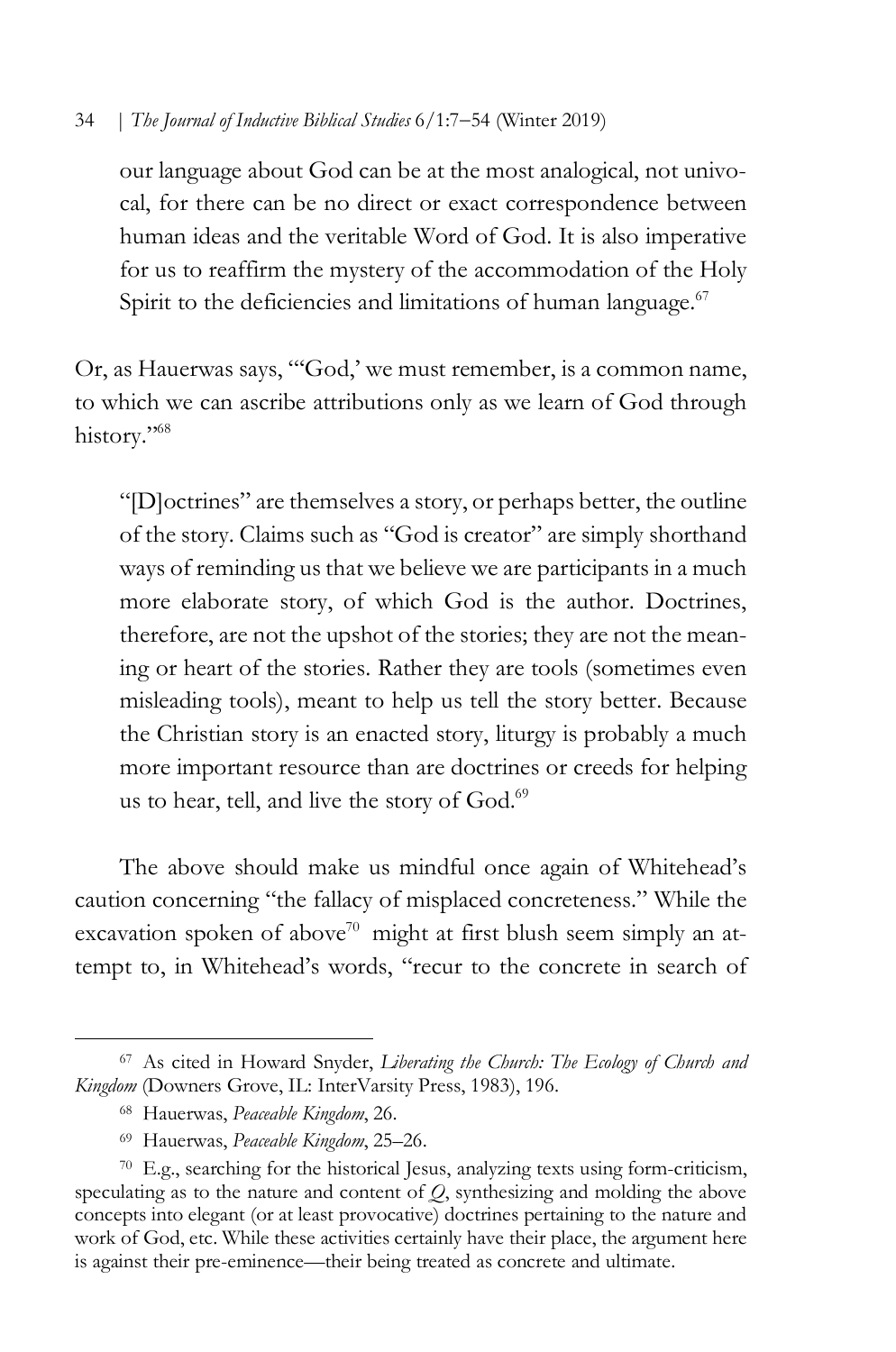inspiration," it instead flirts dangerously with a "neglecting of the degree of abstraction involved in thought when an actual entity is considered merely so far as it exemplifies certain categories of thought." For in this case, instead of being some reified version of factual reality exhumed, the concrete happens to be the text itself—not the speculative encrustation of biblical criticism surrounding it.<sup>71</sup>

The important point to be emphasized, to theologians especially, is that this story, however enigmatic, is the true story, the only story Christians have to tell, and that it has no unstoried form. If it sometimes seems so incredible as to strain the imagination and offend the reason, the wise theologians will attempt no defense beyond a reminder (paraphrasing 1 Cor. 1:25) that the fictions of God are truer than the facts of men.<sup>72</sup>

Unless we heed this counsel, Whitehead's warned-against "categories of thought" will most likely end up being none other than the distinctively Enlightenment influenced abstractions of "rationality" and "objective truth."

Finally, it is not merely to avoid corruption of the biblical text or to avert an abstraction of its contents that we celebrate the narrative form of the Scriptures. It is also owing to the narrative nature of the world itself and our place in it. Based upon the conviction that life is constantly lived out narratively, I will examine in the next article a bib-

<sup>71</sup> Literary critic Northrup Frye argues that when idolatry is discussed within Scripture, it "is often regarded as a 'literal' projection into the external world of an image that might be quite acceptable as a poetic metaphor" (*The Great Code: The Bible and Literature* [San Diego: Harcourt Brace, 1982], 61). What we have here is the reification of narrative device as the essence of idolatry. Daly and Cobb, after characterizing idolatry as the act of "formally … treating as ultimate or whole that which is not ultimate or whole," go on to underscore the degree of correspondence this has with Whitehead's concept. As they say, "everyone commits the fallacy of misplaced concreteness. All of us are idolators [sic]" (*For the Common Good*, 389).

<sup>72</sup> Garrett Green as cited in Brueggemann, *Finally Comes the Poet*, 5–6.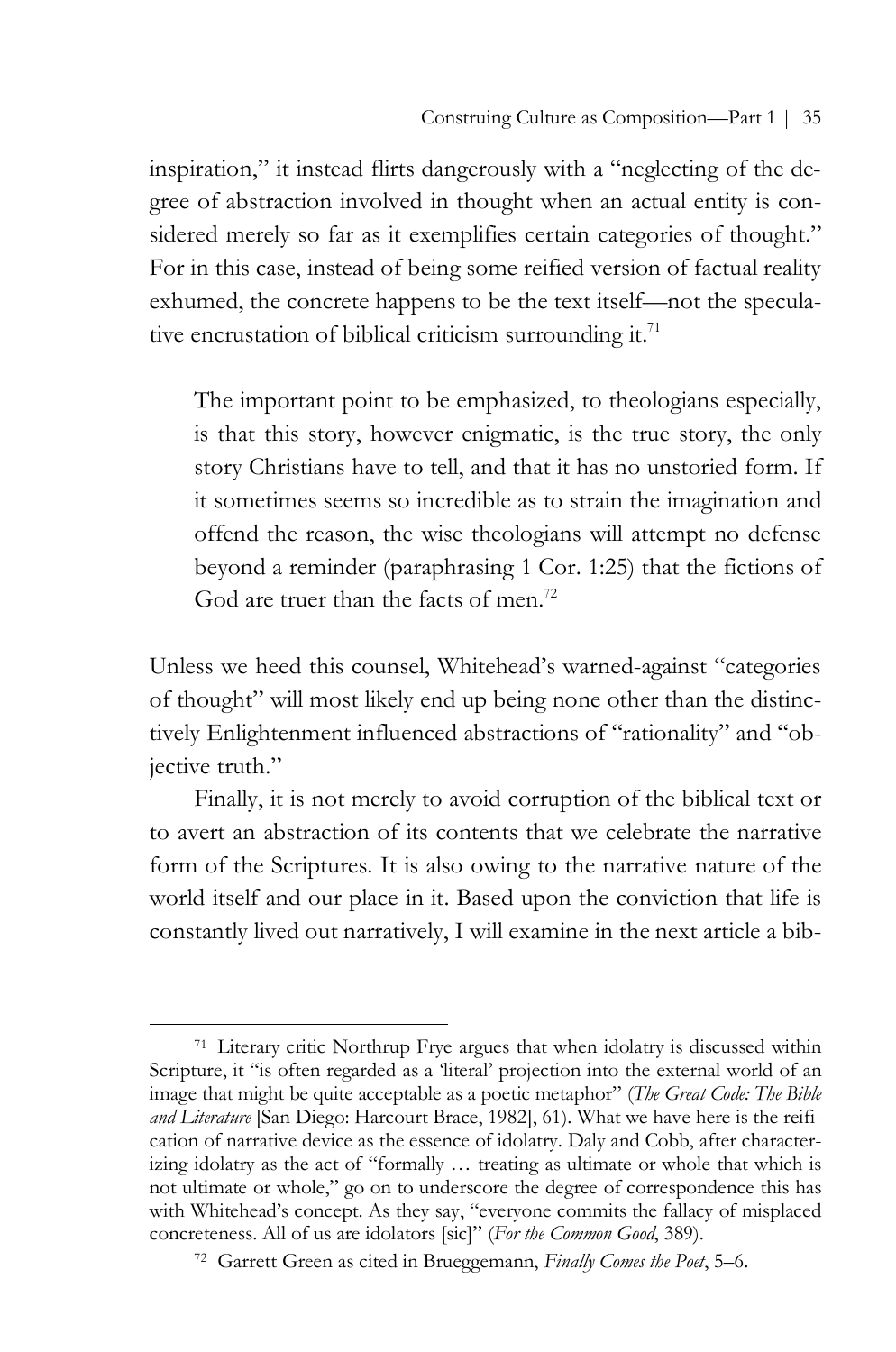lical hermeneutical methodology which takes seriously the literary nature of the Bible. In turn, the third article in this series will represent an attempt to apply this to a selected cultural scene. For the latter process to be viable, that is, for any utilization of a biblical hermeneutical methodology dependent upon the narrative nature of the Scriptures to bear fruit when applied to a real-life cultural scene, it stands to reason that the personal appropriation of the concept of narrative will have to have meaning for us. But for this to happen Christianly, the narrative quality of the Scriptures must first be seen as being of consequence. However, if the narrative timber of the Bible is deemed irrelevant then our hermeneutic will be rendered useless, not only in relation to interpreting the text but also as it relates to our own contexts. This is due to the contingent nature of our story in relation to the story of God. Hauerwas explains,

we are provided with a truthful account of reality that enables us to see our life as more than a succession of events when we learn to locate our story in God's story. That does not mean our life has a singular goal or meaning; rather, the story of God we learn through Christ gives us the skills to go on even when no clear goal is present. We rightly seek neither happiness nor pleasure in themselves; such entities are elusive. Rather we learn happiness and pleasure when we find in a faithful narrative an ongoing and worthy task that is able to sustain our lives.<sup>73</sup>

Hence, for the Christian, not only reality with a small "r"-objective, detached, impersonal truth (the normal focus of hermeneutics)—but also reality with a capital "R"—our personal, lived-out, everyday experiences (what might be called existential interpretation)—finds its ultimate significance in the story of God. Life now comes clothed in meaning by way of personal embrace. And of course, meaning not embraced is ultimately no meaning at all.

<sup>73</sup> Hauerwas, *Peaceable Kingdom*, 68.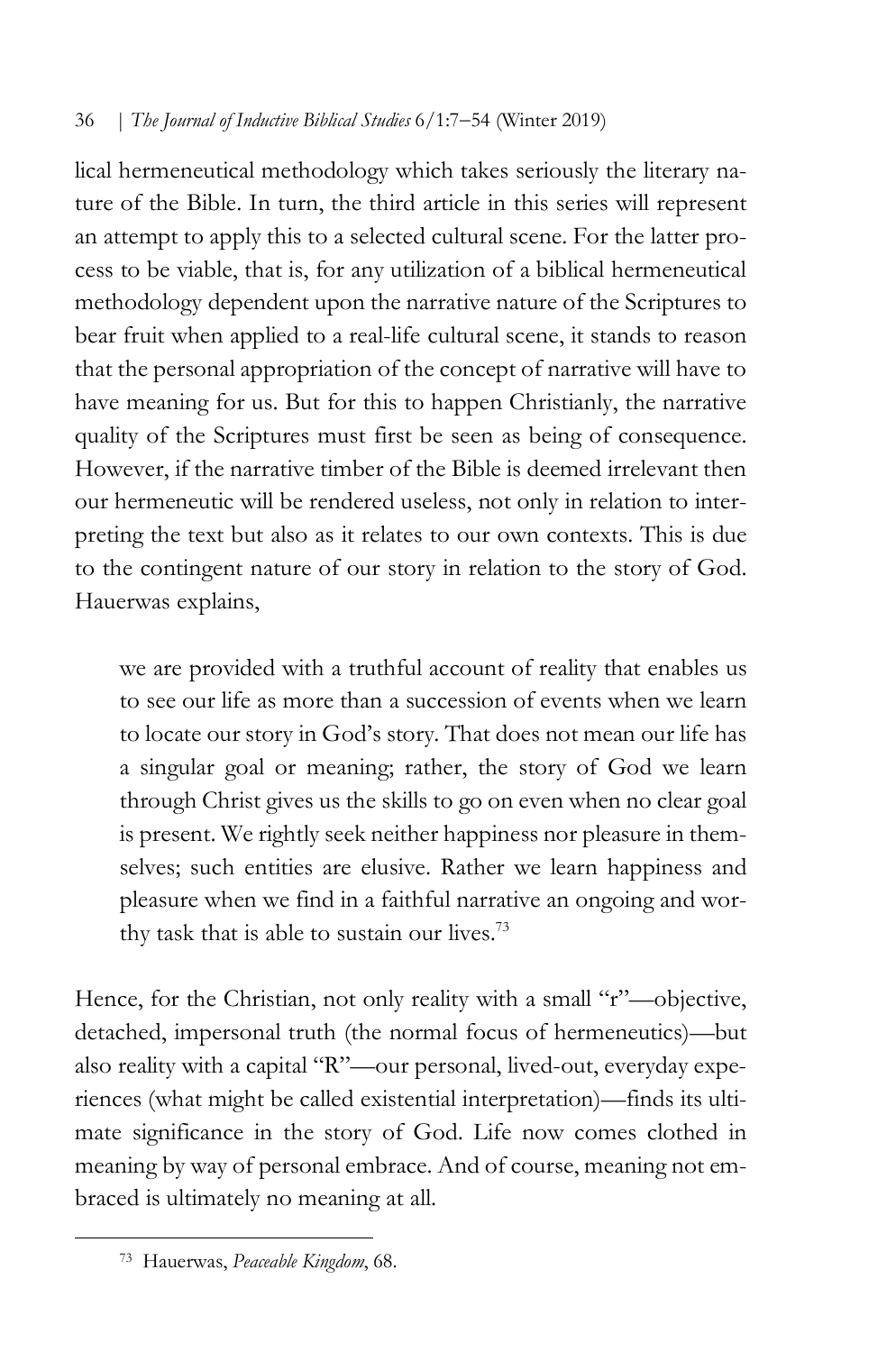# **The Narrative Nature of Anthropological Truth**

I have already pointed to the emerging concept of "society as text" as found in the social sciences at-large. But what about anthropology the field which I have chosen to look at in this series of articles? Is this discipline compatible with such an understanding?

While there certainly are dissenters, more and more anthropologists are now taking a hermeneutical approach to cultural analysis seriously. They are realizing that, quite frequently, "complex concepts elude current investigative [anthropological] techniques; and, at least for a while, more interest and importance may be learned through approaches informed by literary sensibility."74 Thus, Gardner points out, "There has been at least a partial return to the view that anthropology ought to re-embrace the holistic methods of the in-depth case study, and perhaps align itself more with the humanities and less with the sciences."<sup>75</sup> Bellah seems to agree with this in respect to the social sciences as a whole, especially given the importance of the notion of story, as we saw above.

[W]hat we need from history, and why the social scientist must also, among other things, be a historian, is not merely comparable information about the past, but some idea of how we have gotten from the past to the present, in short, a narrative. Narrative is a primary and powerful way by which to know about a whole. In an important sense, what a society (or a person) is, is its history. So a Habermas or a MacIntyre gives us his story about how modern society came to its present pass. Such stories can, and must, be contested, amended, and sometimes replaced.76

<sup>74</sup> Howard Gardner, *The Mind's New Science: A History of the Cognitive Revolution* (New York: Basic Books, 1985), 358.

<sup>75</sup> Gardner, *The Mind's New Science*, 226.

<sup>76</sup> Bellah, *Habits of the Heart*, 302.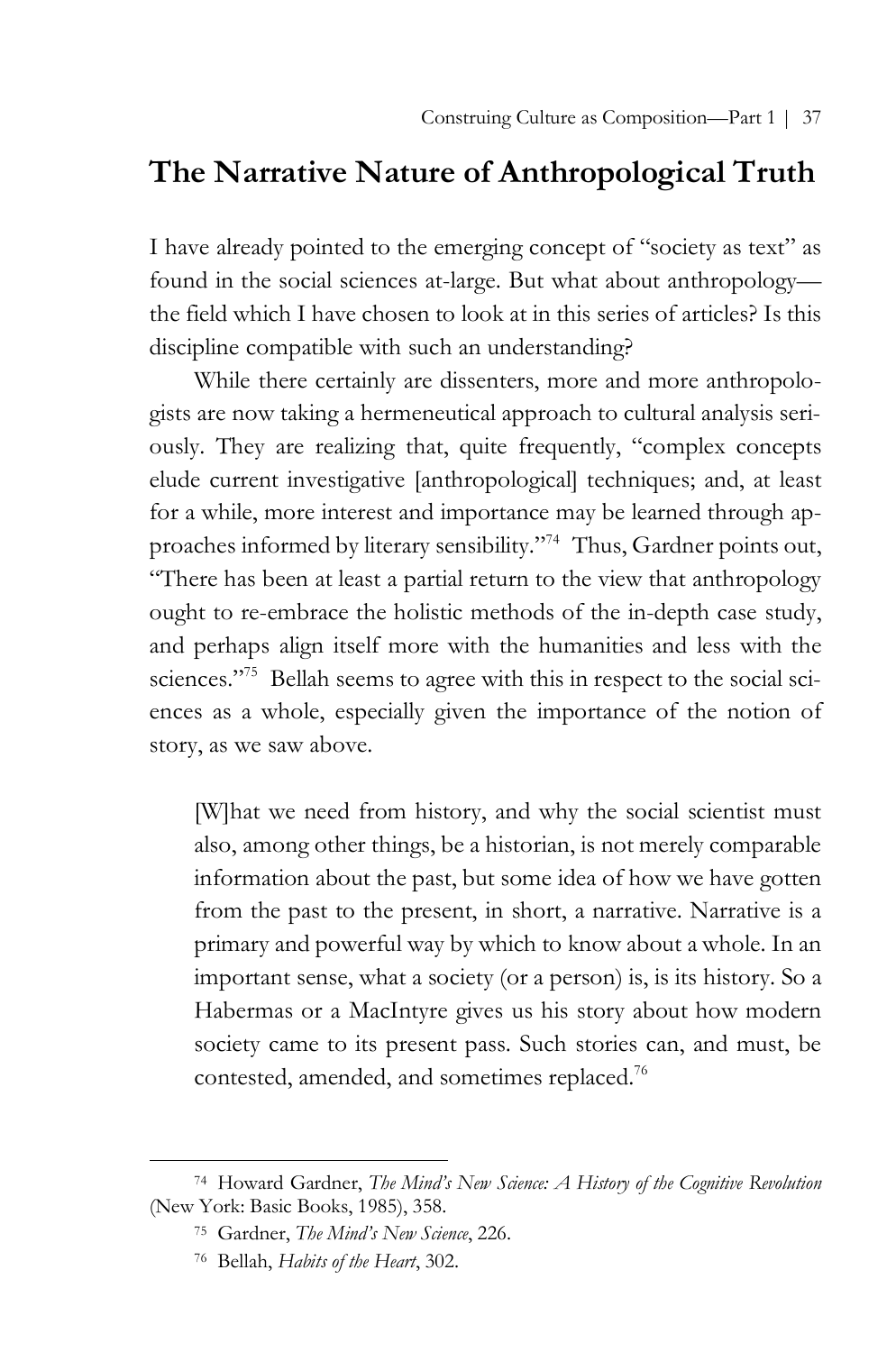And with this has arisen a school of thought within the discipline known as *symbolic anthropology*. While at once embracing a wide and varied spectrum of views and theories, this way of thinking, overall, lays greater stress upon communication of purpose and symbolic mean $ing.^{77}$  It shares much in common with the project in the field of cybernetics known as *semiotics*, "the science of signs and sign-using behavior."<sup>78</sup> And we are already acquainted with the anthropologist most normally associated with this approach: none other than Clifford Geertz himself.<sup>79</sup> For it is Geertz who frequently calls for a literary view of anthropology. He says,

Believing, with Max Weber, that man is an animal suspended in webs of significance he himself has spun, I take culture to be those webs, and the analysis of it to be therefore not an experimental science in search of law but an interpretive one in search of meaning.<sup>80</sup>

And since there are many who have joined his program,

the casting of social theory in terms more familiar to gamesters and aestheticians than to plumbers and engineers is clearly well under way. The recourse to the humanities for explanatory analogies in the social sciences is at once evidence of the destabilization of genres and of the rise of the "interpretive turn," and their most visible outcome is a revised style of discourse in social studies. The instruments of reasoning are changing and society is less and less represented as an elaborate machine or a quasi-organism and more as a serious game, a sidewalk drama, or a behavioral text.<sup>81</sup>

<sup>77</sup> Seymour-Smith, *Macmillan Dictionary of Anthropology*, 273.

<sup>78</sup> Seymour-Smith, *Macmillan Dictionary of Anthropology*, 255.

<sup>79</sup> Cf. Gardner, *The Mind's New Science*, 243–44, 250, 355–59.

<sup>80</sup> Clifford Geertz, *The Interpretation of Cultures* (New York: Basic Books, 1973), 5.

<sup>81</sup> Geertz, *Local Knowledge*, 22–23.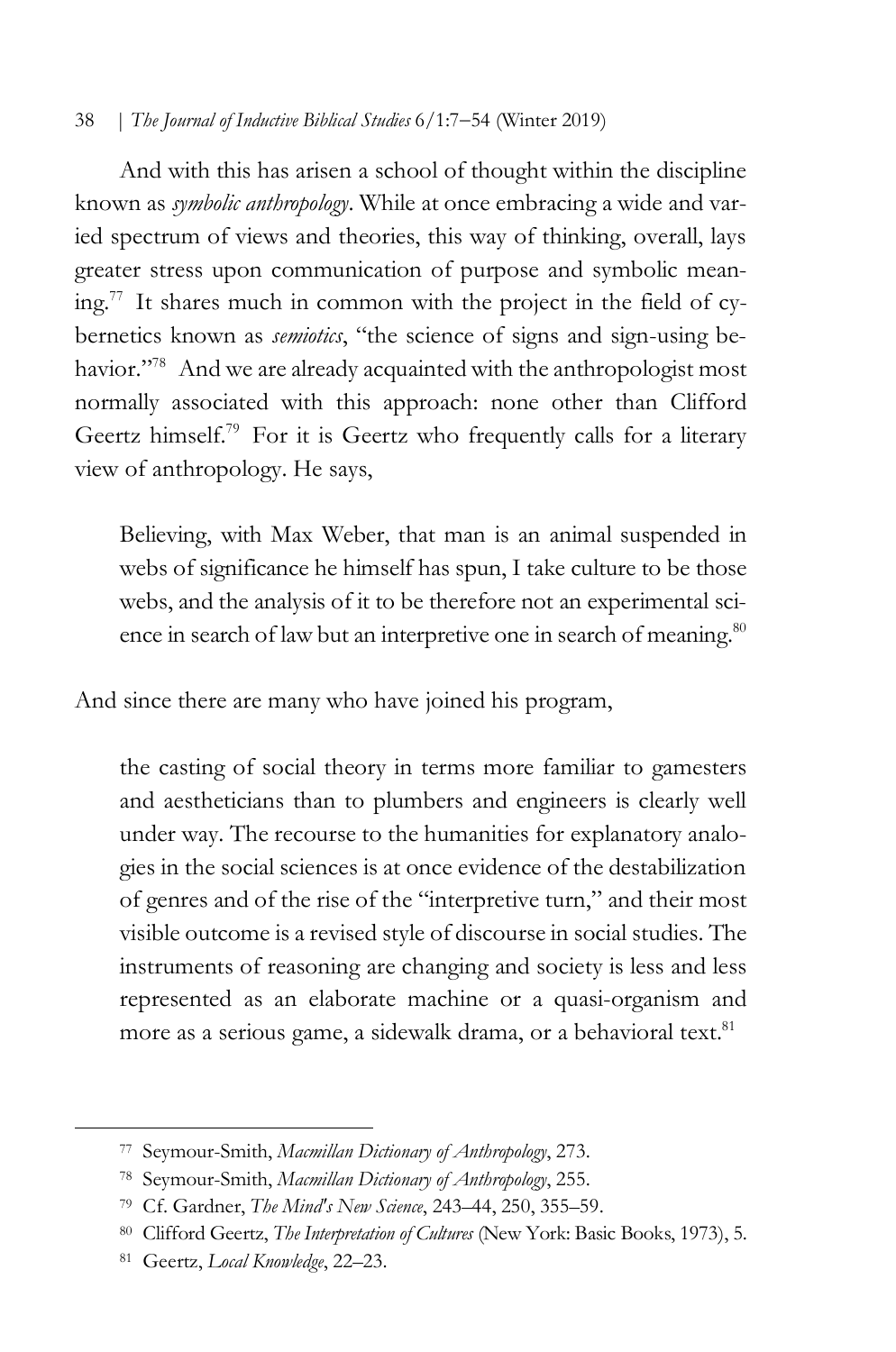As a natural outworking of the above, Geertz readily (and, for us, not surprisingly) looks to Paul Ricoeur for insight into the ethnographic task. He cites Ricoeur's concept of "inscription," a fixation of meaning in "some established recording process," which gives opportunity for the interpretive enterprise. Hence, doing ethnography assists the anthropologist to train her hermeneutical eye upon the symbols in question—it functions as "the key to the transition from text to text analogue, from writing as discourse to action as discourse."<sup>82</sup> Ethnographic activity thus serves as the inscription of social discourse—the fixation of meaning which allows for interpretation.<sup>83</sup>

The great virtue of the extension of the notion of text beyond things written on paper or carved into stone is that it trains attention on precisely this phenomenon: on how the inscription of action is brought about, what its vehicles are and how they work, and on what the fixation of meaning from the flow of events history from what happened, thought from thinking, culture from behavior—implies for sociological interpretation. To see social institutions and social changes as in some sense "readable" is to alter our whole sense of what such interpretation is and shift it toward modes of thought rather more familiar to the translator, the exegete, or the iconographer than to the test giver, the factor analyst, or the pollster.<sup>84</sup>

However, the issue is not as simple as all that. For, the procedure now being cast in hermeneutical terms can once again be easily infected by that very malady we attempted to stave off earlier: thorough-going (individualized or communal) relativism. Geertz makes mention of this

<sup>82</sup> Geertz, *Local Knowledge*, 31.

<sup>83</sup> Geertz, *Interpretation of Cultures*, 19.

<sup>84</sup> Geertz, *Local Knowledge*, 31.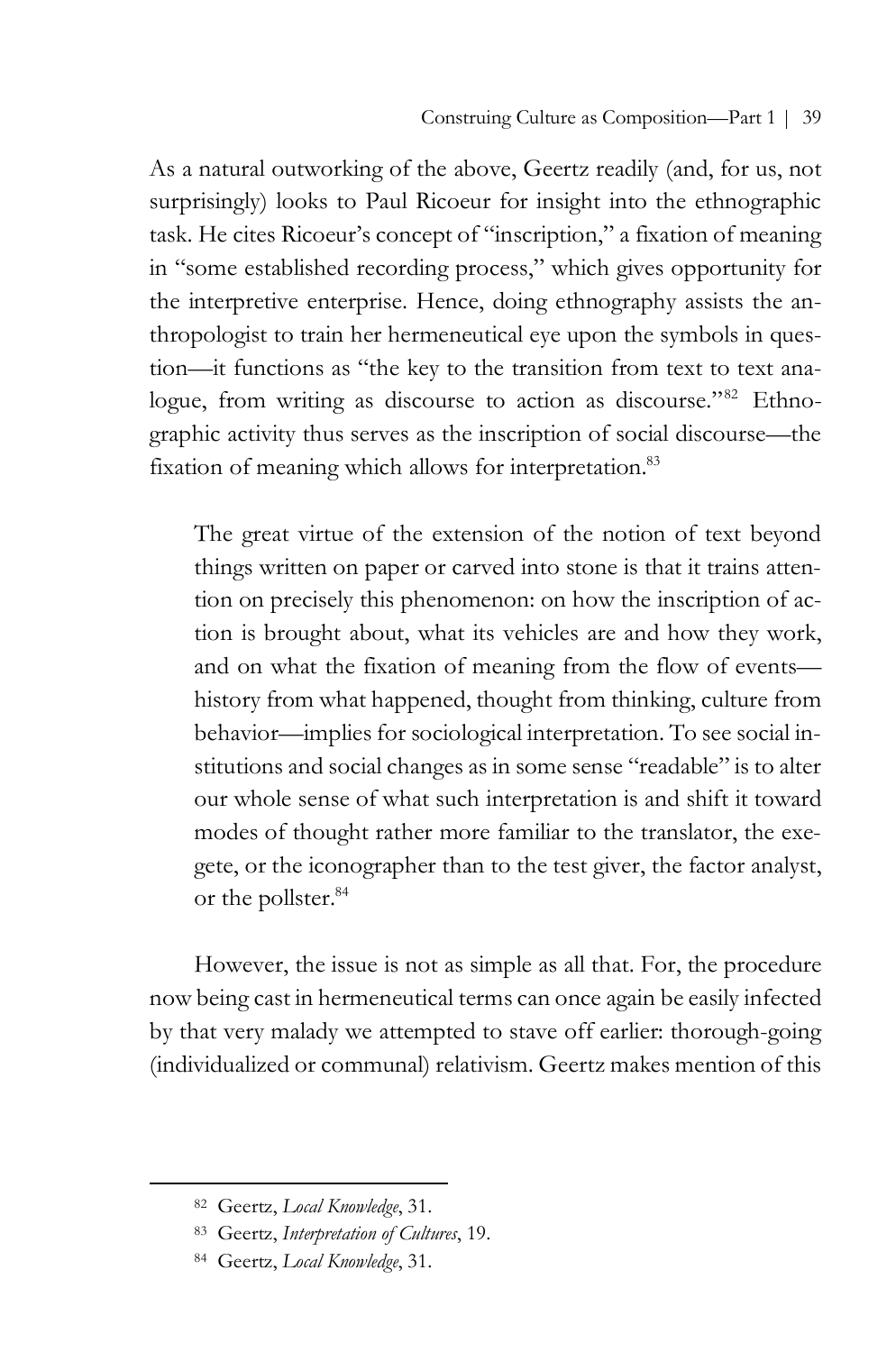risk as well as its engendering cause: the lack of a suitable hermeneutical methodology.85

The besetting sin of interpretive approaches to anything—literature, dreams, culture—is that they tend to resist, or to be permitted to resist, conceptual articulation and thus to escape systematic modes of assessment. You either grasp an interpretation or you do not, see the point of it or you do not, accept it or you do not. Imprisoned in the immediacy of its own detail, it is presented as self-validating, or, worse, as validated by the supposedly developed sensitivities of the person who presents it; any attempt to cast what it says in terms other than its own is regarded as a travesty—as, the anthropologist's severest term of moral abuse, ethnocentric.86

Buttressed by Ricoeur's hermeneutical dialectic previously examined, I will attempt, in articles following this one, to deal with this problem. By utilizing Robert Traina's hermeneutical methodology, it is hoped an interpretive program which can provide an ample amount of conceptual articulation and systematic modes of assessment can be formulated. By then applying it to a cultural scene I hope to show that the conceptual bridge between hermeneutics in the social sciences and hermeneutics in biblical studies need no longer be traversed in simply one direction.

# **The Interpretive Process Examined**

To hammer out an operative methodology for cultural hermeneutics it will be helpful for us to recognize that human beings exhibit a far

<sup>85</sup> It should come as no surprise that this is the same complication one also finds when engaged in interpretation of the scriptures.

<sup>86</sup> Geertz, *Interpretation of Cultures*, 24.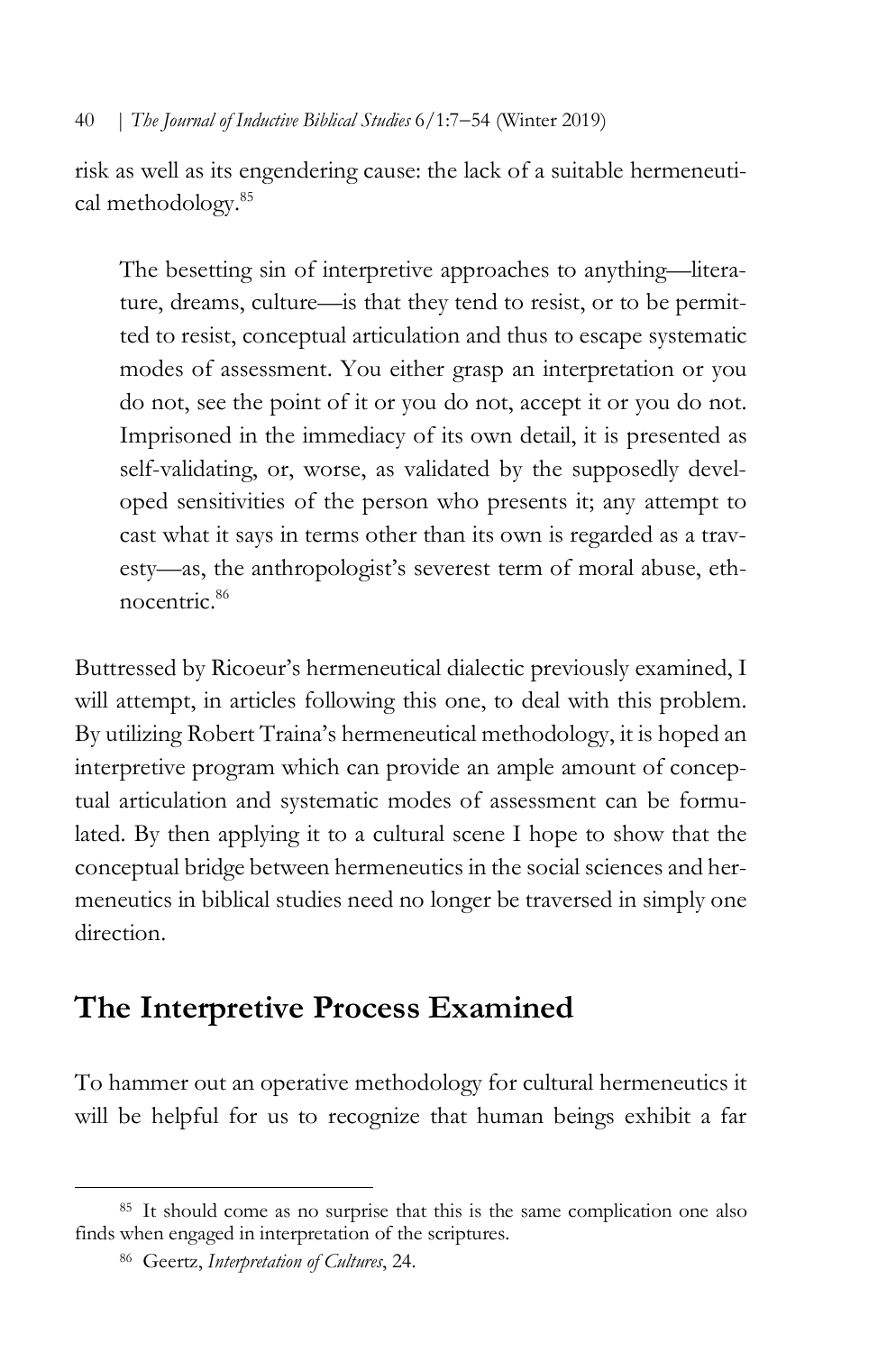greater degree of cognitive similarity than difference. As anthropologist Colin Turnbull has noted, "despite the outward appearance of almost irreconcilable difference between the way we and others do the same things, there is often much more similarity than might first have been supposed."87 If these similarities—what some anthropologists call "world view universals"—could be isolated,<sup>88</sup> we could then hang our interpretive endeavors upon something far more credible than a mere thin-air approach. Put more simply, with an over-all idea as to how the human mind sorts and categorizes, we might "establish a framework with which we can describe and compare world views. The basic requirement of this framework is that it be applicable to any human world view without greatly distorting it. It is in this sense analogous to the diagnostic categories of doctors."89

Along with others in the cognitive sciences, Gestalt psychologists offer something akin to just such a framework. After having "examined a whole raft of 'form qualities,' whose phenomenal appearance could be explained in terms of analogous brain processes" they then

put forth laws purporting to explain how perception is organized. For instance, they showed that objects that are close together tend to be grouped together (*the law of proximity*); the more symmetrical a closed region, the more it tends to be seen as a figure (*the law of symmetry*); and the arrangement of figure and ground seen is the one featuring the fewest changes or interruption in straight or smoothly curved lines (*the law of good continuation*)…. Though usually referring initially to visual demonstrations, versions of these

<sup>87</sup> Colin M. Turnbull, *The Human Cycle* (New York: Simon & Schuster, 1983), 17.

<sup>88</sup> It must be admitted that isolating world view universals in any indisputable fashion is not the goal of this essay, since asserting what those might look like would be nothing more than a highly contentious claim. The good news is, we are in no need of doing that here—instead, all we need do is identify a collection of likely, would-be postulates in order that we might illustrate my primary thesis, namely, that around something like these a robust interpretive model can be rooted.

<sup>89</sup> Michael Kearney, *World View* (Novato, CA: Chandler & Sharp, 1984), 65.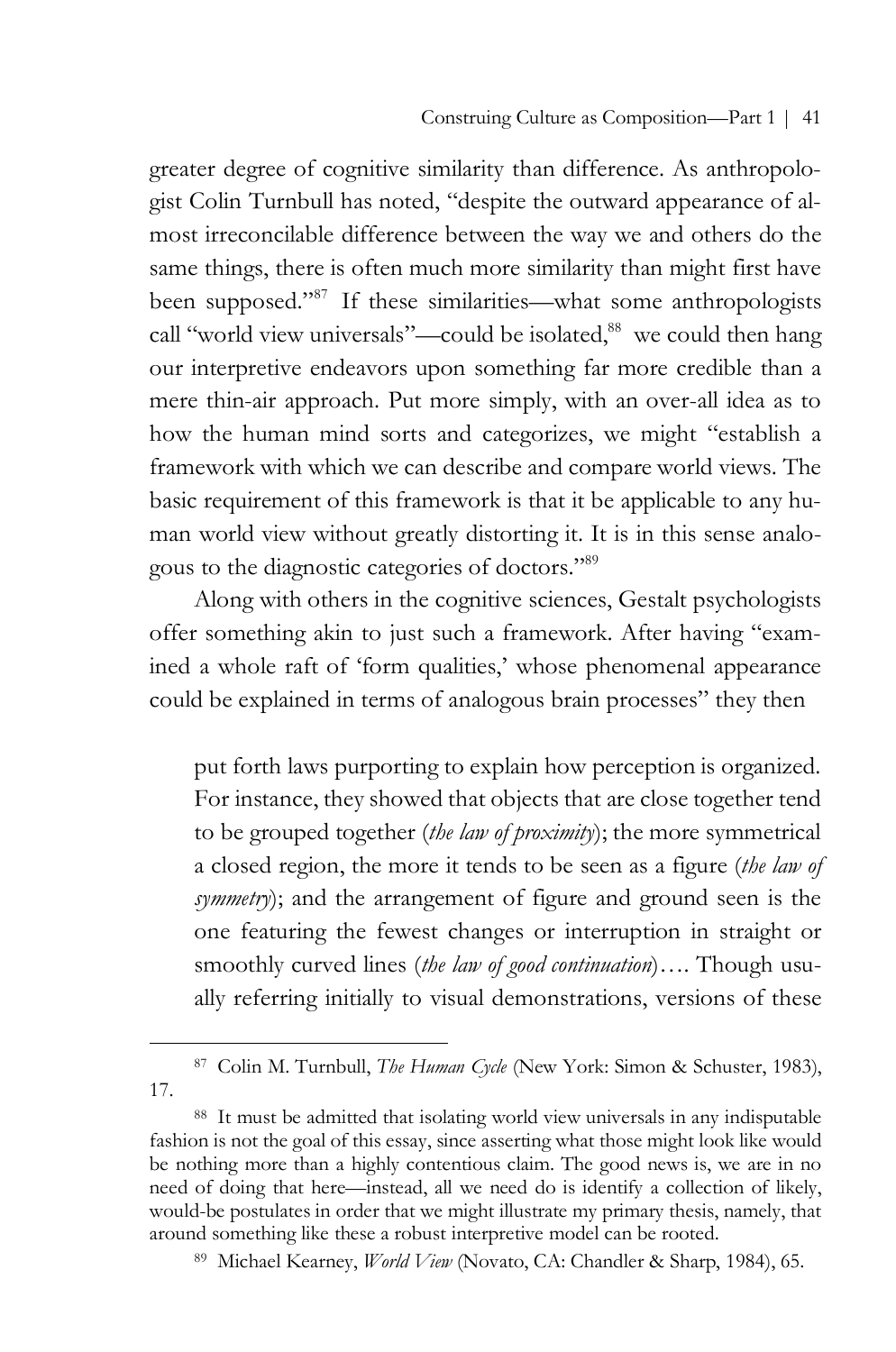laws also applied to auditory sequences—for example, rhythmic patterns.90

In each of the chosen methodologies that follow we will witness an amazing affinity to these Gestalt groupings. A similar collection of "structural relationships" will ultimately be at the heart of what I offer as my own general interpretive methodology.

However, a caution is in order here. Even though the hermeneutical technique from anthropology examined below—a procedure known as the *Developmental Research Sequence Method*—derives from James P. Spradley, one of the key leaders in the cultural idealist branch of anthropology known as ethnosemantics, utilization of his categories certainly does not ipso facto lock us into his cultural idealist approach to anthropology. My utilization of his assortment of interpretive axioms—or, as he calls them, *semantic relationships*—is due far more to the similarity these share with Traina's structural relationships—whose ideas, once again, I will utilize in the third article in this series—than to any a priori spin on how anthropology must be done.<sup>91</sup> It is surely clear that my preference is for a Geertzian "text analogue" form of symbolic anthropology—where "culture is likened to a text or language."<sup>92</sup> But this does not preclude the possibility of others using the constructs I am promoting in a manner contrary to that presented. The reason for this, of course, is that Spradley's semantic relationships are broad, analytical patterns of logic not in themselves presupposing any *specific* content or meaning. Even the self-styled historical materialist Michael Kearney acknowledges that, alongside the content of a person's world view, "the description of which is the basic empirical ethnographic task," there is also "the *structure*—the basic categories of

<sup>90</sup> Gardner, *The Mind's New Science*, 112, emphasis added.

<sup>91</sup> Cf. James P. Spradley and David W. McCurdy, *Anthropology: The Cultural Perspective*, 2nd ed. (New York: John Wiley & Sons, 1980), 360–61 and James P. Spradley, *The Ethnographic Interview* (New York: Holt, Rinehart and Winston, 1979), 107–12.

<sup>92</sup> Appleby, Hunt, and Jacob, *Telling the Truth About History*, 224.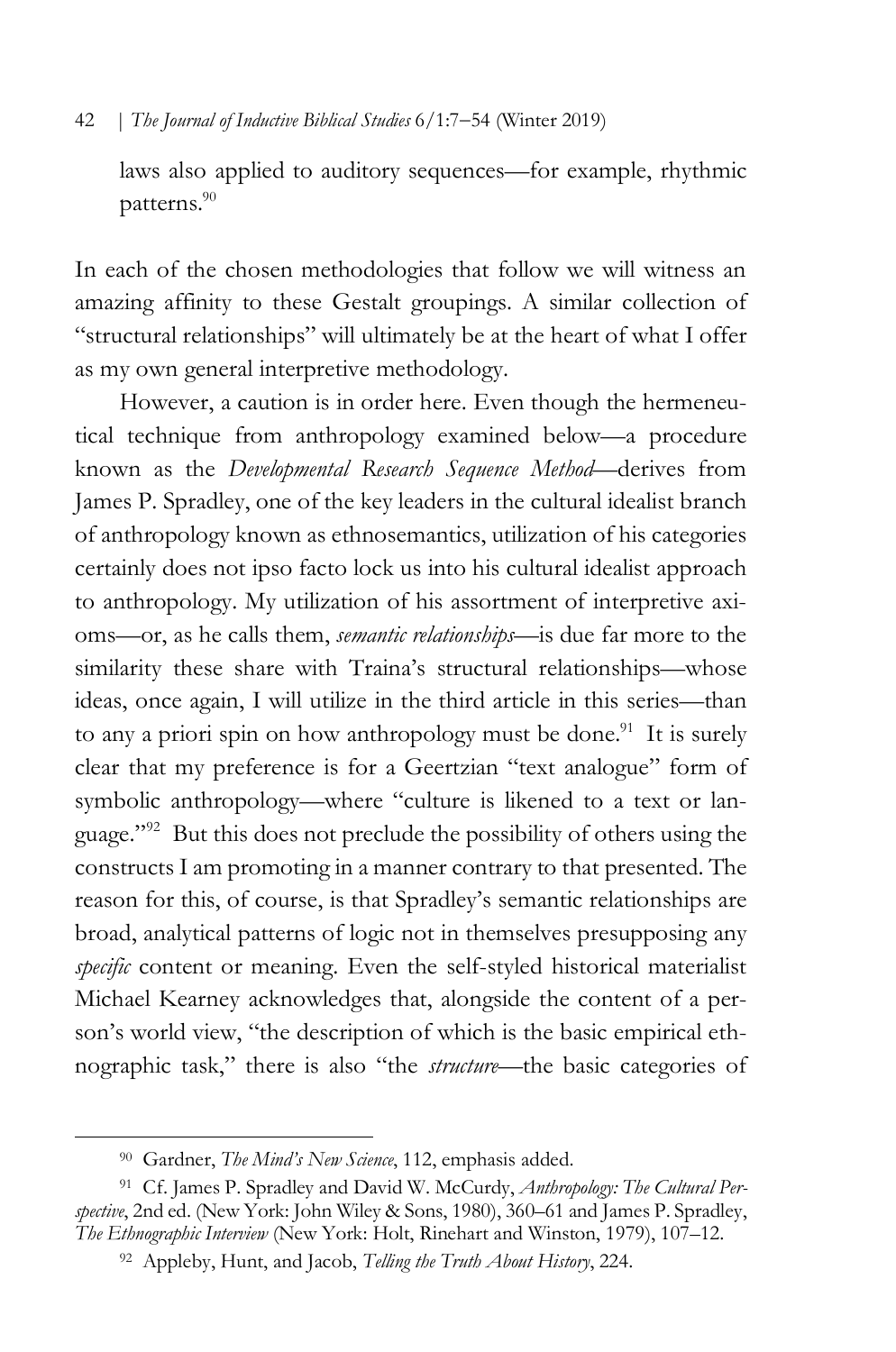thought—which it has in common with all human world views."93 I am simply suggesting that something like Spradley's (or, ultimately, Traina's) groupings be taken as the basic components in that universal structure.<sup>94</sup>

 $\overline{a}$ 

Cognitive linguist Steven Pinker says, "The universal plan underlying languages, with auxiliaries and inversion rules, nouns and verbs, subjects and objects, phrases and clauses, case and agreement, and so on, seems to suggest a commonality in the brains of speakers, because many other plans would have been just as useful. It is as if isolated inventors miraculously came up with identical standards for typewriter keyboards or Morse code or traffic signals" (*The Language Instinct: How the Mind Creates Language* [New York: William Morrow, 1994], 43). It always piques the interest of the theist when a person such as Pinker—probably an agnostic evolutionist at best essays to explain the agent of a "miraculously" appearing universal characteristic by personifying it. I, for one, invariably find myself asking, "At what (or at whom) is he pointing?"

<sup>94</sup> Kearney echoes a dilemma about which I am keenly aware: "With respect to . . . universals, two issues persist: whether or not they are the most appropriate categories for describing, analyzing, and comparing world views, and whether or not they are truly universal. It is possible that these questions cannot be resolved absolutely. This indefiniteness results from an unavoidable relativism inherent in the selection of the world-view universals. Any attempt at world-view study can utilize only categories that are historically available to it at the time of analysis. At different periods, different choices are possible" (*World View*, 207–8). It must be remembered that, even though I will propose (or more accurately, borrow from Traina) my own list, the goal in these articles is not to isolate a definitive inventory of universal hermeneutical categories of thought. I am simply attempting here to illustrate the feasibility of applying a biblical hermeneutical methodology to a cultural scene. The fact that "at different periods [and in different places], different choices are possible" simply points to the need for the safeguard already called for above: an ongoing intra- and inter-community hermeneutical dialogue. With this, the appropriateness and actual existence of any proposed group of categories (including Traina's that I will essay to use) can be weighed and tested against that truly experienced by a wide variety of individuals and communities.

<sup>93</sup> Kearney, *World View*, 3. By employing the expression "categories of thought" echoes Kant who, in the tradition of Aristotle, took these "elementary concepts of the pure understanding—such as *quantity* (unity, plurality, and totality); *quality* (reality, negation, and limitation); *relation* (substance and accident, cause-and-effect, and reciprocity); *modality* (possibility, existence, and necessity)—[to] constitute the mental equipment, the pure synthesizing concepts with which human understanding is endowed. These alone allow the individual to make sense of his experiences" (Gardner, *The Mind's New Science*, 58).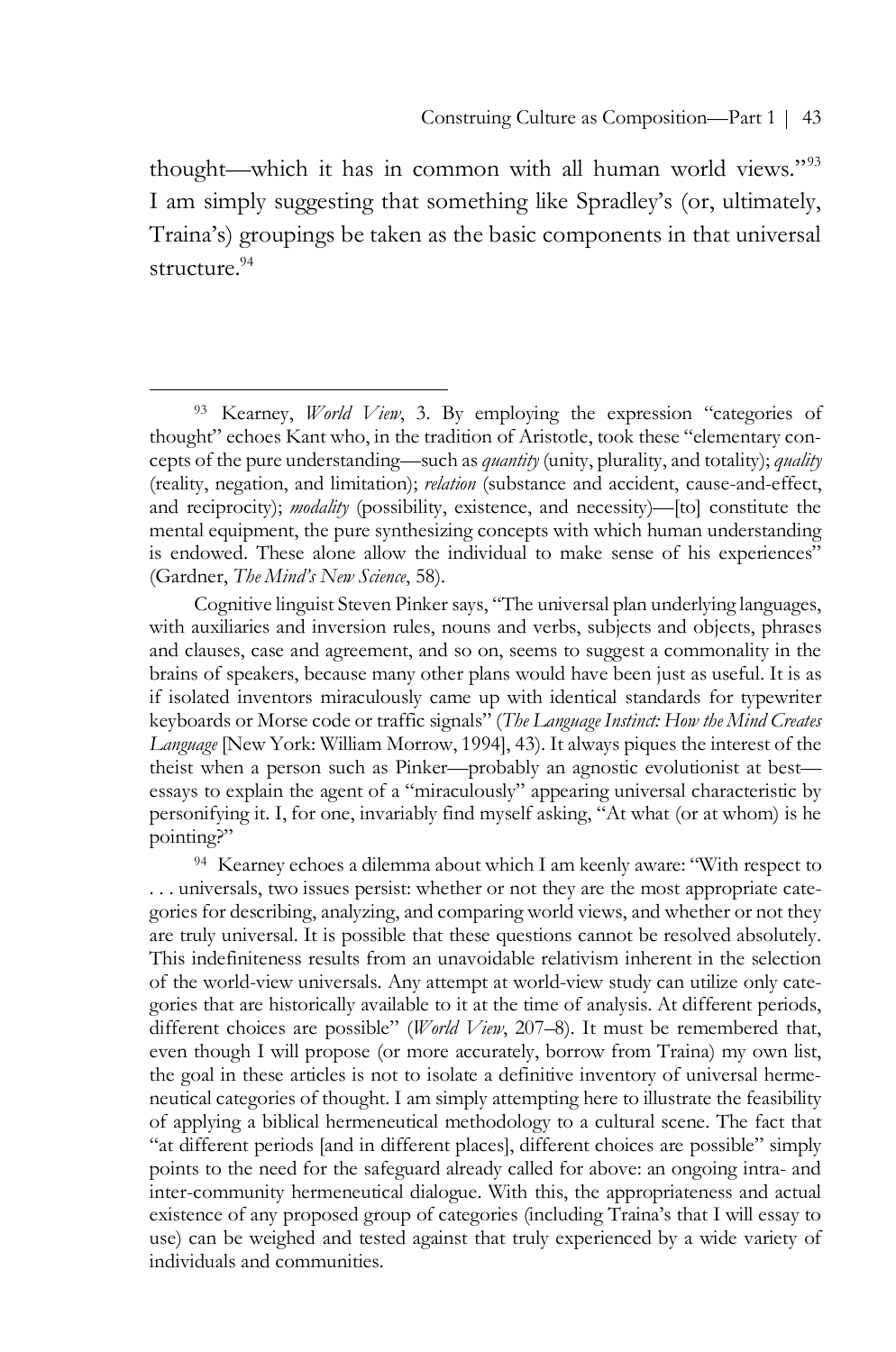# **An Example from Anthropology—Spradley's Developmental Research Sequence Method**

While identifying semantic relationships is an integral step in the ethnographic procedure James Spradley labels the *Developmental Research Sequence Method*, this is certainly not its only aim.<sup>95</sup> In fact, the cycle can be broken down into two somewhat overlapping steps: (1) identifying and analyzing cultural domains, which then serve as matrices for (2) identifying and analyzing cultural themes.<sup>96</sup> Central to this two-step process is the utilization of interpretive questions to plumb the depths of the domains and themes. Not coincidentally, identifying questions germane to the hermeneutical enterprise will also prove to be the chief objective of the general interpretive methodology I will offer in the two artciles that follow. In fact, all three of these elements—cultural domains, cultural themes, and interpretive questions—will hold significant sway there. Thus, it should now be helpful for us to look at these three facets one by one.

# *Cultural Domains*

Spradley makes it clear that

any symbolic category that includes other categories is a domain. All the members of a domain share at least one feature of meaning. In the process of discovering domains we will look especially for the similarities that exist among folk terms. Domains are the first and most important unit of analysis in ethnographic research.<sup>97</sup>

 $\overline{a}$ <sup>95</sup> Spradley, *Ethnographic Interview*, 41–204; Spradley and McCurdy, *Anthropology*, 355–69.

<sup>96</sup> Spradley, *Ethnographic Interview*, 94.

<sup>97</sup> Spradley, *Ethnographic Interview*, 100.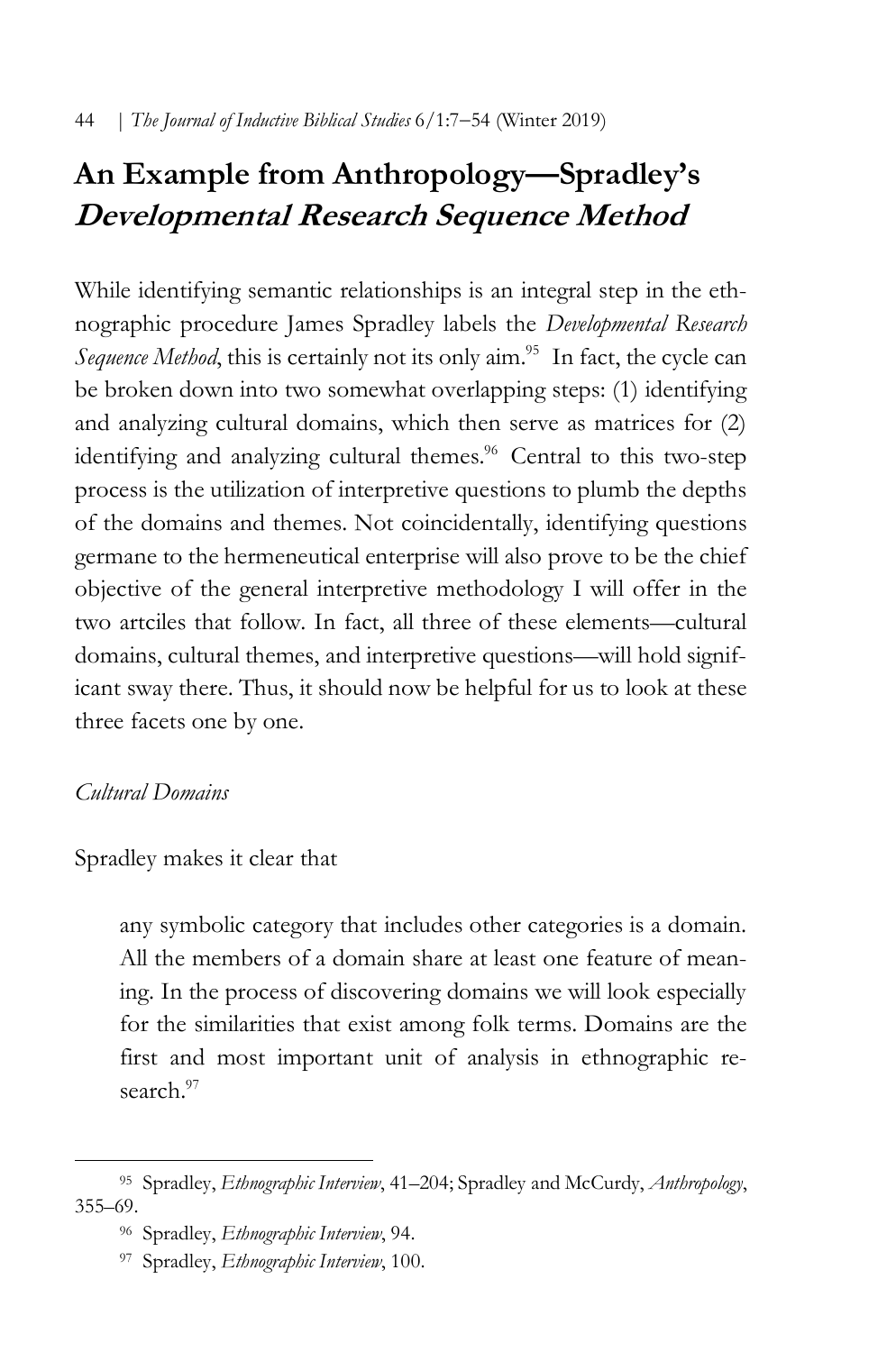He then continues by listing four features of every cultural domain.<sup>98</sup>

First, every domain can be categorized by means of a *cover term*. As the expression implies, this classification points to any category which itself embraces many other terms and concepts, with the possibility that these too might function as cover terms for yet smaller domains. Hence, within domains one frequently finds domains. Which of these finally become the object of study simply depends upon one's focus.

Second, as already suggested, "all domains have two or more *included terms*. These are folk terms that belong to the category of knowledge named by the cover term."<sup>99</sup> Again, from a different angle, these included terms may themselves function as cover terms.

Third, all domains exhibit a collection of semantic relationships. "When two folk categories are linked together, we refer to this link as a semantic relationship."100 We should be especially mindful not to confuse semantic relationships with cultural themes—a concept we will examine rather closely in the third article of this series. The former refers to the way ideas and artifacts relate one to another whereas the latter refer to a general meaning or idea implied by the existence of these relationships. Domains are the fruit of observation and interpretation (*Erklären*); themes, the fruit of unfolding comprehension proper (*Verstehen*) based upon observation demarcated by domains. In other words, while cultural themes are distinguished by taking note of and interpreting semantic relationships within domains, the two are not identical.

Finally, domains are always delineated by means of *boundaries*, with "some folk terms belong *inside* the domain and others belong *outside* the domain."101 Consequently, domains can be and are isolated from one another.

<sup>98</sup> Spradley, *Ethnographic Interview*, 101–2.

<sup>99</sup> Spradley, *Ethnographic Interview*, 100.

<sup>100</sup> Spradley, *Ethnographic Interview*, 100.

<sup>101</sup> Spradley, *Ethnographic Interview*, 101.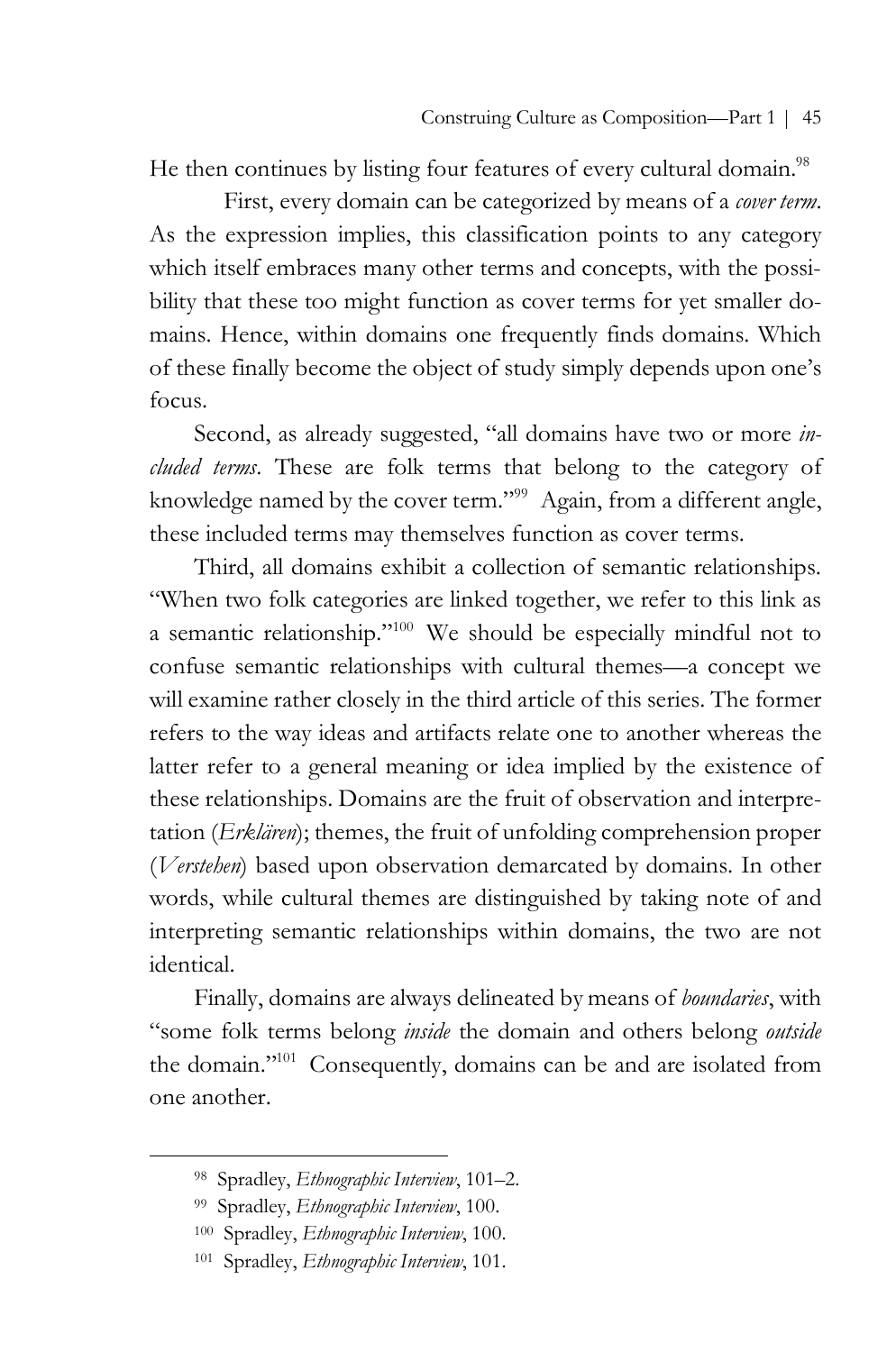Spradley and McCurdy state that one of the best ways to identify cultural domains is by means of trying to locate cover terms. Furthermore, "a helpful way to find cover terms is to recognize the semantic relationships that organize a domain." <sup>102</sup> Hence, as already stated above, identifying semantic relationships serves as a fundamental step in the *Developmental Research Sequence Method*. Citing several studies in which "investigators have proposed similar types of semantic relationships,"<sup>103</sup> these two gentlemen offer a list of "universal semantic relationships" as an aid to isolating cultural domains.<sup>104</sup>

| 1. Strict inclusion    | X is a kind of Y                        |
|------------------------|-----------------------------------------|
| 2. Spatial             | $X$ is a place in Y, X is a part of Y   |
| 3. Cause-effect        | X is a result of Y, X is a cause of Y   |
| 4. Rationale           | X is a reason for doing Y               |
| 5. Location for action | X is a place for doing Y                |
| 6. Function            | X is used for Y                         |
| 7. Means-end           | X is a way to do Y                      |
| 8. Sequence            | $X$ is a step (stage) in Y              |
| 9. Attribution         | X is an attribute (characteristic) of Y |

Looking curiously like the Gestalt groupings commented upon above, this list provides an example of what universal hermeneutical constructs might look like. Spradley himself realizes that "the ethnographer can take any proposed list of universal relationships and use

<sup>102</sup> Spradley and McCurdy, *Anthropology*, 360.

<sup>103</sup> Spradley, *Ethnographic Interview*, 109.

<sup>104</sup> Spradley, *Ethnographic Interview*, 111; Spradley and McCurdy, *Anthropology*, 361. Slight differences are evident when the lists in these two cited publications are compared. Spradley's list contains nine relationships as opposed to the eight that appear in Spradley and McCurdy (the category Attribution does not appear in the latter). In addition, the nomenclature utilized in each is somewhat different. The point I am making here, however, is simply that these types of universal groupings are widely thought to exist. Once again, in the next article in this series I will make use of a different collection (those borrowed from Traina) for identifying a general interpretive methodology.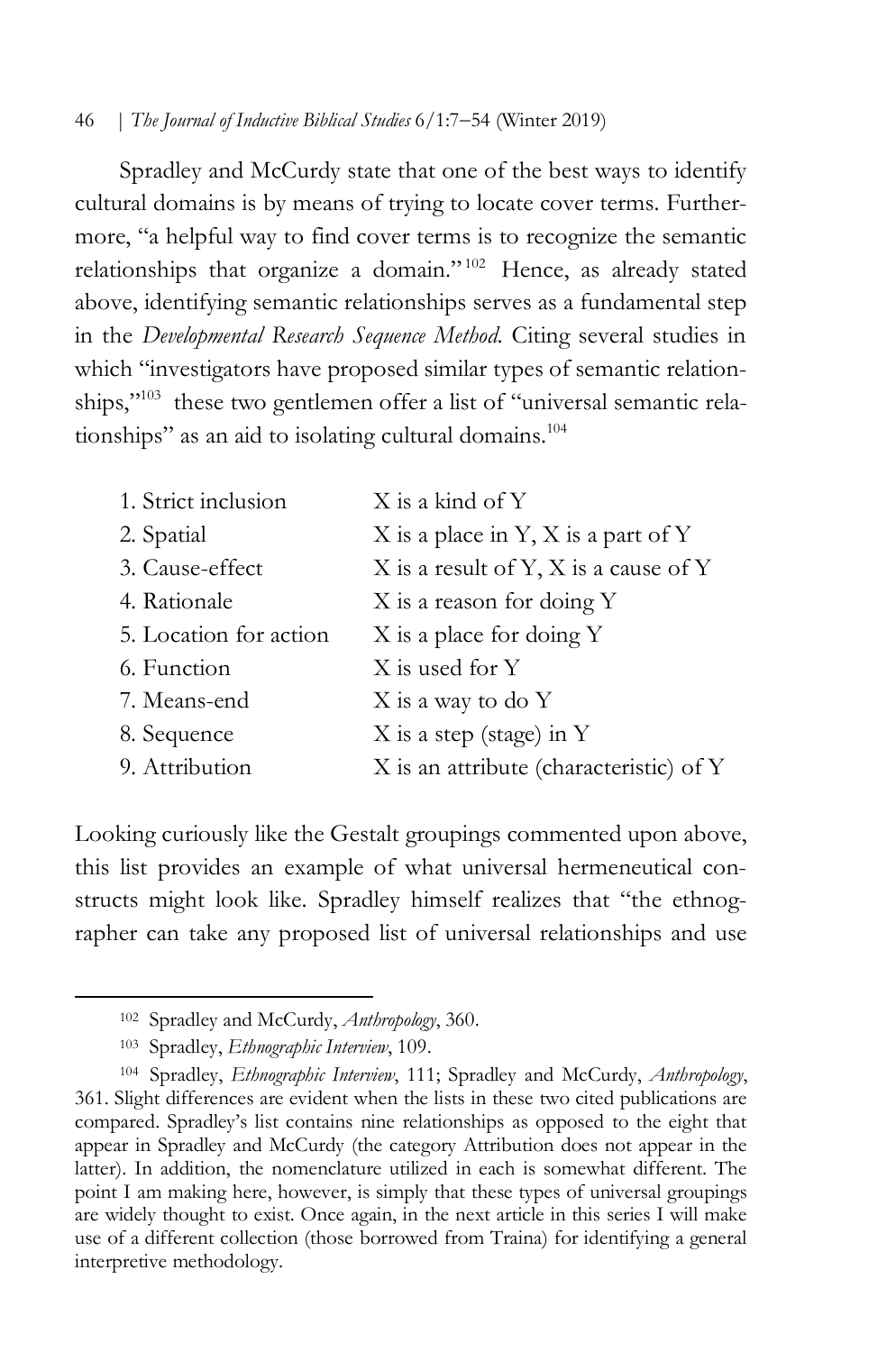them to search for domains."105 Most important for our purposes is the fact that, by utilizing relationships akin to these, the conceptual articulation Geertz deplores as so often lacking in interpretive approaches to culture can in this way be supplied. In my attempt to offer such in my next article, I will lean rather heavily upon a grouping quite like Spradley's.106

## *Cultural Themes*

 $\overline{a}$ 

The concept of cultural themes was first advanced by anthropologist Morris Opler when he claimed, "a limited number of dynamic affirmations … can be identified in every culture and that the key to the character, structure, and direction of the specific culture is to be sought in the nature, expression, and interrelationship of these themes."107 Others have since acknowledged the existence of such axioms.<sup>108</sup> Michael Kearney sees E. Adamson Hoebel's *postulates* of the Cheyenne culture, Francis L. K. Hsu's contrasting *postulates* concerning the cultures of China and the United States, and George Foster's concept of *Image of*  Limited Good as being like Opler's.<sup>109</sup> In fact, in work centering upon the Mexican village of Ixtepeji, Kearney himself "also derived a set of interrelated propositions that organize sociocultural behavior and beliefs."110 He gives to all of these similar constructs the designation *logico-structural integration*: "It is in this study of Ixtepeji, in Opler's discussion of how themes balance one another, in Hoebel's corollaries, and in Foster's 'cognitive orientations' … that we can see a suggestion

<sup>105</sup> Spradley, *Ethnographic Interview*, 110–11.

<sup>106</sup> It will later be evident that the list I propose, borrowed from Traina, more closely parallels the Gestalt listing than it does the list put forward by Spradley.

<sup>107</sup> Morris E. Opler, "Themes as Dynamic Forces in Culture," *American Journal of Sociology* 51 (1945): 198–206, 198.

<sup>108</sup> As representatives here, cf. Spradley, *Ethnographic Interview*, 18; Kearney, *World View*, 30, 62; and Seymour-Smith, *Macmillan Dictionary of Anthropology*, 65.

<sup>109</sup> Kearney, *World View*, 30–31.

<sup>110</sup> Kearney, *World View*, 30.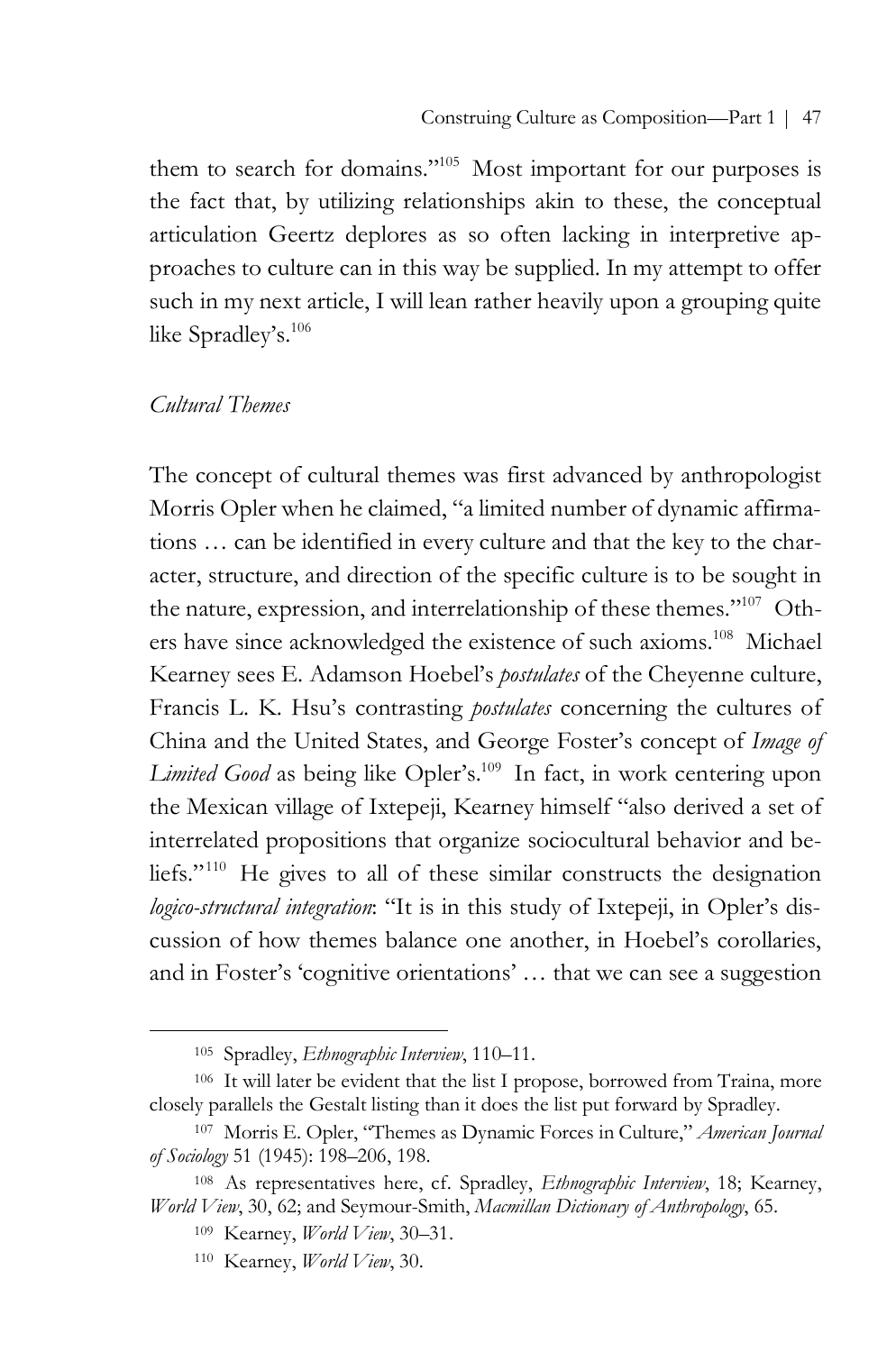of what I refer to . . . as *logico-structural integration*."111 But regardless of nomenclature, one strand remains constant throughout: a shared, integrating premise or group of premises embraced by a people which resound(s) repeatedly throughout their world view concerning a certain aspect of life lived out individually or together.

Moreover, for the purpose at hand a more interesting feature stands out. Returning to Opler's original term, if we seek dictionary definitions most relevant to our use of the term *theme*, what we find encompasses "the subject of a talk, piece of writing, exhibition, etc.; a topic" as well as "an idea that recurs in or pervades a work of art or literature<sup>"112</sup>

The connection to the notion of narrative here is obvious. The definition suggests that synonyms for the term *theme* could quite easily be a piece of writing, subject, or topic, each bearing a literary or aesthetic connotation by way of its recurring appearance. In like manner, Opler, in the portion of his article cited above, refers to "the character, structure, and direction of the specific culture," as if pointing to a piece of literature in need of review.

Hence, the resemblance to Geertz's literary spin on culture is not difficult to discern. It appears that as we take note of and interpret semantic relationships within domains, we are brought closer and closer to comprehending those domains' themes as they function comparable to literary leitmotifs whereupon culture as text analogue should begin to bear fruit in understanding.

# *Interpretive Questions*

 $\overline{a}$ 

Any parent can attest to the power of the question. Even though children have a limited range of psycho-linguistic capabilities allowing them to verbalize their intended meaning, they are sufficiently equipped at least by age three to begin using questions as a meaning-

<sup>111</sup> Kearney, *World View*, 30–31, cf. 123–45.

<sup>112</sup> http://en.oxforddictionaries.com/definition/theme.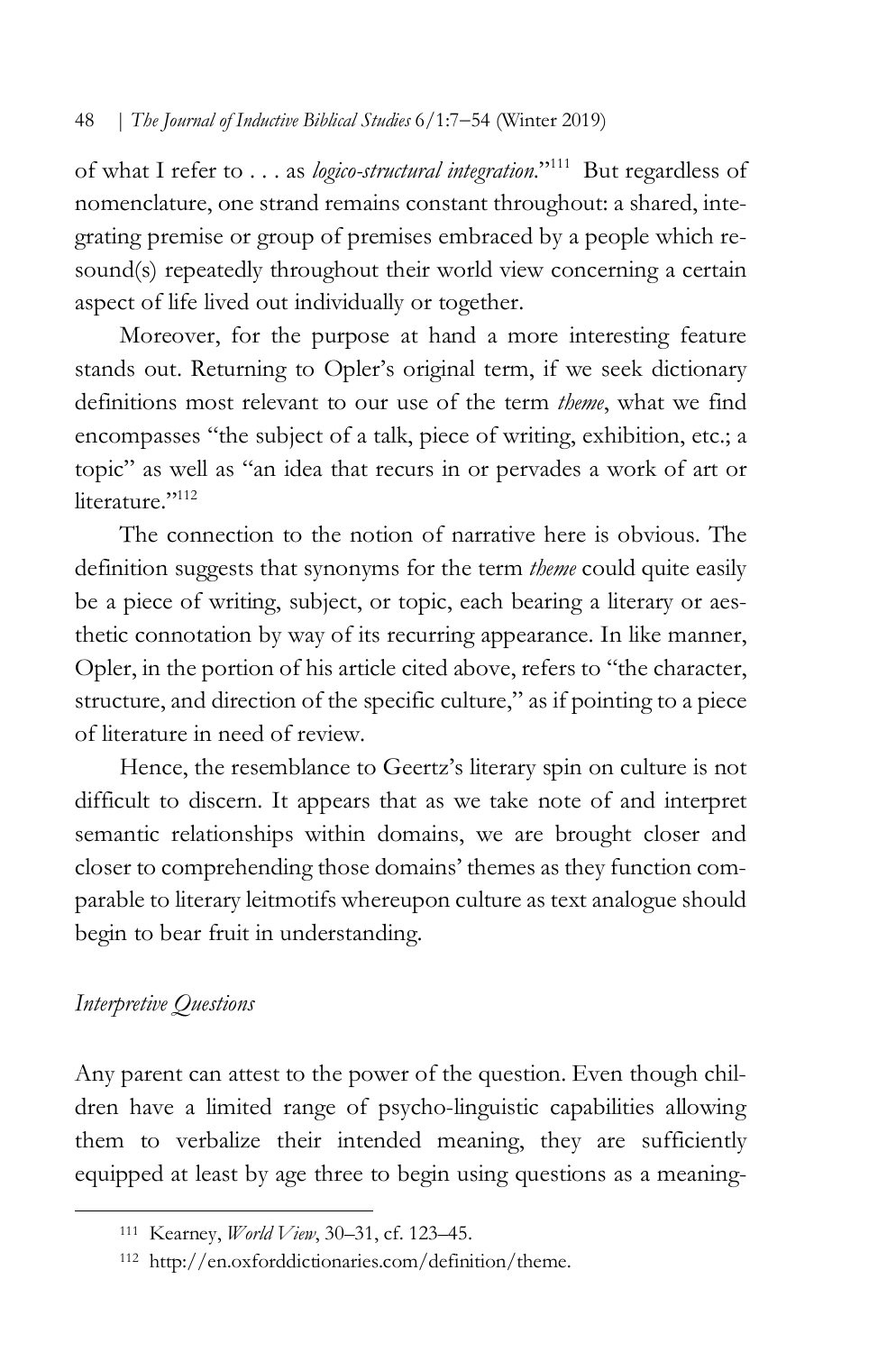seeking device—and often to the point of driving parents mad! But is it any wonder that when humans are at this stage of unprecedented personal growth and development (ages 0–5) the medium most frequently called upon just so happens to be this ever so puissant one? For, as was alluded to above, strategically broached questions provide the key to the hermeneutical process, or the "making-sense-of-theworld" process.

However, the preferred procedure here is not some superficial, rapid-fire discharging of any old set of questions (something a beleaguered parent often feels is happening when caught face-to-face with an inquisitive three-year old.) In attempting to get at the meaning of someone else's world view, questions must be posed which take seriously those beliefs and categories accepted by first-hand participants in the context in question. This is even more so for the ethnographer.

It could be said of ethnography that until you know the question that someone in the culture is responding to you can't know many things about the responses. Yet the ethnographer is greeted, in the field, with an array of *responses*. He needs to know what question people are *answering* in their every act. He needs to know which questions are being taken for granted because they are what "everybody knows" without thinking…. Thus the task of the ethnographer is to discover questions that seek the relationship among entities that are conceptually meaningful to the people under investigation.<sup>113</sup>

Development theorist Robert Chambers echoes this same sentiment as it relates to that most question-oriented of all devices: the survey questionnaire.

Unless careful appraisal precedes drawing up a questionnaire, the survey will embody the concepts and categories of outsiders rather

<sup>113</sup> Black and Metzger as cited in Spradley, *Ethnographic Interview*, 84.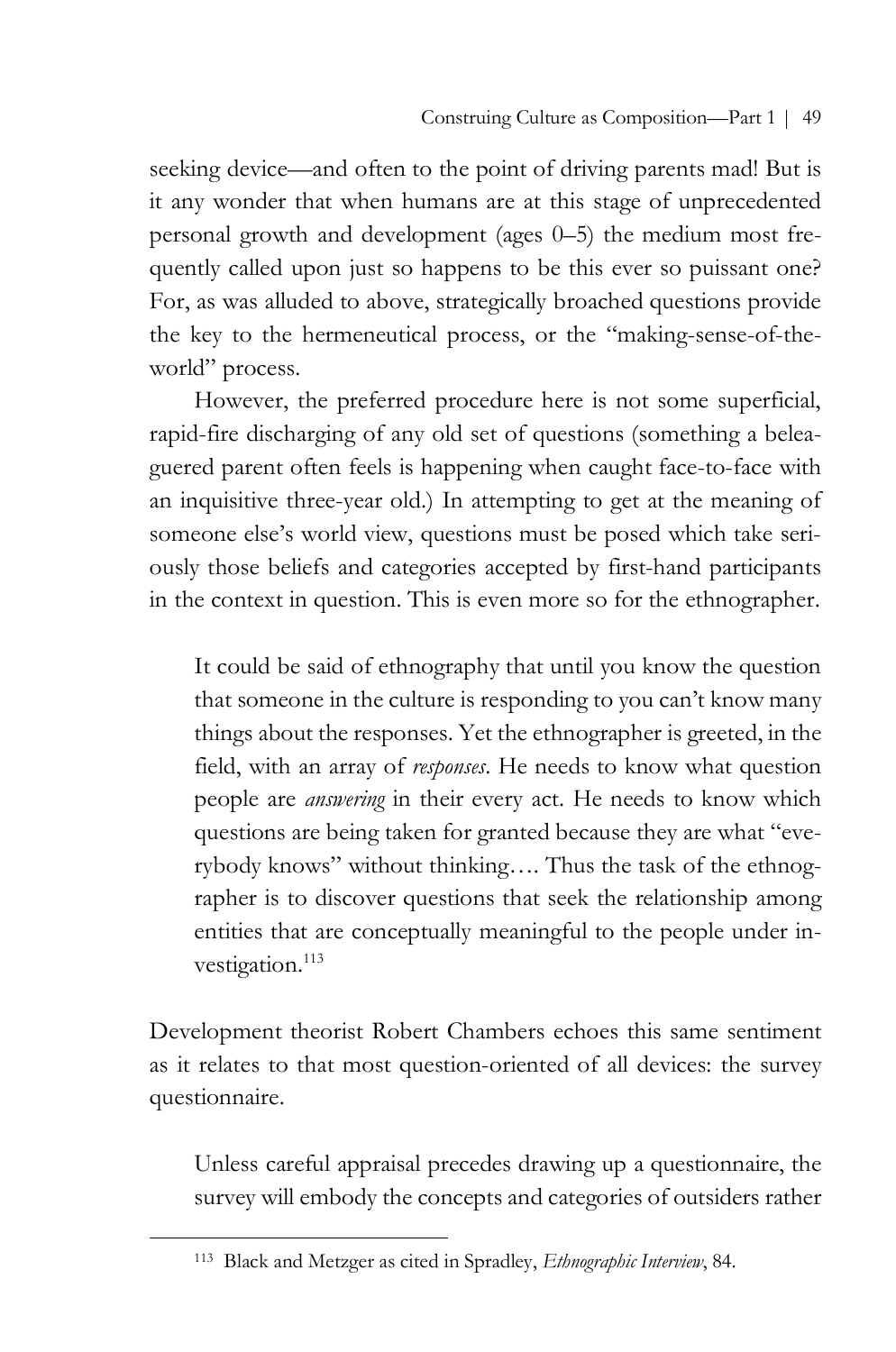than those of rural people, and thus impose meanings on the social reality. The misfit between the concepts of urban professionals and those of poor rural people is likely to be substantial, and the questions asked may construct artificial chunks of 'knowledge' which distort or mutilate the reality which poor people experience.<sup>114</sup>

Hence, a battery of inductively-discovered, strategically-framed questions can serve as the ideal underpinning for the entire ethnographic process.

Spradley agrees with all of this when he underscores that "the ethnographer's main tools for discovering another person's cultural knowledge is the ethnographic question."115 In his *Developmental Research Sequence Method* he lists three main types of ethnographic questions: descriptive, structural, and contrast. <sup>116</sup> The first type attempts to "elicit a large sample of utterances in the informant's language."117 It essentially asks the *What* question (i.e., it solicits definitions). The second variety, structural questions, are intimately tied to the make-up and arrangement of given domains. Hence, these seek to answer how information is organized on the part of informants—how their world "hooks and eyes" together. Finally, contrast questions, the third type, "enable the ethnographer to discover the dimensions of meaning which informants employ to distinguish the objects and events in their world."<sup>118</sup> Also, "the meaning of any folk term depends on what it does not mean. Whenever we use language we call attention to what things *are*; but we also call attention to what they *are not.*"119 Spradley believes that, armed with these three general types of questions, the ethnog-

<sup>114</sup> Robert Chambers, *Rural Development: Putting the Last First* (London: Longman Scientific & Technical, 1983), 51.

<sup>115</sup> Spradley, *Ethnographic Interview*, 60.

<sup>116</sup> Spradley, *Ethnographic Interview*, 60, cf. 78–91, 120–31, 155–72.

<sup>117</sup> Spradley, *Ethnographic Interview*, 85.

<sup>118</sup> Spradley, *Ethnographic Interview*, 60.

<sup>119</sup> Spradley, *Ethnographic Interview*, 158, emphasis original.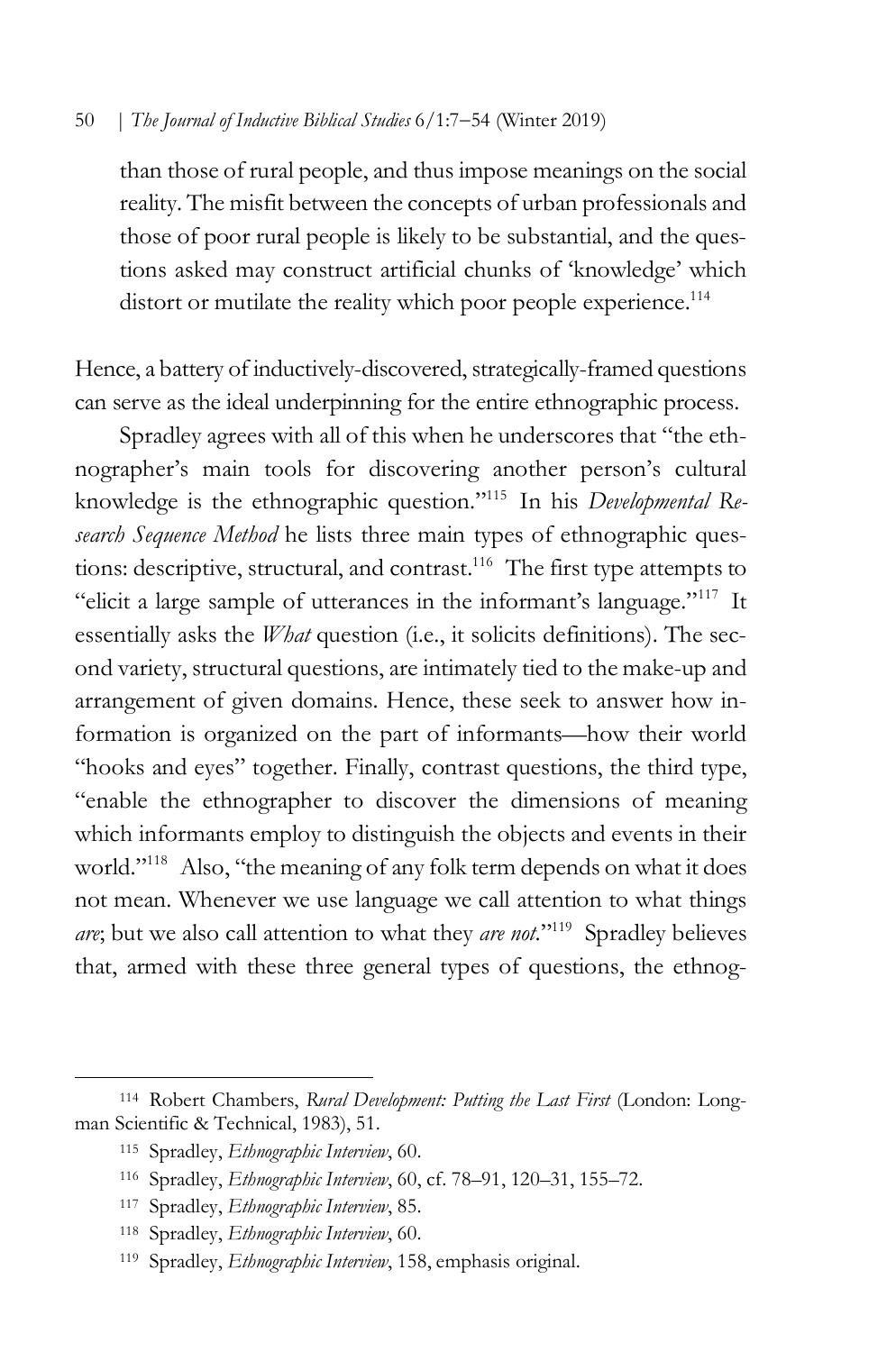rapher can attempt to analyze cultural domains, thereby arriving at cultural themes which offer a window into the world view in question.<sup>120</sup>

It is here, in discussing the use of ethnographic questions, that Spradley's cultural idealist tendencies seem to me most evident. His questions appear entirely based upon verbal responses elicited from "informants." Hence, there is an assumption commonly embraced in ethnosemantic circles that "the naming of things is an important indicator of cognition" and, in fact, that cognitive mapping functions as *the* causal element in all indigenous world view fashioning.<sup>121</sup> This being the case, the goal is to get the informant to talk about his or her situation and then, based upon answers given during interviewing, reconstruct a rationalized, ideal model of the informant's perceived picture of reality.

Historical and cultural materialists have challenged this mental model of cognition on the premise that it does not take into consideration the impact a person's material surroundings and its accompanying vicissitudes can (and, they say, will!) have upon the world view embraced.<sup>122</sup> Consequently, with this feedback ignored, mere mental categories can easily become reified due to an over reliance upon a theory concerning cognition which historical materialists say is overly influenced by structuralist linguistics.<sup>123</sup>

<sup>120</sup> As has already been stated, Spradley lists these categories as his three main groupings of questions. Each grouping encompasses its own collection of types and subtypes (cf. *Ethnographic Interview*, 85–91, 126–31, 160–72). Thus, it would certainly be erroneous to give the impression that he recommends the use of only these three varieties of questions.

<sup>121</sup> Kearney, *World View*, 32. Without denying that cultural participants influence the ongoing formation of culture, framing it this way makes it sound as if a world view is something consciously tailored by cultural participants—analogous to a favorite set of clothes worn. Of course, this neglects the fact that world views are: first, tacitly operative and thus not consciously chosen at all; second, significantly shaped by external factors and not simply internally arranged. This last point, as we are about to see, is the primary assertion of historical and cultural materialists.

<sup>122</sup> E.g., Kearney, *World View*; Marvin Harris, *Cultural Materialism: The Struggle for a Science of Culture* (New York: Random House, 1979).

<sup>123</sup> Kearney, *World View*, 33–34.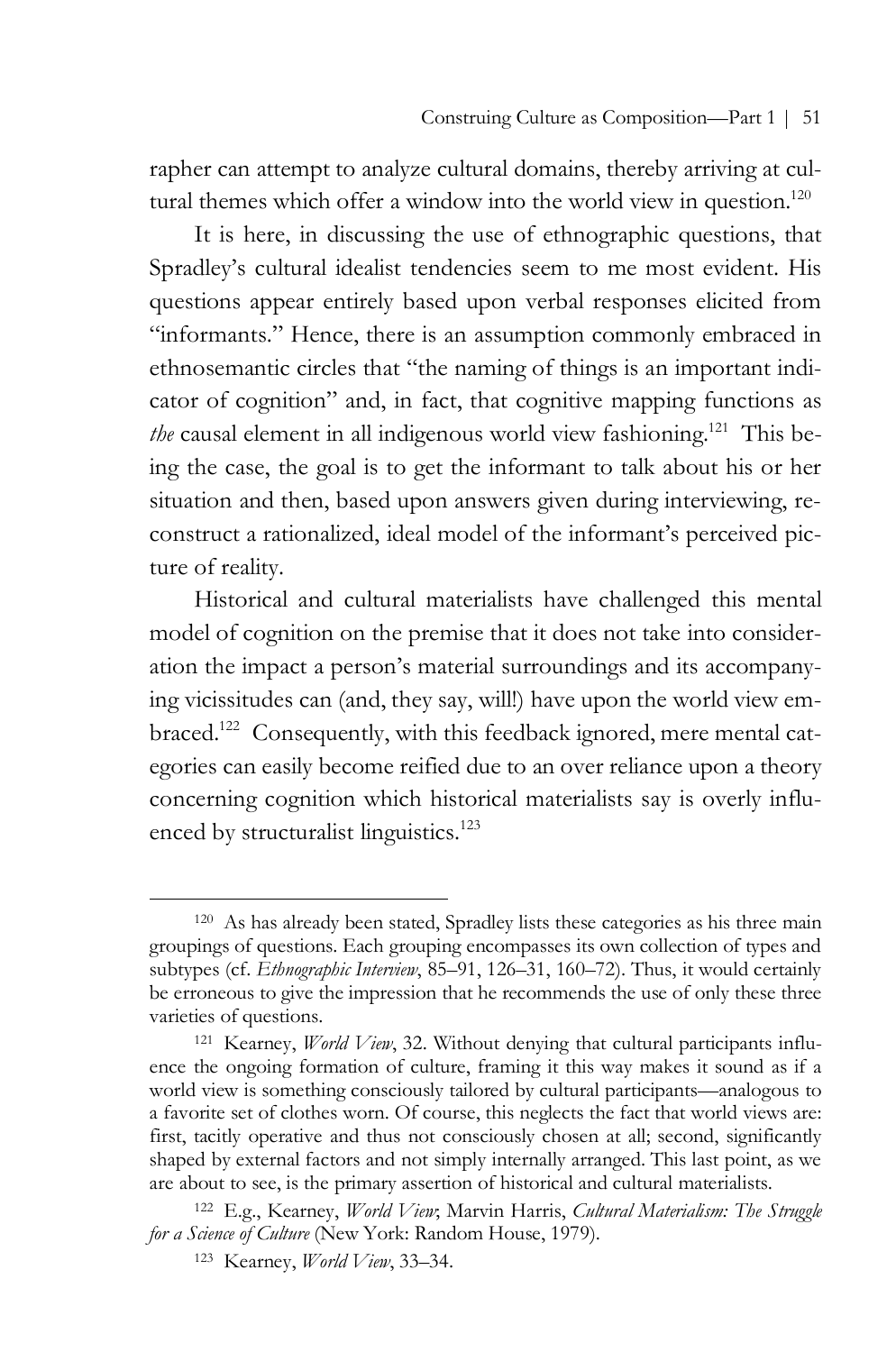In a following article, in order that I might have opportunity for illustrating the viability of Traina's hermeneutical model when applied to a cultural scene, I, too, will concern myself primarily with information provided by informants elicited by questions. However, these types of questions are quite different from those we will later classify as interpretive questions (adopting Traina's terminology). The latter are employed in the interpretive process which best fits in the second phase of Ricoeur's three-phase hermeneutical dialectic, what was called *Erklären* above, (i.e., that phase of interpretive honing which serves as a moment of testing and structuring one's initial guess).<sup>124</sup> In contrast, Spradley's compendium of questions more appropriately serve to poise the interpreter for the "naïve grasp" phase—that point of preliminary understanding functioning as a guess about the whole.<sup>125</sup> Of course, we too will venture a guess as to which unique structural relationships are found operative, thus making our attempts ostensibly like Spradley's array above.<sup>126</sup> The difference, however, is that our interpretive variety is directly affixed to specific structural relationships identified at the time of the intuitive hunch (only Spradley's *structural* questions seem to display a similar tethering—and then only in relation to informants' *verbal* responses).<sup>127</sup> Being thus employed differently than Spradley's semantic relationships, these structural relationships are not as critically reliant upon verbal responses from informants. Instead,

<sup>124</sup> This occurs *after* the ethnographer interviews or engages in participant observation and the semantic or structural relationships are tentatively isolated.

<sup>125</sup> In contrast to those mentioned earlier, these are the questions posed *during* interviewing or participant observation. These are very like what Traina calls *observational questions*. They do not ask the meaning of something, instead they inquire as to presence or existence.

<sup>126</sup> In Traina's methodology as I experienced it, he also put forward three overarching categories of questions; namely, the definitive, the rational, and the implicational. However, the nature of these, as we shall see, are quite different from Spradley's variety. In addition, the sequentially progressive relationship existing between these three types of questions—which I will give attention to below—also seems to be unique to Traina. All of this will become more obvious in our forthcoming discussion.

<sup>127</sup> This design element will be more evident once explained and illustrated in our subsequent analysis.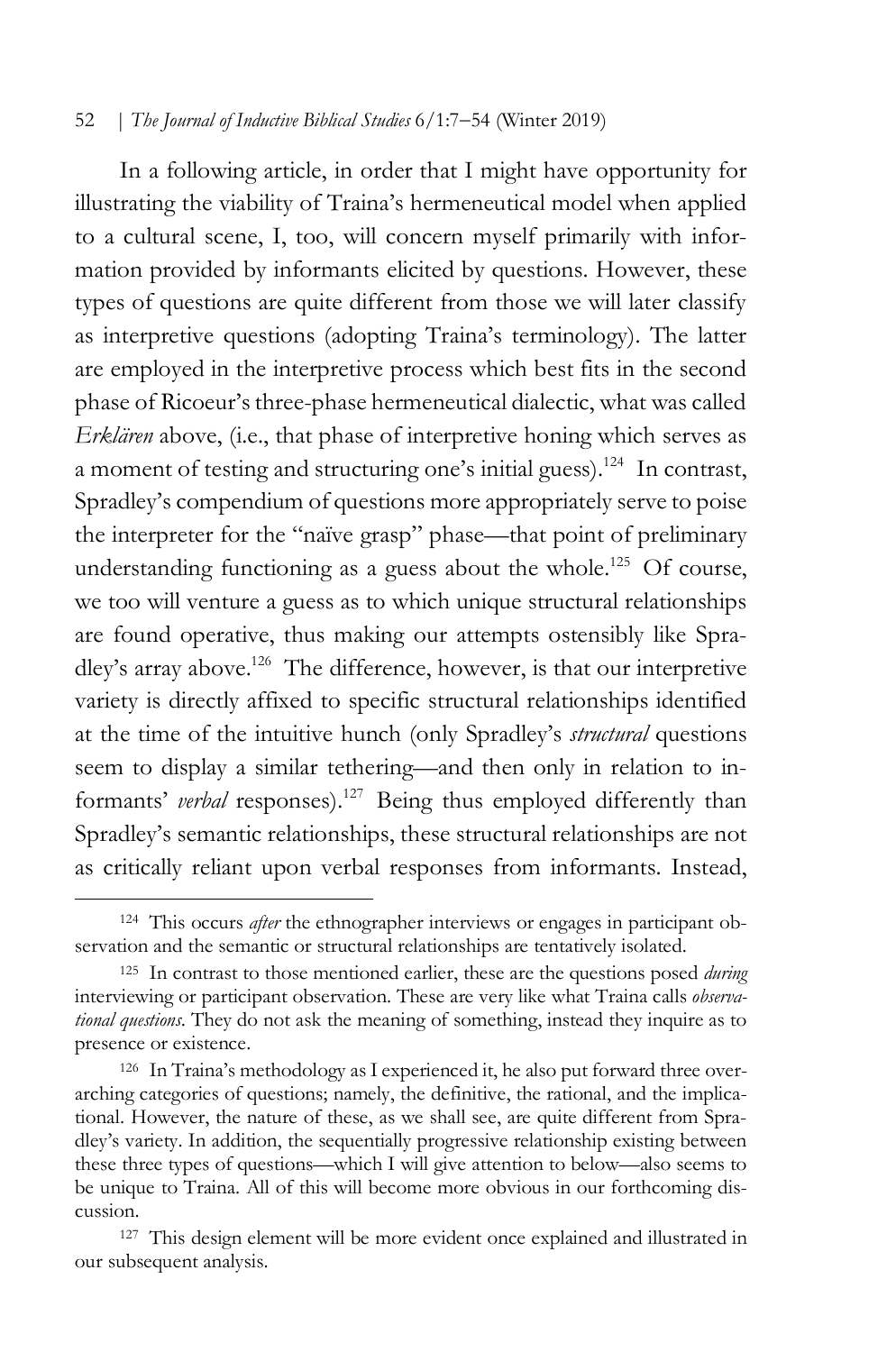they might just as easily present themselves straightaway by means of non-mediated community involvement.<sup>128</sup> This is due to the fact that their engendering methodology. originally designed with the biblical text in mind, is more intentionally literary and aesthetically-oriented and thus better equipped to handle non-verbal as well as extra-verbal cultural events.129 In short, it is more in keeping with Geertz's text analogue approach. The methodology suggested in this series of articles exploits the advantages of this sort of approach as over and against other methods, such as the method of Spradley, not particularly germane to a narrative understanding of culture.

# **Conclusion to Part 1: The Narrative Nature of Truth**

 $\overline{a}$ 

This look at Spradley's *Developmental Research Sequence Method* has assisted us in several ways. First, we have seen that his approach is based upon (1) identifying universal semantic relationships by means of (2) accompanying ethnographic questions to (3) isolate cultural themes useful for constructing a world view model. This method and its three resulting movements are very like what we will see in the next article when we

<sup>128</sup> To be fair to Spradley, his *Developmental Research Sequence Method* above has been taken exclusively from his book entitled *The Ethnographic Interview* (1979). Hence, it only stands to reason that he would focus upon interviewing and informants there. However, as a glance at one of his other works makes clear, his is still a (conspicuously) cultural idealist approach, see *Participant Observation* (New York: Holt, Rinehart & Winston, 1980). Hence, what appears overtly in his methodology of ethnographic interviewing also asserts itself in his other works.

<sup>129</sup> In fact, as we will see as we delve deeper into this discussion, the shape and content of Traina's structural relationships were greatly influenced by the English writer, art critic, and reformer John Ruskin and what has come to be called his *Essay on Composition*, a tract taken from "the latter half of Letter Three in his Elements of Drawing, published in 1857" (Howard T. Kuist, *Scripture and the Christian Response* [Richmond: John Knox, 1947], 160). Hence, Traina's constructs find their source in writings initially focused upon artistic composition.